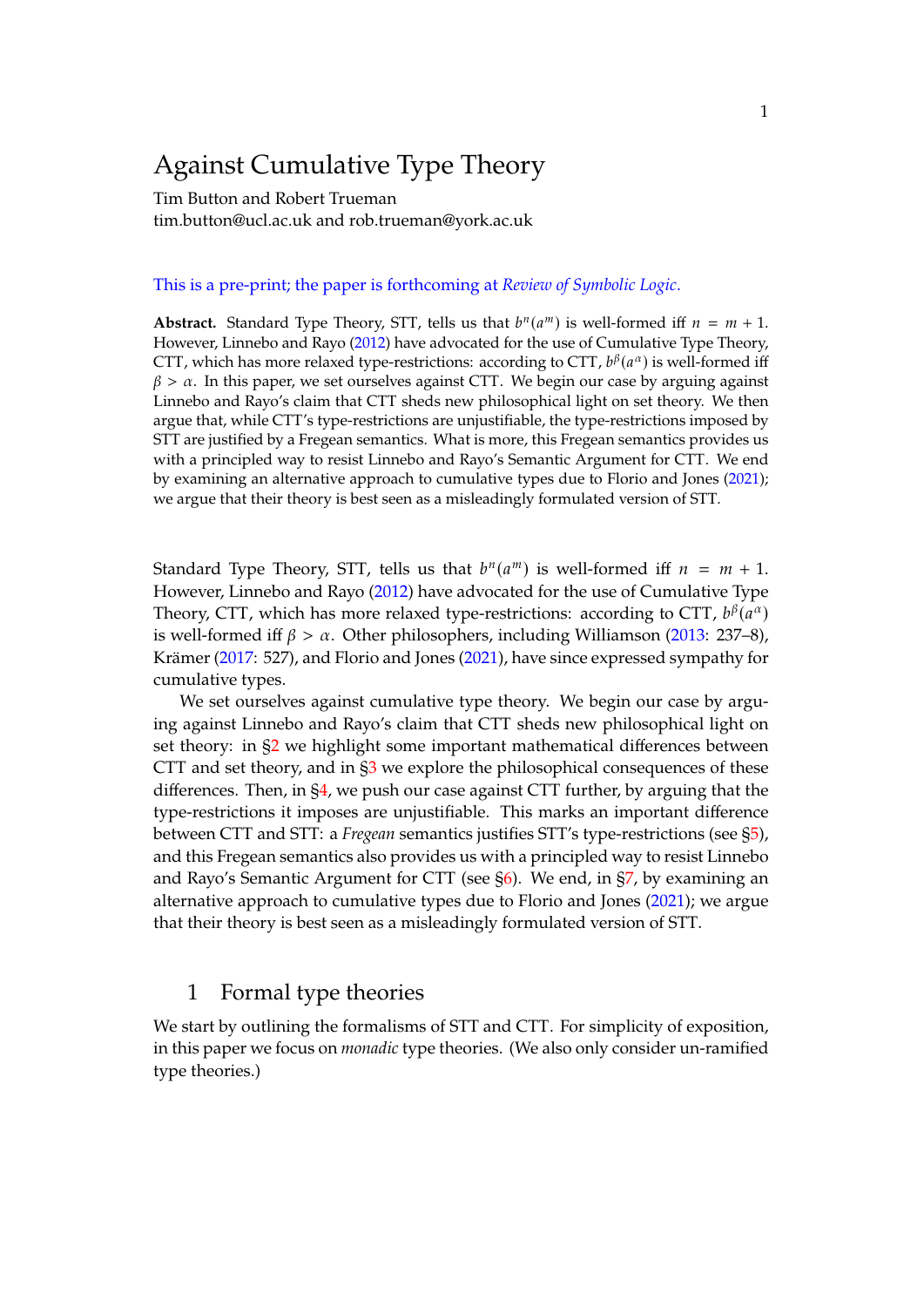<span id="page-1-1"></span>*1.1 STT*

STT has a countable infinity of types,  $0 \le n \le \omega$ . The type of a term is indicated with a numerical superscript:  $a^n$  is a type *n* term. We have constants and variables<br>of avery type. Atomic formulas are made by combining a type  $n+1$  term with a of every type. Atomic formulas are made by combining a type  $n+1$  term with a type *n* term:  $b^n(a^m)$  is well-formed iff  $n = m + 1$ . Intuitively,  $b^{n+1}(a^n)$  applies a type  $n+1$  entity to a type n entity, where an entity is of type n iff it is a value of a type n variable; however, exactly what this intuitive gloss amounts to will depend on your preferred interpretation of the types (see §[§4](#page-11-0)[–5\)](#page-14-0).

Every type of variable can be bound by quantifiers. We here present the rules for  $\forall$ ; the rules for  $\exists$  are the obvious duals. For all types *n*, the following inferences are licensed, provided that (i) all expressions are well-formed, and (ii)  $b^n$  does not<br>equiving any undischarged assumptions on which  $\phi(b^n)$  depends: occur in any undischarged assumptions on which  $\phi(b^n)$  depends:

$$
\frac{\forall x^{n} \phi(x^{n})}{\phi(a^{n})} \forall E^{n}
$$
\n
$$
\frac{\phi(b^{n})}{\forall x^{n} \phi(x^{n})} \forall I^{n}
$$

To ensure that each level of the type hierarchy is well-populated, we have the following scheme, for each type  $n$ :

# *STT-Comprehension.*  $\exists z^{n+1} \forall x^n (z^{n+1}(x^n) \leftrightarrow \phi(x^n))$ , whenever  $\phi(x^n)$  is well-formed and does not contain  $z^{n+1}$ .

STT has the usual stock of logical devices: quantifiers, connectives, and the identity sign,  $=$ . The identity sign can be flanked by a pair of terms of any type, but they must be terms of the same type; so  $a^m = b^n$  is well-formed iff  $m = n$ . Identity is coveraged by the following scheme for each type  $u$ : governed by the following scheme, for each type  $n$ :

$$
x^n = y^n \text{ iff } \forall z^{n+1}(z^{n+1}(x^n) \leftrightarrow z^{n+1}(y^n))
$$

We can treat this as an axiom scheme or an explicit definition. But, either way, across all the types, but a different relation for each type.  $m = y^n$  is *typically ambiguous*: there is not a single identity relation that applies<br>cross all the types but a different relation for each type.

#### <span id="page-1-0"></span>*1.2 CTT*

Linnebo and Rayo [\(2012\)](#page-44-0) ask us to consider an alternative, cumulative, type theory, CTT. This type theory was formally developed by Degen and Johannsen [\(2000\)](#page-44-3). (We discuss a different approach to cumulation, due to Florio and Jones [\(2021\)](#page-44-1), in [§7.](#page-21-0)) The basic thought behind CTT is that the entities cumulate as you ascend through the types. Let us see how this is implemented.

First, CTT relaxes STT's syntax. In STT,  $b^n(a^m)$  is well-formed iff  $n = m + 1$ .<br>
if the types sumulate then everything at level 0 reappears at level 1: so since But, if the types cumulate, then everything at level 0 reappears at level 1; so, since is well-formed iff  $\beta > \alpha$ . And note that we use ' $\alpha'$  and ' $\beta'$ ' rather than ' $n'$  and ' $m'$ '<br>here: if the types curvulate we will want to be able to consider transfinite types.  $^{2}(a^{1})$  is meaningful,  $c^{2}(a^{0})$  should be too. More generally, CTT allows that  $b^{\beta}(a^{\alpha})$ here: if the types cumulate, we will want to be able to consider transfinite types, and so we must allow ourselves a transfinite stock of type-indices. (One obvious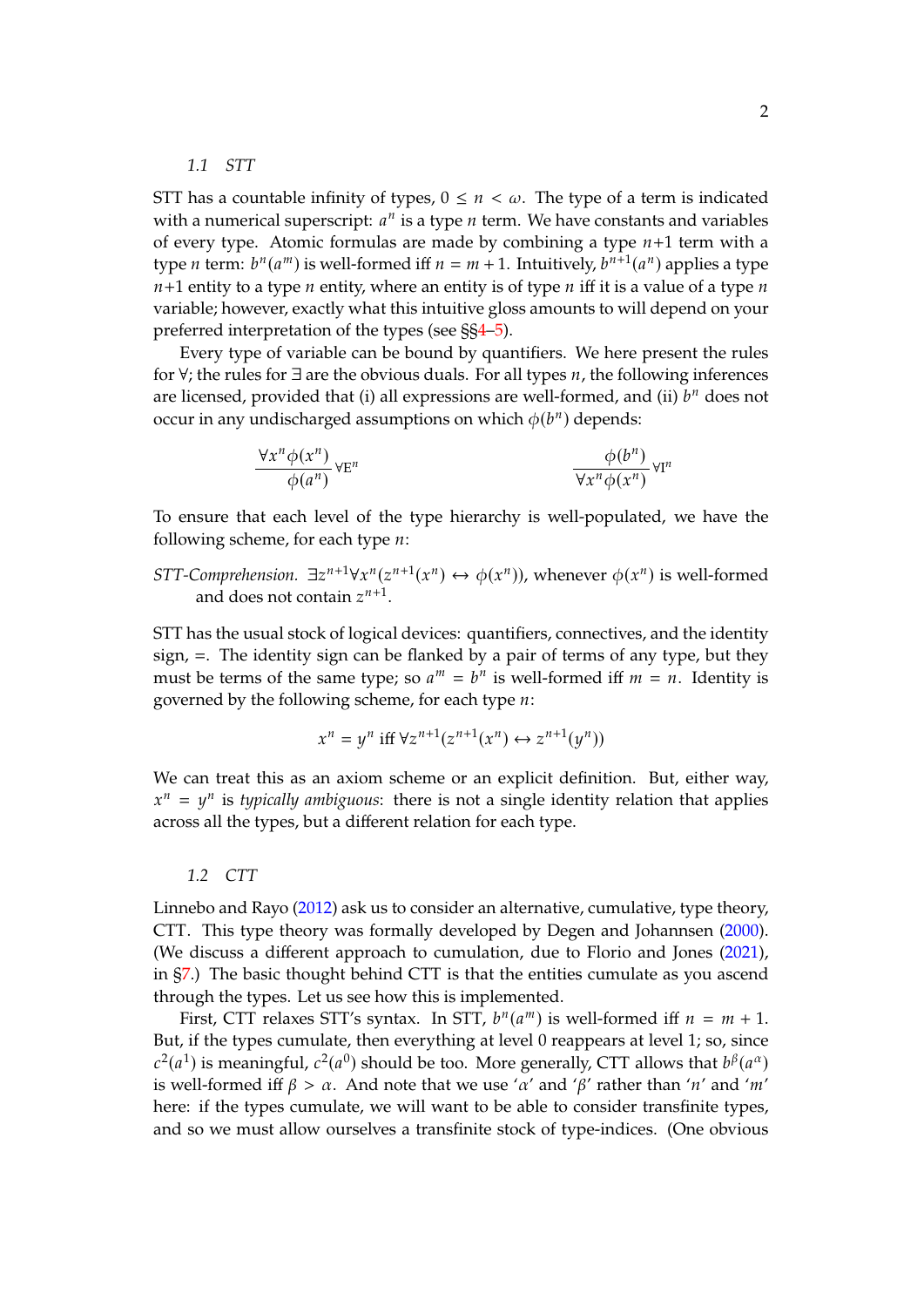way to do this is to stipulate that the type-indices are von Neumann's ordinals, but the only important constraint is that the type-indices be well-ordered.)<sup>[1](#page-2-0)</sup>

Second, CTT has rather permissive inference rules for quantifiers. (Again, we only outline the rules for  $\forall$ .) For all types  $\beta \geq \alpha$ , the following inferences are licensed, provided that (i) all expressions are well-formed, and (ii)  $b^{\beta}$  does not occur in any undischarged assumption on which  $\phi(b^{\beta})$  depends:<sup>[2](#page-2-1)</sup>

$$
\frac{\forall x^{\beta} \phi(x^{\beta})}{\phi(a^{\alpha})} \forall E_{\alpha}^{\beta} \qquad \qquad \frac{\phi(b^{\beta})}{\forall x^{\alpha} \phi(x^{\alpha})} \forall I_{\alpha}^{\beta}
$$

These rules are intuitively sound, given the idea of cumulation: every type  $\alpha$  entity is a type  $\beta \ge \alpha$  entity too; so if  $\phi$  holds of every type  $\beta$  entity, then  $\phi$  holds of each type  $\alpha$  entity.

Third, to ensure that each successor-level of the type hierarchy is well-populated, CTT has a Comprehension scheme, for each type  $\alpha$ :<sup>[3](#page-2-2)</sup>

*CTT-Comprehension.*  $\exists z^{\alpha+1} \forall x^{\alpha} (z^{\alpha+1}(x^{\alpha}) \leftrightarrow \phi(x^{\alpha}))$ , whenever  $\phi(x^{\alpha})$  is well-formed and does not contain  $z^{\alpha+1}$ .

Fourth, CTT has an infinitary inference rule for each limit type  $\lambda$ :<sup>[4](#page-2-3)</sup>

$$
\frac{\forall x^{\alpha} \phi(x^{\alpha}), \text{ for all } \alpha < \lambda}{\forall x^{\lambda} \phi(x^{\lambda})}
$$
*Limit*<sup>\lambda</sup>

Intuitively, this guarantees that nothing essentially 'new' happens at limit types, so that any type  $\lambda$  entity is an entity of some type  $\alpha < \lambda$ .

So far, we have identified entities across types quite freely. However, Linnebo and Rayo [\(2012:](#page-44-0) 281–3) retain the rule that a strict identity claim,  $x^{\alpha} = y^{\beta}$ , is well-<br>formed iff  $\alpha = \beta$ . To doal with gross type identity, they evolvigitly define a new sign formed iff  $\alpha = \beta$ . To deal with cross-type identity, they explicitly define a new sign,  $\equiv$ , for any types  $\alpha$  and  $\beta$  and where  $\gamma = \max(\alpha, \beta) + 1:5$  $\gamma = \max(\alpha, \beta) + 1:5$ 

$$
a^{\alpha} \equiv b^{\beta} \text{ iff}_{\text{df}} \forall x^{\gamma} (x^{\gamma} (a^{\alpha}) \leftrightarrow x^{\gamma} (b^{\beta}))
$$

This definition is typically ambiguous: it defines different relations for different  $\alpha$ and  $\beta$ . But all of these relations behave like identity: if  $\phi(a^{\alpha})$  and  $\phi(b^{\beta})$  are both well formed than  $\phi(a^{\alpha})$  and  $a^{\alpha} = b^{\beta}$  together ontail  $\phi(b^{\beta})$  6. Now we can prove the well-formed, then  $\phi(a^{\alpha})$  and  $a^{\alpha} \equiv b^{\beta}$  together entail  $\phi(b^{\beta})$ .<sup>[6](#page-2-5)</sup> Now we can prove the following theorem scheme, for all  $\alpha \leq \beta$ :<sup>[7](#page-2-6)</sup>

<span id="page-2-0"></span> $1 \text{ Cf. Linnebo and Ravo}$  [\(2012:](#page-44-0) 294, [2014:](#page-44-4) 178–9) on 'definite' collections of languages and alternative 'labels'. For readability, we use standard ordinal notation in this paper, but this is easily eliminable; e.g. ' $\alpha + 1'$  can be parsed as 'the next index after  $\alpha'$ , and ' $\omega'$  as 'the first limit index'.

<span id="page-2-1"></span><sup>&</sup>lt;sup>2</sup> These are the obvious natural-deduction versions of Degen and Johannsen's [\(2000:](#page-44-3) 149) sequentcalculus rules. Linnebo and Rayo [\(2012:](#page-44-0) 288) are not specific on the rules they adopt, but [\(2012:](#page-44-0) 282n20) appeal to a result from Degen and Johannsen [\(2000:](#page-44-3) 150) which uses these rules.

<span id="page-2-2"></span> $3$  Degen and Johannsen [\(2000:](#page-44-3) 149) and Linnebo and Rayo [\(2012:](#page-44-0) 288) offer a variant formulation, using  $\lambda$ -abstraction.

<span id="page-2-3"></span> $4$  Degen and Johannsen [\(2000:](#page-44-3) 153) and Linnebo and Rayo [\(2012:](#page-44-0) 288).

<span id="page-2-4"></span><sup>&</sup>lt;sup>5</sup> Degen and Johannsen [\(2000:](#page-44-3) 149) draw no distinction between = and ≡.

<span id="page-2-6"></span><span id="page-2-5"></span> $6\,$  For a proof, see Lemma [2](#page-30-0) of  $\delta$ A.

<sup>7</sup> Linnebo and Rayo [\(2012:](#page-44-0) 288) take Type-Raising as an axiom scheme; we prove it in Lemma [1](#page-30-2) of [§A.](#page-30-1)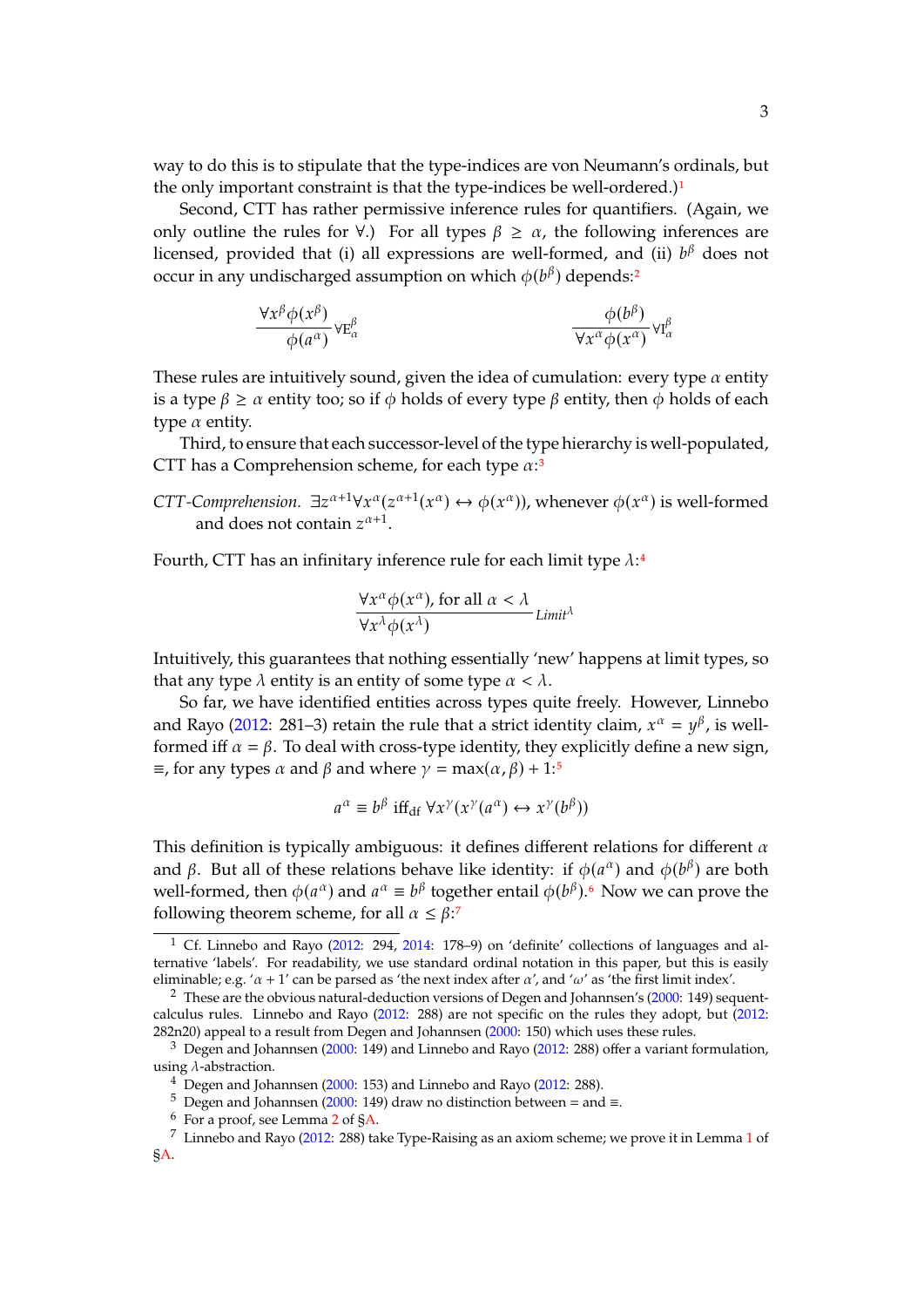Type-Raising Scheme.  $\forall x^\alpha \exists y^\beta$  $x^{\alpha} \equiv y^{\beta}$ 

So, if  $\alpha \leq \beta$ , then every type  $\alpha$  entity is a type  $\beta$  entity, in the sense of 'is' expressed  $by \equiv$ .

We also provide another (typically ambiguous) explicit definition, where  $\gamma$  =  $max(\alpha, \beta) + 1$ :<sup>[8](#page-3-1)</sup>

$$
a^{\alpha} \varepsilon b^{\beta} \text{ iff}_{\text{df}} (\exists x^{\gamma} \equiv b^{\beta}) x^{\gamma} (a^{\alpha})
$$

This membership-like notion applies  $b^{\beta}$  to  $a^{\alpha}$ , but is well-formed for every  $\alpha$  and  $\beta$ .<br>So  $a^{\alpha}$  s  $b^{\beta}$  allows us to simulate  $b^{\beta}(a^{\alpha})$ , over when  $\alpha > \beta$ . So  $a^{\alpha} \varepsilon b^{\beta}$  allows us to simulate  $b^{\beta}(a^{\alpha})$ , even when  $\alpha \ge \beta$ .<br>If we provide no further exists though then  $\varepsilon$  can be

If we provide no further axioms, though, then  $\varepsilon$  can be ill-founded. To rule this out, we lay down two final schemes, for all  $\alpha$ ,  $\beta$ :<sup>[9](#page-3-2)</sup>

Type-Founded.  $\forall a^{\alpha} \forall b^{\beta+1} (a^{\alpha} \in b^{\beta+1} \rightarrow \exists x^{\beta} a^{\alpha} \equiv x^{\beta})$ <br>Type-Base  $\forall x^0 \forall y^{\alpha} a^{\alpha} \neq x^0$ Type-Base.  $\forall x^0 \forall y^\alpha y^\alpha \notin x^0$  $\check{\phantom{a}}$ 

This completes the list of axioms and inference rules for CTT.

It is worth making a brief observation about syntax. In moving from STT to CTT, we are asked to relax STT's syntax:  $b^{\beta}(a^{\alpha})$  is well-formed iff  $\beta > \alpha$ . There is an obvious way to relax this further whilst retaining a typed theory: allow that  $b^{\beta}(a^{\alpha})$ obvious way to relax this further, whilst retaining a typed theory: allow that  $b^{\beta}(a^{\alpha})$ <br>is yiell formed for any  $\alpha$  and  $\beta$ . However, this further relaxation would have no real is well-formed for  $any \alpha$  and  $\beta$ . However, this further relaxation would have no real effect. As just noted, CTT can simulate  $b^{\beta}(a^{\alpha})$  using the formula  $a^{\alpha} \varepsilon b^{\beta}$ , where the latter is defined using the more stringent type-restrictions. Consequently, we can be largely indifferent on whether to use the *stringent* type-restrictions, so that well-formed for any  $\alpha$  and  $\beta$ . In what follows, we will tend to adopt the stringent  $\beta(a^{\alpha})$  is well-formed iff  $\beta > \alpha$ , or the more *liberal* type-restrictions, so that  $b^{\beta}(a^{\alpha})$  is related to a string on the string on the string on the string on the string on the string on the string on the string type-restrictions, but we will revisit this in [§4.](#page-11-0)

For each type-index  $\tau$ , the theory CTT<sup> $\tau$ </sup> has a countable infinity of distinct variables of every type  $< \tau$ , and no terms of any type  $\geq \tau$ . We refer to the cumulative type theories in general as 'CTT', using 'CTT<sup> $\tau$ </sup>' with the superscript when it is important to pay attention to the bound.

## <span id="page-3-0"></span>2 The Sets-from-Types Theorem

Degen and Johannsen [\(2000\)](#page-44-3) and Linnebo and Rayo [\(2012\)](#page-44-0) note that CTT interprets an iterative set theory. In this section, we present a strengthened version of their formal results. We discuss its philosophical significance in [§3.](#page-7-0) For ease of exposition, we will consider set theories without urelements (and similar type theories); we

<span id="page-3-1"></span><sup>8</sup> Degen and Johannsen [\(2000:](#page-44-3) 151) and Linnebo and Rayo [\(2012:](#page-44-0) 282). *Notation*:  $(\exists x^{\gamma} \equiv b^{\beta})\phi$ <br>provides  $\exists x^{\gamma}(x^{\gamma} = b^{\beta} \wedge \phi)$ : similarly  $(yx^{\gamma} = b^{\beta})\phi$  abbrevides  $\forall x^{\gamma}(x^{\gamma} = b^{\beta} \rightarrow \phi)$ ; and similarly abbreviates  $\exists x^{\gamma}(x^{\gamma} \equiv b^{\beta} \wedge \phi)$ ; similarly,  $(\forall x^{\gamma} \equiv b^{\beta})\phi$  abbreviates  $\forall x^{\gamma}(x^{\gamma} \equiv b^{\beta} \rightarrow \phi)$ ; and similarly for other two-place infix predicates for other two-place infix predicates.

<span id="page-3-2"></span> $9\;$  In [§A,](#page-30-1) we prove that Type-Founded and Type-Base are independent from the axioms given so far. Linnebo and Rayo [\(2012:](#page-44-0) 289) provide a version of *Type-Base*, but no version of *Type-Founded* (though they clearly want some such principle; see Linnebo and Rayo [2012:](#page-44-0) 283n.22). Degen and Johannsen [\(2000\)](#page-44-3) tackle this slightly differently; see the start of [§B,](#page-31-0) below. With these principles, we can establish that: if  $\alpha < \beta$  then  $a^{\alpha} \in b^{\beta}$  iff  $b^{\beta}(a^{\alpha})$ ; if  $\alpha \ge \beta$  and  $\alpha$  is minimal for  $a^{\alpha}$  and  $\beta$  is minimal for  $b^{\beta}$ , then  $a^{\alpha} \ne b^{\beta}$ . (Here we say that y is minimal for  $c^{\gamma}$  iff  $\forall x^{\delta}$ ,  $c^{\gamma} \ne x^$  $\alpha \notin b^{\beta}$ . (Here, we say that  $\gamma$  is minimal for  $c^{\gamma}$  iff  $\forall x^{\delta}$  $c^{\gamma} \neq x^{\delta}$  for all  $\delta < \gamma$ .)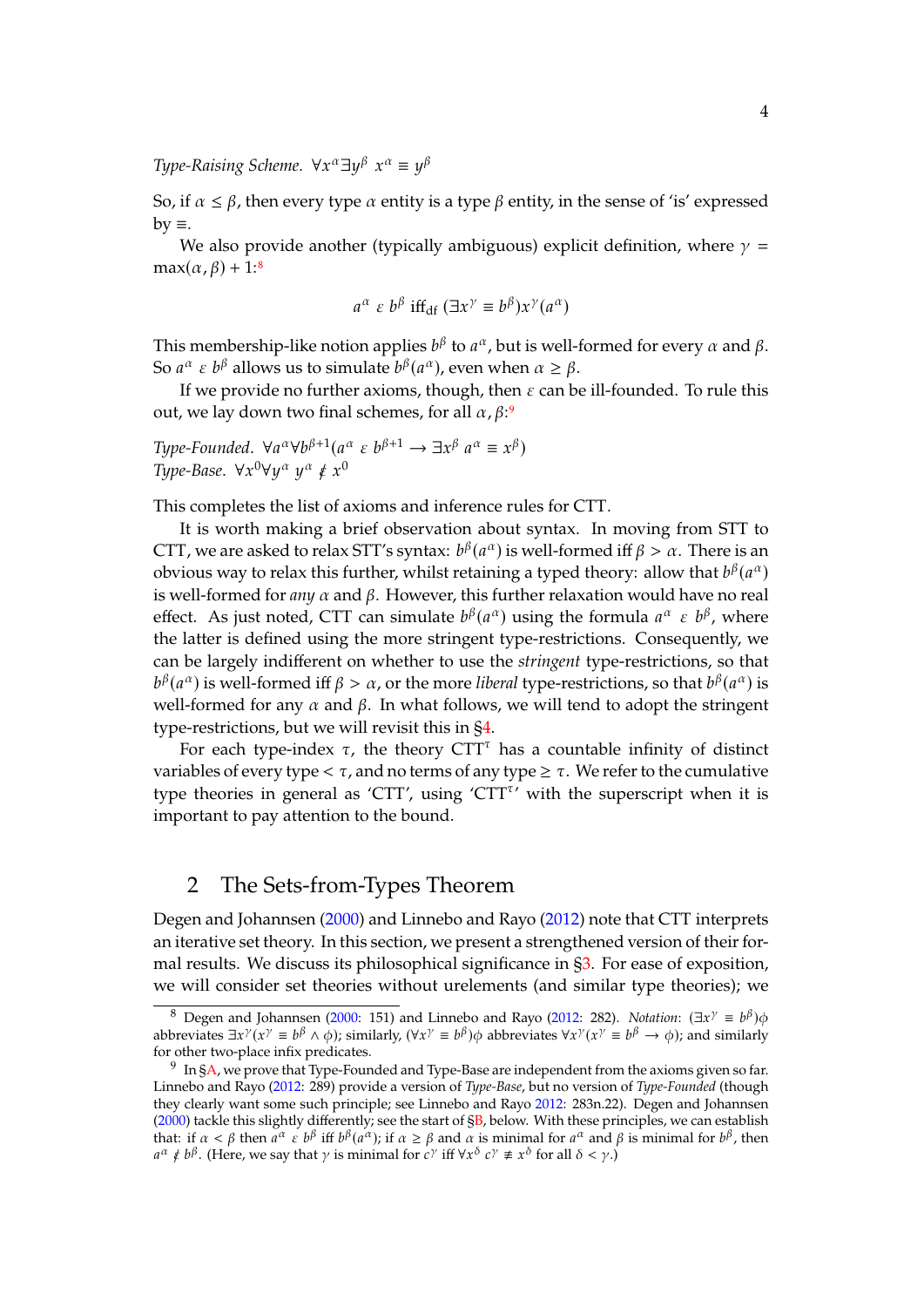could accommodate urelements if we liked, but it would complicate our discussion without adding any real insight.

#### *2.1 The interpretation*

We will focus on a 'pure' version of  $CTT^{\tau}$ , which we call  $CTT^{\tau}_{p}$ . This augments  $CTT<sup>\tau</sup>$  with principles guaranteeing that there is exactly one type 0 entity, and that coextensive entities at higher-types are identical. (For details, see [§B.2.](#page-32-0)) The set theory that  $CTT_p^{\tau}$  can interpret is Zr, i.e. Zermelo set theory together with the principle that the sets are arranged into well-ordered *r*anks. This theory omits Replacement, and so is strictly weaker than  $ZF$ . (For more details, see  $\S B$ ; note that  $ZF = Zr + Replacement.$ 

To interpret Zr with  $\text{CTT}_{p}^{\tau}$ , we first define a translation. For each Zr-formula  $\phi$ , let  $\phi^{(\kappa)}$  be the formula which results by replacing each '∈' with ' $\varepsilon'$ , each '=' with '≡', and superscripting each variable with  $\kappa$ . For example, the Axiom of Powersets<sup>( $\kappa$ )</sup> is:

$$
\forall a^{\kappa} \exists b^{\kappa} \forall x^{\kappa} (x^{\kappa} \varepsilon b^{\kappa} \leftrightarrow (\forall v^{\kappa} \varepsilon x^{\kappa}) v^{\kappa} \varepsilon a^{\kappa})
$$

Now we can prove the following result (see  $\S$ B, Theorem [13\)](#page-35-0):<sup>[10](#page-4-0)</sup>

*The Sets-from-Types Theorem.*  $\text{CTT}_{\text{p}}^{\tau} \vdash \text{Zr}^{(\kappa)}$ , for any limit  $\kappa > \omega$  with  $\kappa + 2 < \tau$ .

Otherwise put:  $CTT_p^{\tau}$  proves the translations of all theorems of Zr.

### <span id="page-4-2"></span>2.2 Differences between  $Zr$  and  $Zr^{(\kappa)}$

The proof of the Sets-from-Types Theorem involves establishing a tight association between two notions: an entity's *type*, as in  $CTT_p^{\tau}$  and  $Zr^{(\kappa)}$ , and a set's *rank*, as in Zr. This sort of connection leads Linnebo and Rayo [\(2012:](#page-44-0) 289) to claim that 'there is no deep *mathematical* difference between the ideological hierarchy of type theory and the ontological hierarchy of set theory.'

Whether to describe them as 'deep' may be a matter of taste, but it is worth noting three mathematical differences between Zr, on the one hand, and  $\text{CTT}_{\text{p}}^{\tau}$  and  $Zr^{(\kappa)}$ , on the other.<sup>[11](#page-4-1)</sup> We summarize the differences in the following table:

|                   | Zr                                                                       | $CTT_p^{\tau}$ and $Zr^{(\kappa)}$                                      |
|-------------------|--------------------------------------------------------------------------|-------------------------------------------------------------------------|
| (1)<br>(2)<br>(3) | ranks defined internally<br>untyped variables<br>recursively axiomatized | types supplied externally<br>typed variables<br>arithmetically complete |

<span id="page-4-0"></span><sup>10</sup> This extends Degen and Johannsen's [\(2000:](#page-44-3) §4.1) results concerning Z. Linnebo and Rayo [\(2012:](#page-44-0) 289, n.28) cover only Z without Foundation. The bound  $\kappa + 2 < \tau$  is needed as  $a^{\kappa} \varepsilon b^{\kappa}$  abbreviates  $\exists x^{k+1} (\forall z^{k+2} (z^{k+2} (x^{k+1}) \leftrightarrow z^{k+2} (b^k)) \land x^{k+1} (a^k)).$ <br>
11 J innebo and Payo (2012, 284, 289) montion

<span id="page-4-1"></span><sup>11</sup> Linnebo and Rayo [\(2012:](#page-44-0) 284, 289) mention differences (1) and (2) themselves, but they do not mention (3).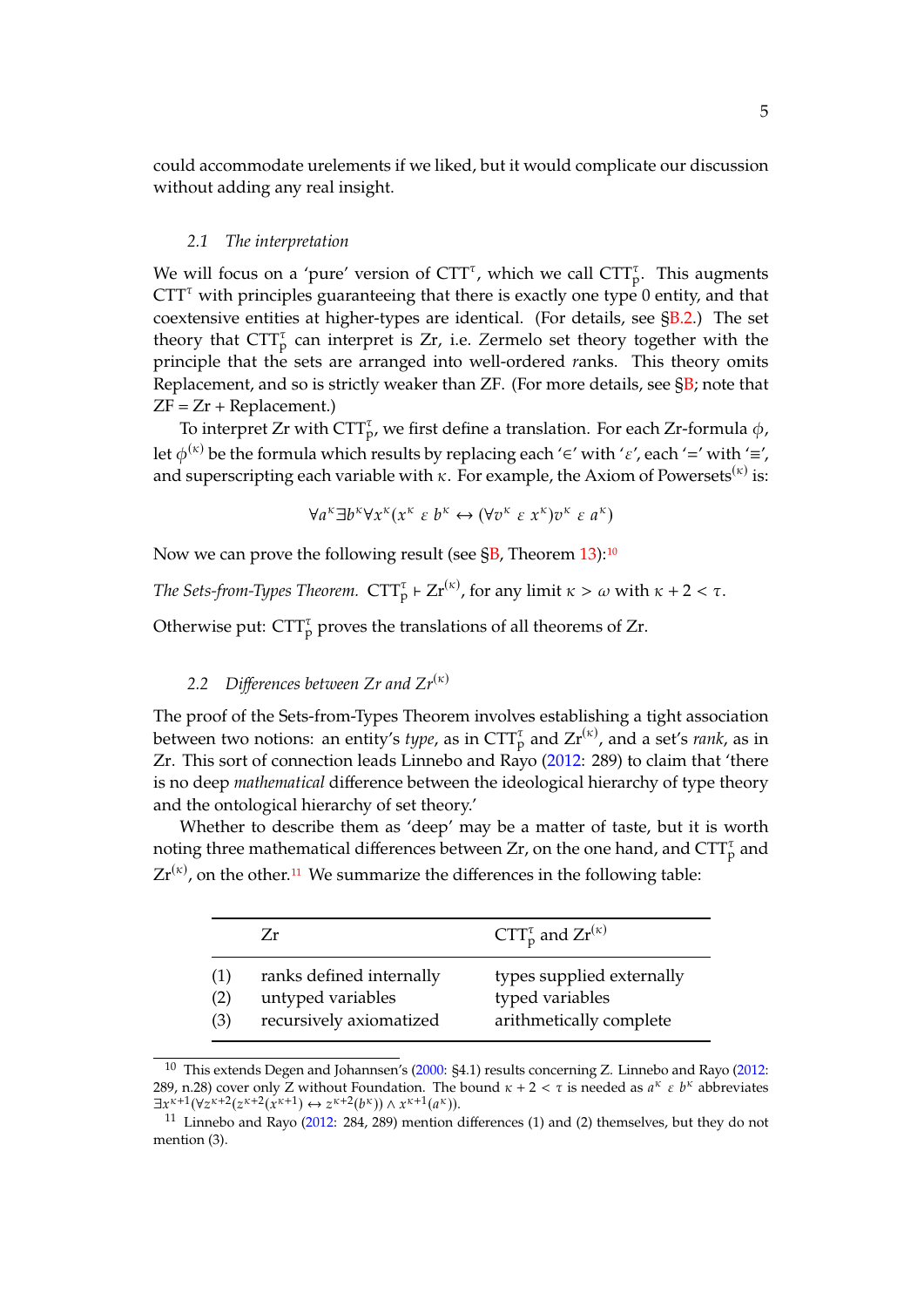We will now explain these three differences.

*Concerning (1).* The notion of *rank* is explicitly defined within Zr itself, much as it is within ZF.<sup>[12](#page-5-0)</sup> By contrast, the notion of *type* is metatheoretic for both  $\text{CTT}_{\text{p}}^{\tau}$ and  $Zr^{(\kappa)}$ . Every variable carries a type-index, and these type-indices are supplied *externally*. Indeed, when we take the very first step of describing the syntax of  $CTT^{\tau}$ , we assume as given all the type-indices  $\lt \tau$ .

*Concerning (2).* Zr is essentially *untyped*. It has exactly one kind of variable, which ranges over all sets of all ranks. By contrast, every variable in  $CTT_p^{\tau}$  and  $Zr^{(\kappa)}$ carries a type-index, and  $\text{CTT}_{\text{p}}^{\tau}$ 's quantifier rules indicate that type  $\alpha$  variables range only over entities of type  $\leq \alpha$ . These theories have no *untyped* variables; that is, they have no variables which range over all entities of *all* types. (Note that, despite our use of the phrase 'ranging over', this difference shows up at the level of the formal theories, prior to interpretation. Indeed, none of the differences depend upon any semantic considerations.)

*Concerning (3).* Clearly, Zr is recursively axiomatized (see [§B.1\)](#page-31-1). However, neither  $CTT_p^{\tau}$  nor  $Zr^{(\kappa)}$  is recursively axiomatizable, thanks to the intrinsically infinitary Limit-rules. Indeed,  $Limit^{\omega}$  makes these theories arithmetically complete, since it simulates Hilbert's  $\omega$ -rule.<sup>[13](#page-5-1)</sup>

#### <span id="page-5-3"></span>*2.3 Mathematical foundations*

We will now explain why these three differences are mathematically significant. In brief: the differences show that Zr is expressively richer but deductively weaker than  $Zr^{(k)}$ ; this makes  $Zr$  much more suitable as a framework for considering mathematical foundations.

Differences (1)–(2) show that Zr is *expressively richer* than  $Zr^{(\kappa)}$ . To see this, consider how we might formulate questions about the height of a hierarchy. In the case of Zr, we might ask a specific question like: *Should we countenance a strongly inaccessible rank?* That question is formulated within the *object language* of Zr, and this is possible because Zr's untyped variables range over all the sets, whatever their rank. So, whilst Zr does not *settle* whether there are any sets of strongly inaccessible rank, it does allow us to *formulate* the claim that there are, and tells us that any such sets obey Extensionality and Separation (for example). In the case of  $\text{CTT}_{\text{p}}$ , the analogous question about the height of a type-hierarchy would be: *Should we countenance a strongly inaccessible type-index?* But this question is, of course, formulated within a *metalanguage*. After all, each  $CTT_p^{\tau}$  has variables of all and only the types  $< \tau$ , and  $Zr^{(\kappa)}$  has variables of all and only the types  $\leq \kappa + 2 < \tau$ ,<sup>[14](#page-5-2)</sup> so neither theory allows us to formulate questions about entities of type  $\tau$ ; they literally lack the vocabulary for doing so.

<span id="page-5-1"></span><span id="page-5-0"></span> $12$  Indeed, it is definable within LT; see  $\S$ B.

<sup>&</sup>lt;sup>13</sup> Assuming  $\kappa > \omega$  and  $\kappa +2 < \tau$ . *Sketch.* Using the Sets-from-Types Theorem, use CTT<sub>p</sub> to develop  $Zr^{(\omega+\omega)}$ . In  $Zr^{(\omega+\omega)}$ , define N as the set of finite von Neumann ordinals, and define + and  $\times$  as usual. Suppose we can show  $\phi(n)$  for each  $n$ ; then since the type of each  $n$  is  $n$ , for each  $n < \omega$  we can show  $\forall x^{n}(x^{n} \in \mathbb{N} \rightarrow \phi(x^{n}))$ ; now use Limit<sup> $\omega$ </sup>.<br><sup>14</sup> See fortnote 10

<span id="page-5-2"></span><sup>14</sup> See footnote [10.](#page-4-0)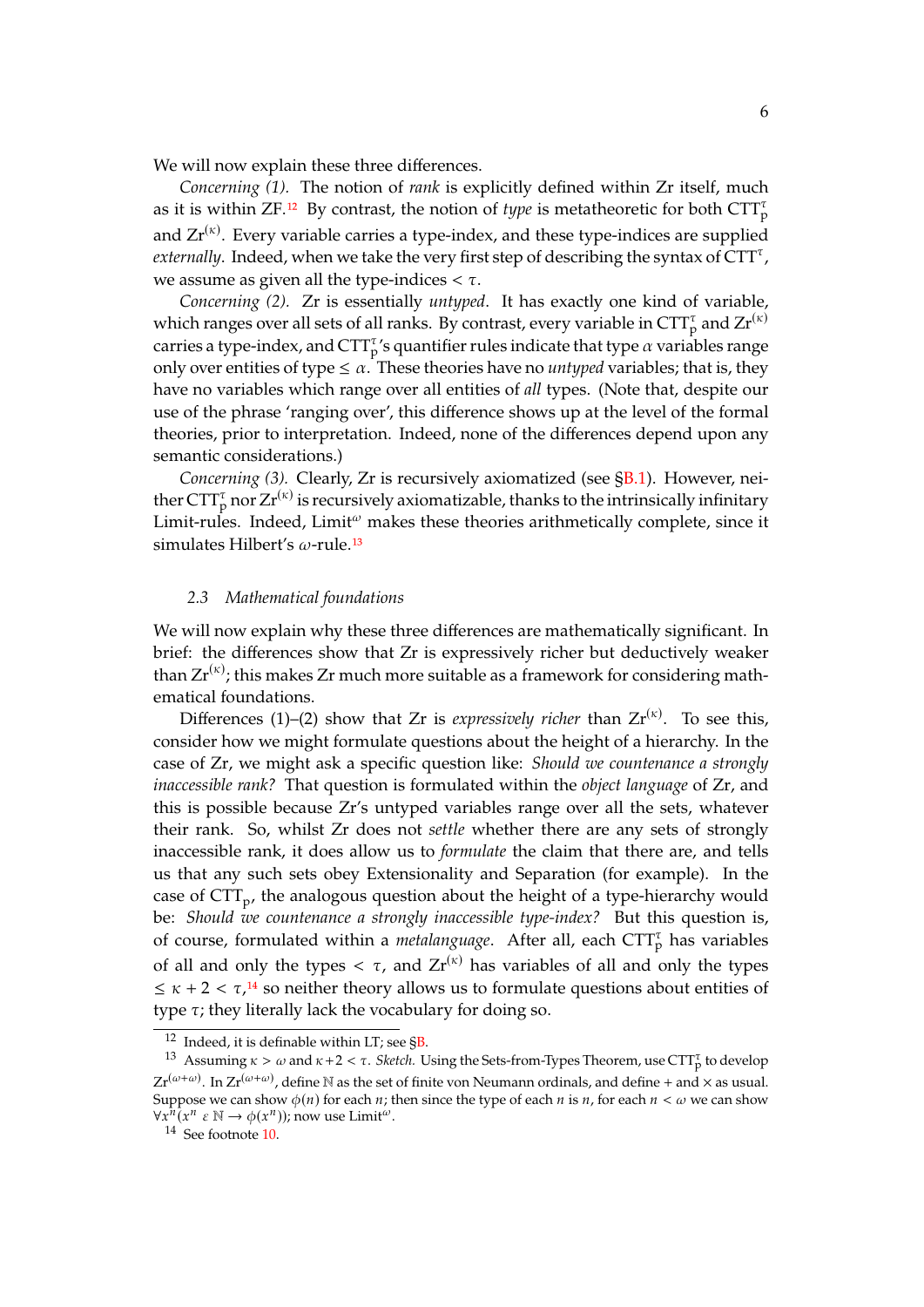Difference (3), however, shows that  $Zr$  is *deductively weaker* than  $Zr^{(\kappa)}$ . This is obvious—one is arithmetically complete, the other is not—but let us draw out a couple of consequences. The Sets-from-Types Theorem tells us that  $\text{CTT}_{\text{p}}^{\tau}$  interprets Zr. However, this interpretation is not *faithful*, i.e. some non-theorems of Zr become theorems of  $Zr^{(\kappa)}$  under interpretation; nor is the interpretation *mutual*, i.e. Zr cannot interpret  $\operatorname{Zr}^{(\kappa)}$ .<sup>[15](#page-6-0)</sup>

This combination of expressive richness with deductive weakness makes Zr much more suitable as a framework for mathematical foundations than  $Zr^{(k)}$  or  $CTT_p^{\tau, 16}$  $CTT_p^{\tau, 16}$  $CTT_p^{\tau, 16}$  Concerning expressive strength: if our hierarchy is to serve as any kind of mathematical foundation, then questions about the height of the hierarchy will be of pressing importance; but only Zr provides a suitable framework for raising such questions. Concerning deductive weakness: any adequate foundational theory must be recursively axiomatizable since, as Gödel [\(1933:](#page-44-5) 45) put it, only recursively axiomatizable theories can leave no doubt regarding whether a putative proof *is* a proof, so that 'the highest possible degree of exactness is obtained'; but only Zr is recursively axiomatized.

### <span id="page-6-7"></span>*2.4 Gödel on 'superfluous restrictions' in type theory*

We just quoted Gödel on mathematical foundations. Having made the quoted remarks, Gödel went on to make a more famous claim:

the system of axioms for the theory of aggregates, as presented by Zermelo, Fraenkel, and von Neumann. . . is nothing else but a natural generalization of the theory of types, or rather, what becomes of the theory of types if certain superfluous restrictions are removed.<sup>[17](#page-6-2)</sup>

He continued by outlining the 'superfluous restrictions' thus:<sup>[18](#page-6-3)</sup>

- <span id="page-6-4"></span>(i) ' $a \in b'$  is meaningful iff the type of 'b' is exactly one greater than that of 'a';
- (ii) each class (of any type) can contain classes of exactly one type;
- <span id="page-6-5"></span>(iii) only finite types are allowed.

Whilst explicitly disavowing exegetical aims, Linnebo and Rayo [\(2012:](#page-44-0) 273–4, 278) motivate CTT by suggesting that CTT arises from STT simply by lifting these 'superfluous restrictions'.

Certainly CTT lifts restrictions [\(i\)](#page-6-4)–[\(iii\)](#page-6-5). But Zr also lifts these restrictions, and in a different way. Moreover, it is this latter way which we find in Gödel's [1933](#page-44-5) lecture. On each of points (1)–(3) from [§2.2,](#page-4-2) Gödel sides against the use of anything like Zr $^{(\kappa)}$ .

*Concerning (1).* Gödel [\(1933:](#page-44-5) 47) is clear that the theory which arises by removing STT's 'superfluous restrictions' will supply its own 'types'.[19](#page-6-6)

<span id="page-6-0"></span><sup>&</sup>lt;sup>15</sup> *Illustration*. Let Con<sub>Zr</sub> be a suitable consistency sentence for Zr. This is independent from Zr, by the second incompleteness theorem; but  $Zr^{(\kappa)}$  proves  $Con_{Zr}^{(\kappa)}$ , since it is arithmetically complete. The same example shows that Zr does not interpret  $\mathrm{Zr}^{(\kappa)}$ .

<span id="page-6-1"></span><sup>&</sup>lt;sup>16</sup> *Pace* Degen and Johannsen's [\(2000\)](#page-44-3) sentiment CTT<sub>p</sub> might serve 'as a foundation for set theory'. Note that differences  $(1)$ – $(2)$  also underpin the philosophical discussion of  $\S3$ .

<span id="page-6-2"></span><sup>17</sup> Gödel [\(1933:](#page-44-5) 45–6).

<span id="page-6-3"></span><sup>18</sup> Gödel [\(1933:](#page-44-5) 46–7); for discussion, see Feferman [\(1995b:](#page-44-6) 37) and Tait [\(2001:](#page-45-1) 88).

<span id="page-6-6"></span><sup>&</sup>lt;sup>19</sup> Tait [\(2001:](#page-45-1) 92) emphasises this point, and Linnebo and Rayo [\(2012:](#page-44-0) 289 n.28) concede it.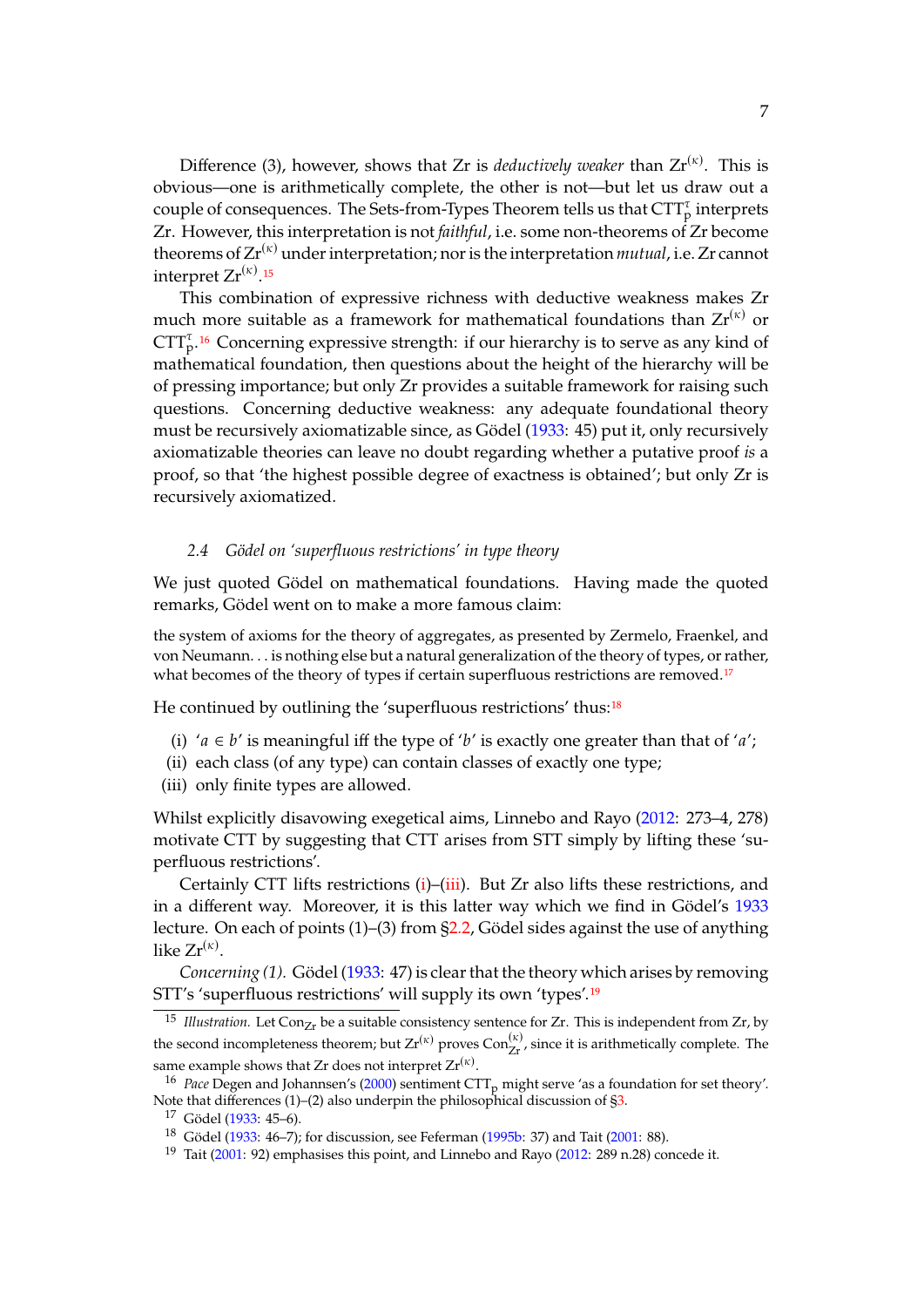*Concerning (2).* Gödel [\(1933:](#page-44-5) 49) complains that, in STT, we have to formulate 'the logical axioms for each type separately', and he states that the theory which removes STT's 'superfluous restrictions' will avoid this complaint. Such a theory will therefore employ an *untyped* variable, which can range over all entities.

*Concerning (3)*. As already noted, Gödel [\(1933:](#page-44-5) 45, 48) insists that an adequate formalization of the foundations of mathematics must be recursively axiomatizable, and explicitly remarks that such theories are necessarily arithmetically incomplete.

Gödel, then, seems never to have envisaged theories like  $Zr^{(\kappa)}$  or  $CTT_p^{\tau}$ . [20](#page-7-1) Rather, Gödel's suggestion was that removing STT's 'superfluous restrictions' led to ZFU, by the simple stipulation that the 'type' of x is  $\alpha$  iff  $x \in V_{\alpha+1} \setminus V_{\alpha}$ , with these segments of the set hierarchy defined directly *within* ZFU in the (now) familiar fashion.<sup>[21](#page-7-2)</sup> That is, Gödel simply identified a set's 'type' with (what we now call) its *rank*, and advocated for the use of recursively axiomatized theories whose untyped variables range over all the sets (of all ranks).

### <span id="page-7-0"></span>3 The (in)significance of the Sets-from-Types Theorem

We have noted the important mathematical differences between  $Zr$  and  $Zr^{(\kappa)}$ . We will now show how these differences undermine the philosophical significance of the Sets-from-Types Theorem. In broad brush strokes: Linnebo and Rayo think that the Sets-from-Types Theorem sheds important new light on set theory; we disagree, since  $Zr^{(\kappa)}$  and  $Zr$  and importantly distinct.

#### *3.1 Elsa's worries*

To reconstruct Linnebo and Rayo's [\(2012:](#page-44-0) 289–94, [2014:](#page-44-4) 178) intended use of the Sets-from-Types Theorem, we will introduce a character, Elsa. Elsa wants to use Zr to talk about the hierarchy of sets, but she has some ontological worries. Following post-Quinean orthodoxy, Elsa draws a sharp distinction between a theory's ontology and its ideology. In general, Elsa thinks that if a theory is coherent, then that is enough to guarantee the good standing of its ideology: roughly, Elsa thinks that a theory's ideology merely provides you with a way of talking about objects, and there is no standard beyond coherence by which to judge ways of talking. Now, Elsa is certain that Zr is coherent, and so she has no reservations about its ideology. But, Zr also postulates a rich ontology of sets, and Elsa insists that the mere coherence

<span id="page-7-1"></span> $20$  Can we consider (or might Gödel have considered) the move from STT to Zr as involving two steps: *first*, Linnebo and Rayo's step from STT to some CTT<sup>T</sup> and  $Zr^{(\kappa)}$ ; *second* the addition of an untyped variable to  $Zr^{(\kappa)}$ , yielding  $Zr$ ? (Thanks to an anonymous referee for posing this question.) This may be a useful heuristic, but it is slightly technically infelicituous, since the result of adding an untyped variable to  $Zr^{(\kappa)}$  will be arithmetically complete (cf. footnote [29\)](#page-12-0).

<span id="page-7-2"></span><sup>&</sup>lt;sup>21</sup> Cf. Scott [\(1974:](#page-45-2) 208): 'the best way to regard Zermelo's theory is as a simplification and extension of Russell's [STT ]. . . . The simplification was to make the types *cumulative*.' Note that we are talking about ZFU rather than ZrU. This is inevitable, since ZrU was not formulated until long after Gödel's lecture. However, Gödel supplied an additional argument in favour of Replacement; see footnote [24,](#page-9-0) below.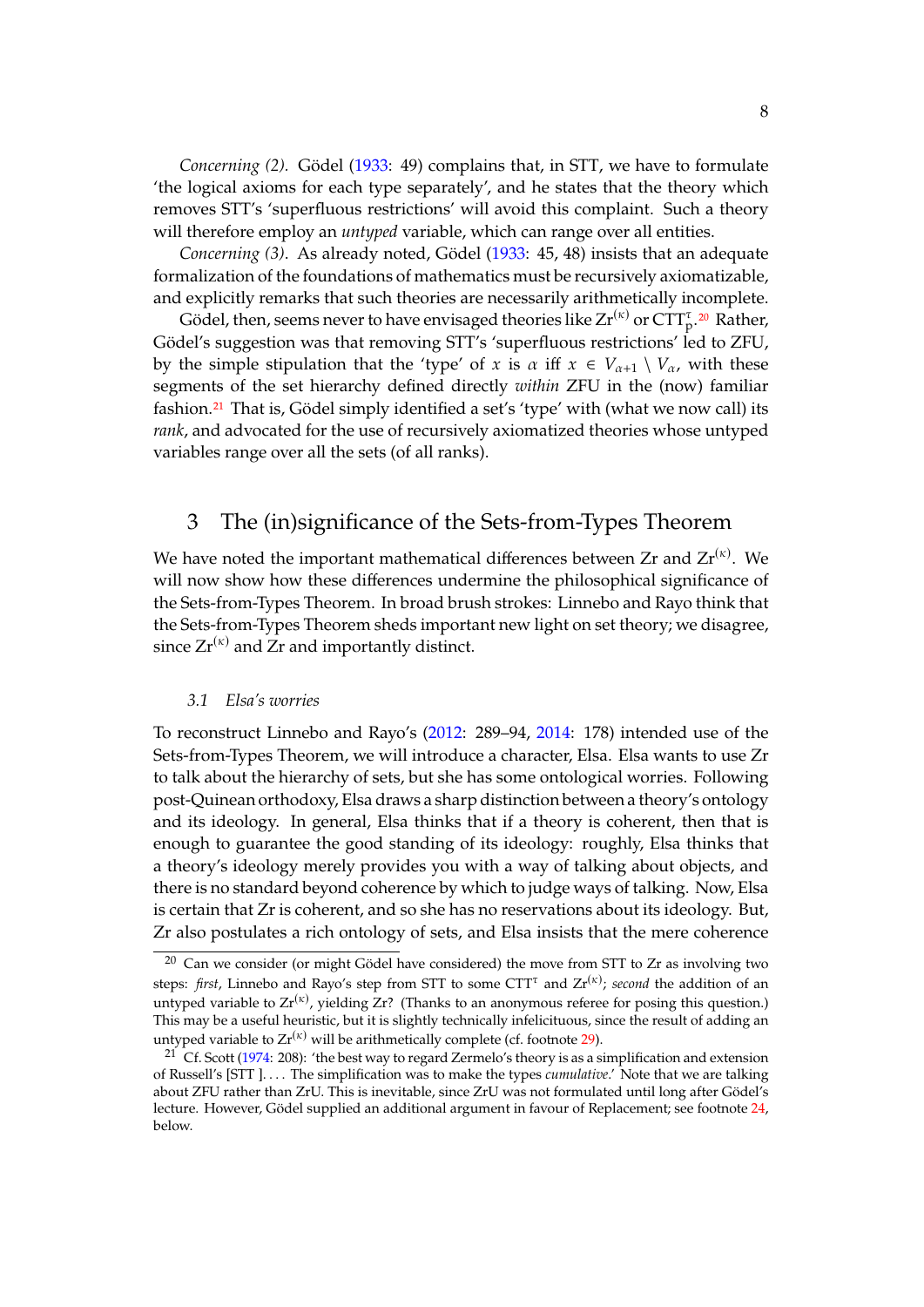of a theory is not enough to guarantee the existence of its ontological commitments. So, Elsa worries: *What guarantees that there are enough sets?*

Linnebo and Rayo have a sequence of recommendations for Elsa. First, they will introduce Elsa to the type hierarchy, in the form of  $CTT_{p}^{\tau}$ , whose coherence can be assumed (at least, in this context). The question arises of how Elsa should think about ontology/ideology in the type-theoretic context. Quantification over type 0 entities is just first-order quantification; so Elsa should think that theorizing at type 0 introduces *ontological* commitments. However, Elsa can perhaps be encouraged to think that theorizing at higher types simply gives us sophisticated ways to talk about the objects at type 0, and so only introduces *ideological* commitments. If Elsa agrees to think in this way, then she will map her dichotomy between ontology and ideology onto the dichotomy between *type* 0 and *type*  $> 0.22$  $> 0.22$  Having done this, she will regard  $CTT_p^{\tau}$  as ontologically unproblematic: it posits just one object (i.e. one type 0 entity). Granted, she may regard  $CTT_p^{\tau}$  as ideologically profligate, but she thinks that its coherence guarantees the good standing of its ideology. Consequently, Elsa should have no worries about using  $CTT_p^{\tau}$ . Now, via the Setfrom-Types Theorem, Elsa can use  $\text{CTT}_{p}^{\tau}$  to obtain  $\text{Zr}^{(\kappa)}$ . So, according to Linnebo and Rayo, Elsa will have no reason to worry about using  $Zr^{(\kappa)}$  in place of Zr.

Having come this far, Linnebo and Rayo [\(2012:](#page-44-0) 290) hope that Elsa might now be brought to share their view, that 'the two hierarchies'—the 'ideological' hierarchy of  $Zr^{(k)}$  and the 'ontological' hierarchy of  $Zr$ —'constitute different perspectives on the same subject-matter.' But we do not need to consider that further step. We think that Elsa should balk at the line of reasoning given in the previous paragraph.

#### *3.2 Ontology relocated*

<span id="page-8-1"></span>The immediate problem is that Zr and  $\mathrm{Zr}^{(\kappa)}$  are importantly different theories. One of the differences, mentioned in [§2.3,](#page-5-3) is that Elsa can ask about the height of her set-hierarchy within the object-language of Zr, whereas she can only ask about the height of a type-hierarchy within a metalanguage. But, as we will now show, this basic issue—of object language versus metalanguage—completely undermines the dialectical force of Linnebo and Rayo's line of reasoning.

Recall: Elsa wants to use Zr, but worries: *What guarantees that enough sets exist?* Linnebo and Rayo recommend that Elsa invoke the Sets-from-Types Theorem. Specifically, they encourage Elsa to fix some limit  $\kappa > \omega$  with  $\kappa + 2 < \tau$ , then work in  $\text{CTT}_{p}^{\tau}$  to obtain  $\text{Zr}^{(\kappa)}$ .

Inevitably, though, this discussion of  $\kappa$  and  $\tau$  takes place within some *metatheory* which we use to describe  $\text{CTT}_{p}^{\tau}$ . After all, as noted in §[§2.2–](#page-4-2)[2.3,](#page-5-3)  $\text{CTT}_{p}^{\tau}$ 's types are

<span id="page-8-0"></span><sup>22</sup> Linnebo and Rayo [\(2012:](#page-44-0) 270) claim that this is how the higher-types are widely regarded by philosophers. For the record, we think that anyone who uses type theory (cumulative or noncumulative) should reject the idea that there is a useful ontology/ideology dichotomy to be drawn along this faultline. When Quine [\(1951\)](#page-45-3) drew his distinction between ontology and ideology, he drew it for *first-order logic*. In that setting, the distinction is clear enough: we are ontologically committed to the things we quantify over; ideological commitments are expressed by symbols in positions that cannot be quantified into. But in a type-theoretic setting, we can quantify into predicate-position. So distinctions of logical order no longer align with the quantifiable/unquantifiable distinction. See also Williamson [\(2013:](#page-45-0) 260–1) and Trueman [\(2021:](#page-45-4) ch.7).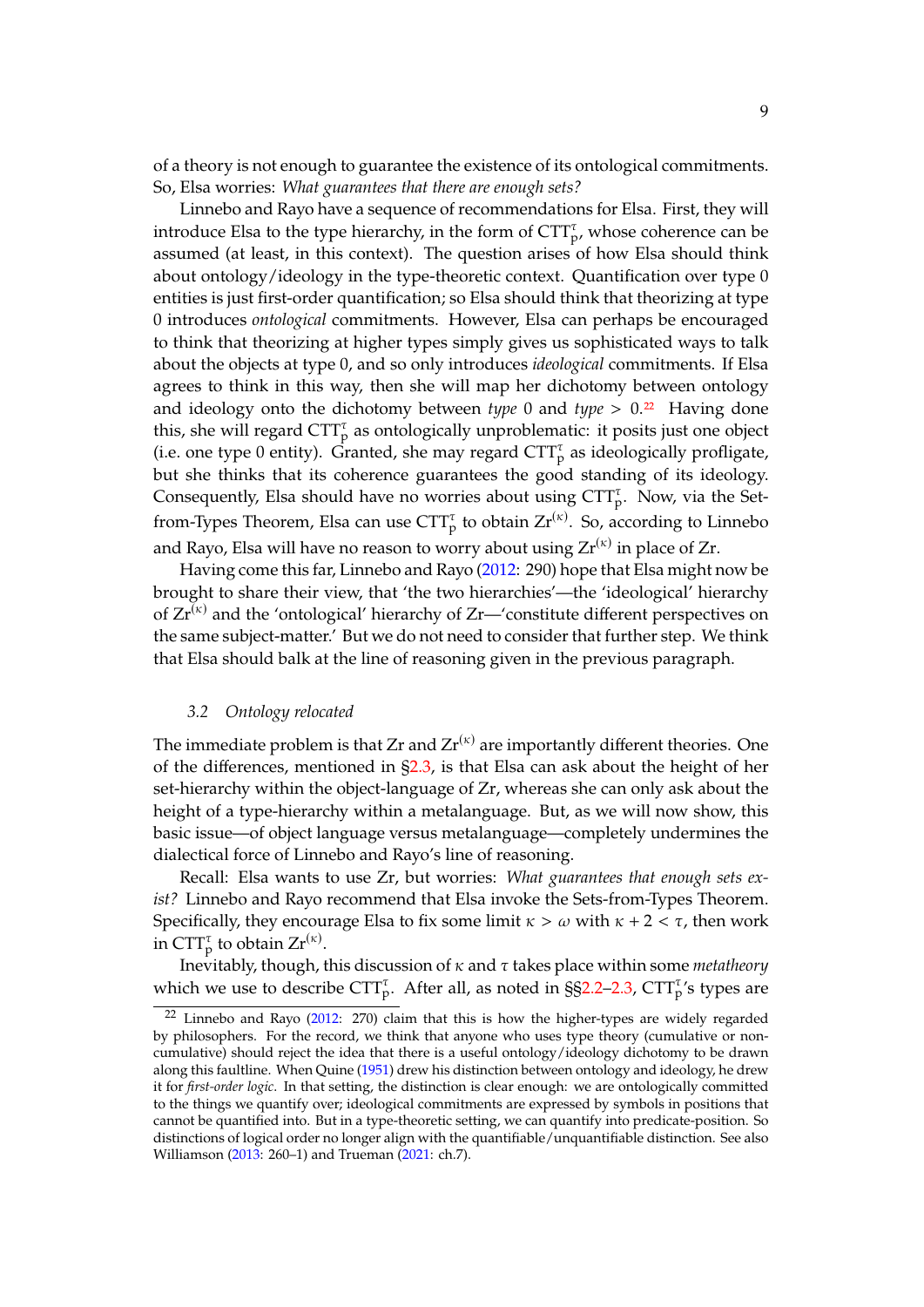supplied *externally*. So, if Elsa is to follow Linnebo and Rayo's recommendation, she will have to countenance a suitably large index,  $\tau$ , in the metatheory, so that she can both describe  $\text{CTT}_p^\tau$  and obtain  $\text{Zr}^{(\kappa)}.$ 

At this point, though, Elsa will simply want to ask: *What guarantees that any suitable*  $\tau$  *exists?* Such an entity would have to stand at the head of a vast sequence of type-indices. Well then: *What guarantees that enough type-indices exist?* Her ontological worries about sets have not have been addressed; they have just become worries about the ontology postulated within the metatheory.

#### *3.3 Ideological-bootstrapping*

This elementary problem undermines Linnebo and Rayo's way of dealing with Elsa. However, it is worth considering one possible line of response, via (what we call) *ideological-bootstrapping*. This idea is independently interesting, and it will buy Linnebo and Rayo some slack, but not enough slack to save their argumentative strategy.

To define CTT<sub>p</sub>, we must be given the type-index  $\tau$ . In the previous subsection, we imagined Elsa worrying about whether  $\tau$  exists. But—so this line of reply runs— Elsa is mistakenly assuming here that  $\tau$  must be a type 0 entity. Instead,  $\tau$  could be a higher-type entity, supplied by some ideologically-rich but ontologically-innocent theory, CTT $_{\rm p}^{\sigma}$ . In turn,  $\sigma$  might be some higher-type entity, supplied by some theory  $CTT_p^{\rho}$ . And so on.<sup>[23](#page-9-1)</sup>

The hope is that, somehow, considering a sequence of such theories will sooth away Elsa's ontological concerns. But, however exactly this line of response is meant to work, it will require that  $\tau > \sigma > \rho > \ldots$  After all, Elsa's worries kick in as soon as the *syntax* of  $\text{CTT}_{p}^{\tau}$  is laid down; so her worries clearly cannot be addressed by starting with some theory  $CTT_p^{\sigma}$  with  $\sigma \geq \tau$ .

This simple observation dictates the form that the attempted reply must take. We are being asked to imagine a sequence of theories,  $\textrm{CTT}_{\rm p}^{\tau_1}$  ,  $\dots$  ,  $\textrm{CTT}_{\rm p}^{\tau_n}$  , as follows:

- (a)  $\tau_1$  is so small that Elsa has no serious qualms about its existence.
- <span id="page-9-2"></span>(b) As we move along the sequence, the ideology strictly increases (i.e.  $\tau_i < \tau_{i+1}$ ), but the earlier theory proves the existence of an entity which indexes the terms of the next theory (i.e. each  $CTT_p^{\tau_i}$  proves the existence of something with order-type  $\tau_{i+1} > \tau_i$ ).
- (c)  $CTT_p^{\tau_n}$  proves  $Zr^{(\kappa)}$ , for some suitable  $\kappa$ .

Call this response *ideological-bootstrapping*, since ideologically weaker theories are used to define ideologically richer theories at step [\(b\)](#page-9-2).<sup>[24](#page-9-0)</sup>

<span id="page-9-1"></span> $23$  Linnebo and Rayo [\(2014:](#page-44-4) 179) suggest something a little similar, though in terms of the plurallyinterpreted hierarchy (see [§4.3\)](#page-13-0) and in response to a slightly different concern.

<span id="page-9-0"></span><sup>&</sup>lt;sup>24</sup> Gödel [\(1933:](#page-44-5) 47) suggests something similar: given 'the system  $S_\alpha$  you can... take an ordinal  $\beta$ greater than  $\alpha$  which can be defined in terms of the system  $S_{\alpha}$ , and by means of it state the axioms for the system  $\beta$  including all types less than  $\beta$ , and so on.' However, Gödel is not discussing is not trying to defend anything like the argument of [§3.2.](#page-8-1) As such—and unlike in the context of *ideological*bootstrapping—Gödel need not confine himself to finite sequences of theories. For discussion of Gödel, see Feferman [\(1995b:](#page-44-6) 37–8n.h), Tait [\(2001:](#page-45-1) 89–93), Koellner [\(2003:](#page-44-7) 21–24), and Incurvati [\(2020:](#page-44-8) 90–93).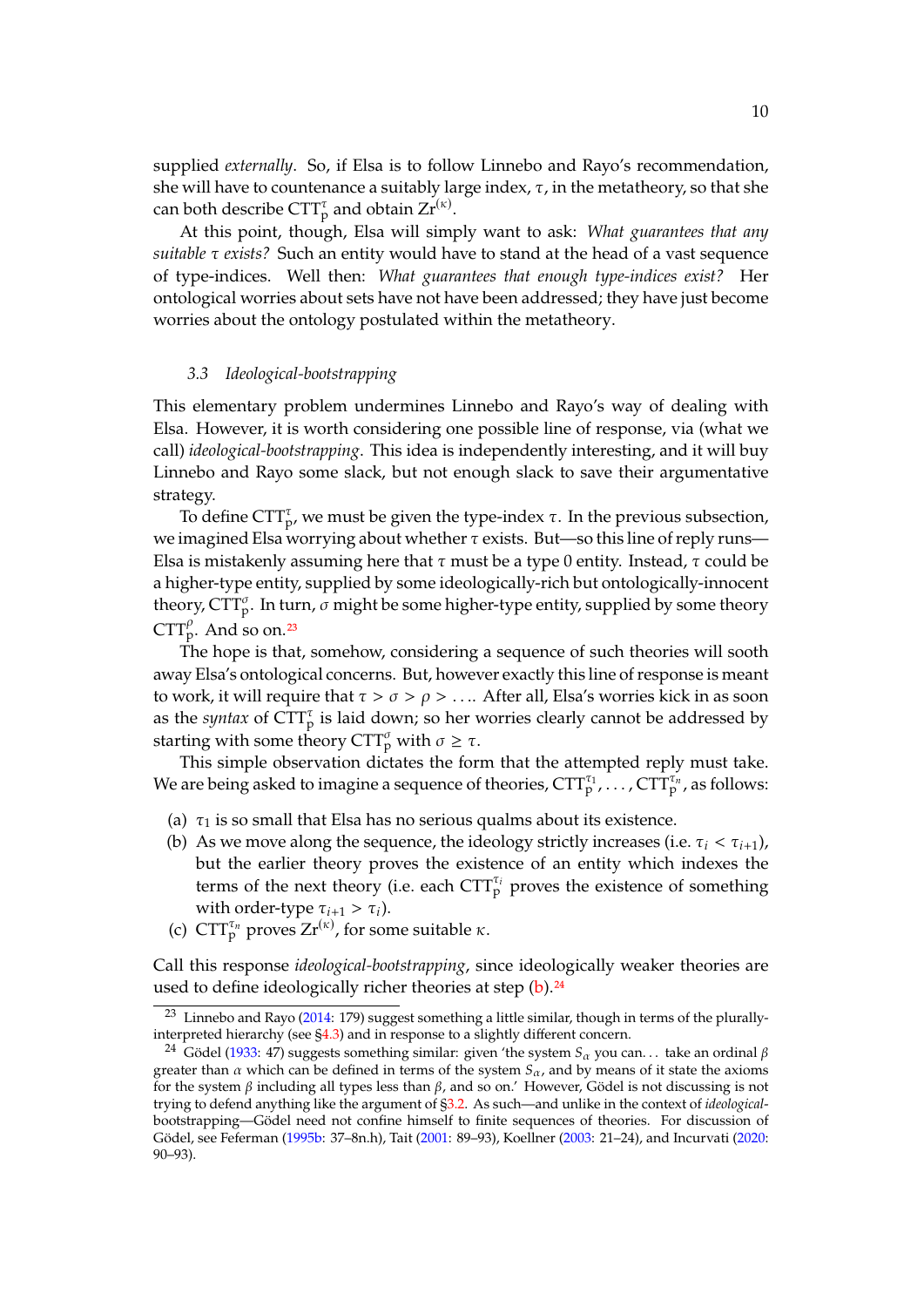(Note that we have assumed that the sequence of theories is *finite*. To explain why, suppose someone instead suggests this: *If Elsa has accepted the existence of an*  $\omega$ -sequence of theories  $CTT_p^{\tau_1}$ ,  $CTT_p^{\tau_2}$ ,  $\ldots$  , then Elsa can bootstrap her way to their limit,  $CTT_p^{\tau_\omega}$ . This suggestion is spurious. If some  $CTT_p^{\tau_i}$  is sufficient to introduce an entity with order-type  $\tau_{\omega}$ , then we can simply take  $\widehat{\text{CTT}}_{p}^{\tau_{\omega}}$  as the  $i+1^{\text{th}}$  theory. The important case is when pope of the theories  $\widehat{\text{CTT}}^{\tau_{i}}$  suffices to introduce anything important case is when none of the theories  $CTT_p^{\tau_i}$  suffices to introduce anything with order-type  $\tau_{\omega}$ . But in this case, Elsa will worry whether 'taking the limit' is ontologically innocent; for, by assumption, she has not found any ontologically innocent theory which supplies  $\tau_{\omega}$ .)

Ideological-bootstrapping might work in specific circumstances. For example, suppose Elsa is comfortable with the existence of  $\omega + \omega + 3$ , and so has no concerns with the *specification* of  $CTT_p^{\omega+\omega+3}$ . Invoking the Sets-from-Types Theorem,  $CTT_p^{\omega+\omega+3}$  proves  $Zr^{(\omega+\omega)}$ . This allows Elsa to simulate the set-theoretic hierarchy up to  $V_{\omega+\omega}$ . Living within  $V_{\omega+\omega}$ , Elsa can find an uncountable A well-ordered by some relation <.<sup>[25](#page-10-0)</sup> Using this, Elsa can define a theory  $CTT_p^A$ , whose type indices are the members of *A* as ordered by <. Since *A* is uncountable,  $\text{CTT}_{p}^{A}$  is straightforwardly richer than  $\text{CTT}_{\text{p}}^{\omega+\omega+3}$ . Moreover, using  $\text{CTT}_{\text{p}}^{A}$ , Elsa can simulate a much larger chunk of the set-theoretic hierarchy than  $V_{\omega+\omega}$ ; living within that chunk of the hierarchy, she can find larger well-orders; these can be used to supply the indices for some further development of  $\text{CTT}_\text{p}$ ... and so on. This seems like a case where ideological-bootstrapping might genuinely achieve something.

Nevertheless, there are hard limits on what ideological-bootstrapping can achieve. In the simplest case, suppose Elsa insists on starting with  $\text{CTT}_{\text{p}}^n$ , for some finite  $n$ , because she is uncertain whether there are infinitely many entities. Since  $\text{CTT}_{\text{p}}^n$  only yields (surrogates for) finite well-orders, no amount of ideologicalboostrapping from this starting point will allow Elsa to obtain any infinite wellorder. So, whenever Linnebo and Rayo try to describe any theory  $\text{CTT}_{\text{p}}^{\tau}$  such that  $\tau$ is infinite, Elsa will worry whether the theory *itself* even exists.

The shape of this problem is quite general. Say that  $\kappa$  is a *hereditary-point* iff  $\kappa$  is an infinite cardinal and everything in  $V_{\kappa}$  is strictly smaller than  $\kappa$  (so  $\omega$  is the first hereditary-point).<sup>[26](#page-10-1)</sup> When  $\kappa$  is a hereditary-point, it is in principle impossible to ideologically-bootstrap your way from below  $\kappa$  to above  $\kappa$ , since every entity below level  $\kappa$  is strictly smaller than  $\kappa$  itself.

This problem is especially pertinent, given two facts about hereditary-points and ZF. First, ZF proves that there are proper-class-many hereditary-points; but, since any hereditary-point after  $\omega$  would be pretty enormous, it is not unreasonable to wonder whether *any* exist; and ideological-bootstrapping cannot quiet such

<span id="page-10-0"></span><sup>&</sup>lt;sup>25</sup> Note that *A* is not a von Neumann ordinal, i.e. *A* is not well-ordered by ∈. Still, the existence of some such  $A$  and < follows (without Choice) from Hartog's Lemma; see Potter [\(2004:](#page-45-5) 185) and Incurvati [\(2020:](#page-44-8) 92).

<span id="page-10-1"></span><sup>&</sup>lt;sup>26</sup> Formally,  $\kappa$  is a hereditary-point iff  $\kappa$  is an infinite cardinal and any of these equivalent conditions hold (we leave the reader to prove the equivalences): (1) ( $\forall x \in V_{\kappa}$ )| $x \in V_{\kappa}$ ; (2)  $H_{\kappa} = V_{\kappa}$ , where  $H_{\kappa} = \{x : |trcl(x)| < \kappa\};$  (3) either  $\kappa = \omega$  or  $\kappa$  is a  $\Box$ -fixed point, i.e.  $\Box_{\kappa} = \kappa$ ; (4)  $|V_{\kappa}| = \kappa$ . Characterisation (1) formalizes the definition in the text; (2) gives the idea its name.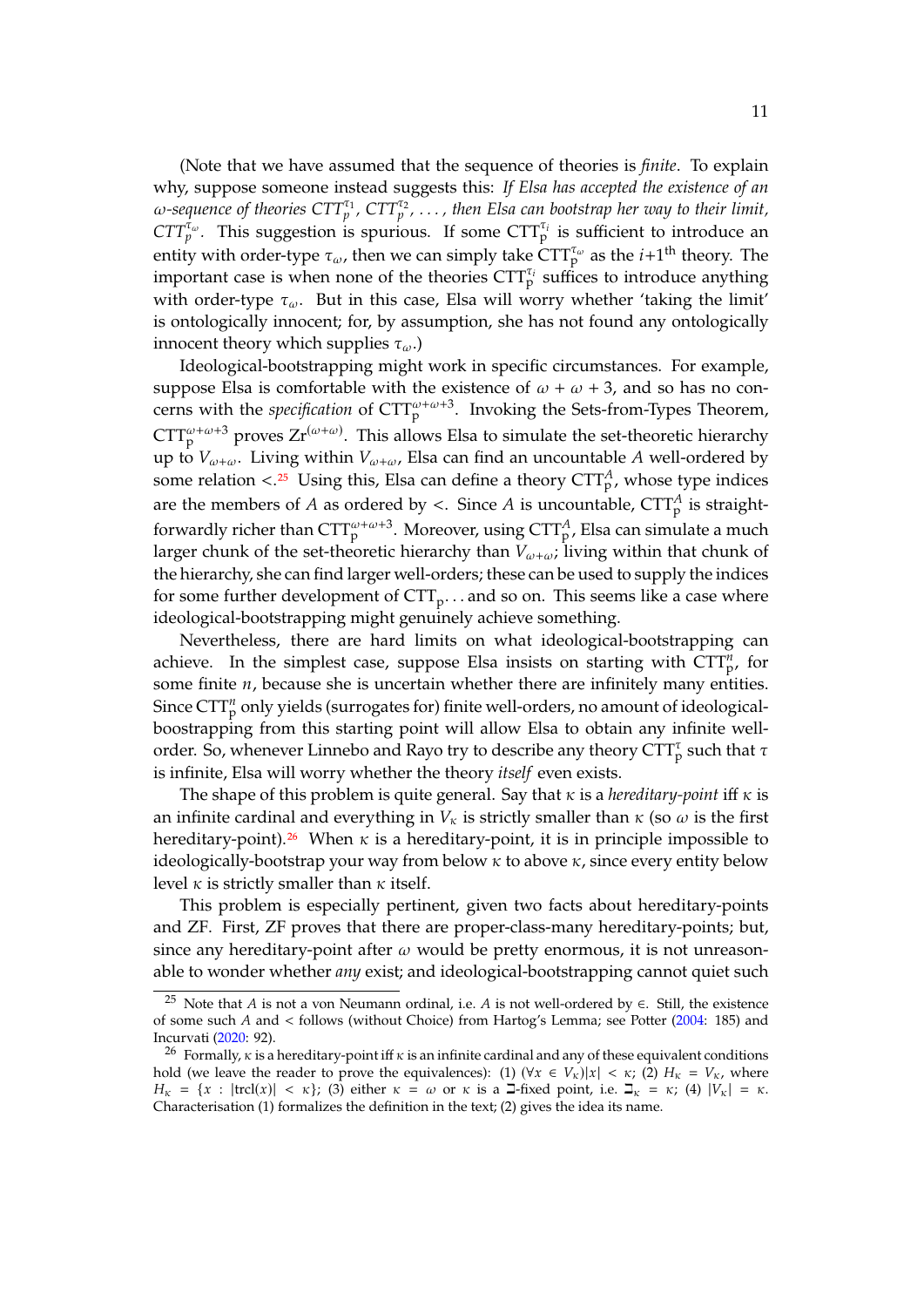qualms.<sup>[27](#page-11-1)</sup> Second, the standard models of ZF are the  $V_k$  such that  $\kappa$  is strongly inaccessible; and every strongly inaccessible cardinal is a hereditary-point; so ideological-bootstrapping cannot *possibly* address any ontological worries that an Elsa-like character might have about the existence of any standard model of ZF.

The argument of [§3.2](#page-8-1) therefore stands essentially unchanged. Linnebo and Rayo are mistaken to think that cumulative type theories can help us to overcome ontological worries, since the very existence of the (syntactically individuated) theories themselves requires a rich ontology in the metatheory.

### <span id="page-11-0"></span>4 CTT: superfluous type-restrictions

In [§2.4,](#page-6-7) we discussed Gödel's claim that STT's type-restrictions were 'superfluous'. We should now make explicit something which we there left implicit: these type-restrictions are superfluous *given Gödel's aims*. Specifically, Gödel wanted to establish a foundational, 'formal system which avoids the logical paradoxes and retains all [of] mathematics' [\(1933:](#page-44-5) 46). Given those aims, CTT's type-restrictions are just as superfluous as STT's; it is best to follow Gödel, and work with something like Zr, with its *untyped* variables.

All of this is compatible with the idea that, given *alternative* aims, STT's or CTT's type-restrictions might not be superfluous, but deeply important. As we will show in this section, though, CTT's type-restrictions are *inevitably* 'superfluous restrictions', in the sense that any semantics for CTT also licenses the use of an *untyped* variable and allows the 'types' to be defined internally. (Cf. points (1) and (2) from [§2.2.](#page-4-2)) So, in a slogan: CTT's type-restrictions are superfluous, on any semantics.

We will unpack the details in a moment. First, we should explain the phrase 'a semantics for CTT'. As we are using that phrase, a semantics for CTT is a general framework within which to provide models of CTT, rather than a specific model of some CTT<sup>7</sup>. (Compare the idea of 'the possible worlds semantics for modal language'.) So, in providing a semantics for CTT, we fix the meaning of phrases like 'a model of CTT' and 'an entity of type  $\alpha'$ ; the latter will be the sort of entity which, according to the semantics, can be the value of a type  $\alpha$  variable.

#### <span id="page-11-2"></span>*4.1 The abstract argument for introducing untyped variables*

Our argument begins with an uncontentious point: the stringently-stated rules for CTT tell us that  $y^{\beta}(x^{\alpha})$  is well-formed iff  $\beta > \alpha$ ; but these rules are needlessly stripgont on any given computies. stringent, on any given semantics.

To see this, fix some semantics for CTT, and let  $\beta \leq \alpha$ . The formula  $x^{\alpha} \in y^{\beta}$ is well-formed according to CTT. So, for any model M and any type  $\alpha$  entity  $a^{\alpha}$ <br>and type  $\beta$  entity  $b^{\beta}$  from M either  $M \models a^{\alpha} \in b^{\beta}$  or  $M \models -a^{\alpha} \in b^{\beta}$ . (Note) and type  $\beta$  entity  $b^{\beta}$  from  $M$ , either  $M \models a^{\alpha} \in b^{\beta}$  or  $M \models \neg a^{\alpha} \in b^{\beta}$ . (Note:

<span id="page-11-1"></span><sup>&</sup>lt;sup>27</sup> Boolos [\(2000:](#page-44-9) 258) had qualms about the existence of the first **N**-fixed point; calling it  $\kappa$ , he wrote that  $\kappa$  is 'so big... that it calls into question the truth of any theory, one of whose assertions is the claim that there are at least  $\kappa$  objects'. The first hereditary-point after  $\omega$  is at least as large as Boolos's  $\kappa$ ; it is a  $\Box$ -fixed point, as in (3) of footnote [26,](#page-10-1) and hence an **N**-fixed point.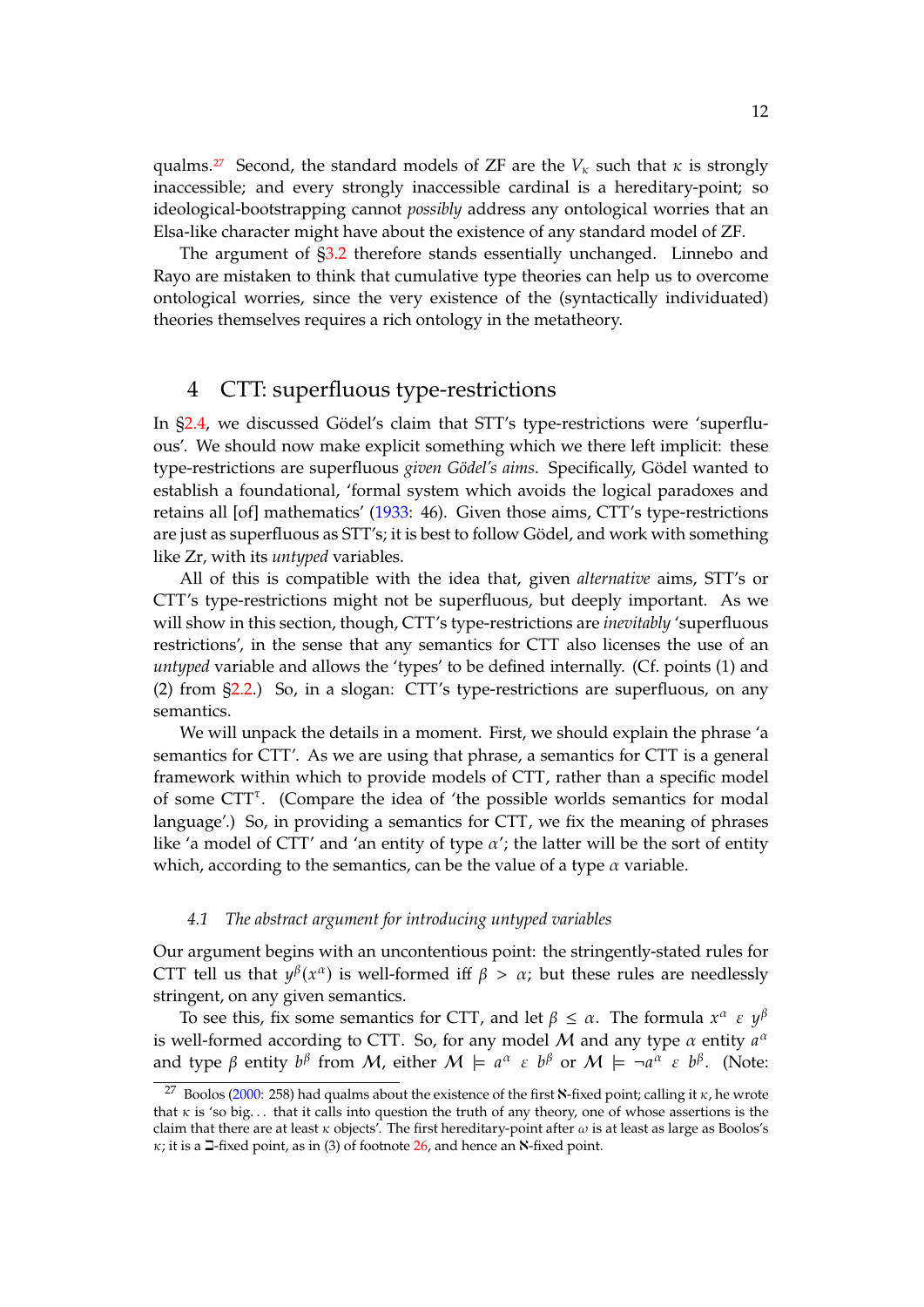what exactly this comes to will depend on the details of the semantics; but we are proceeding abstractly for now and want to consider *any* semantics for CTT.) Now, as explained in [§1.2,](#page-1-0) the formula  $x^{\alpha} \in y^{\beta}$  perfectly simulates the formula  $y^{\beta}(x^{\alpha})$ ;<br>that is it perfectly simulates the potion of applying a type  $\beta$  entity to a type  $\alpha$  entity. that is, it perfectly simulates the notion of applying a type  $\beta$  entity to a type  $\alpha$  entity. So we could have allowed  $y^{\beta}(x^{\alpha})$  to count as well-formed, even though  $\beta \neq \alpha$ . So, CTT's stringently-stated type-restrictions are needlessly stringent.

To be clear, this is not an *objection* to CTT's type-restrictions. We are really just repackaging a point we made in [§1.2,](#page-1-0) and also made by Linnebo and Rayo [\(2012:](#page-44-0) 282–3), that we can liberalise CTT's stringently-stated formation rules, and allow that  $y^{\beta}(x^{\alpha})$  is well-formed for any type-indices  $\alpha$  and  $\beta$ . From a purely formal point of view this changes almost pothing. So, in what follows, we will simply allow that of view, this changes almost nothing. So, in what follows, we will simply *allow* that CTT counts every formula  $y^{\beta}(x^{\alpha})$  as well-formed.<br>Significantly, though CTT still lacks untured you

Significantly, though, CTT still lacks *untyped* variables. But, for exactly the same reason, this is also needlessly stringent, on any given semantics.

To see this, fix some semantics for (liberally formulated) CTT. Now  $y^{\beta}(x^{\alpha})$  is<br>l formed for any  $\alpha$  and  $\beta$ . So, for any model M and any type  $\alpha$  entity  $a^{\alpha}$  and well-formed for any *α* and *β*. So, for any model *M* and any type *α* entity  $a^{\alpha}$  and type *β* ontity  $b^{\beta}$  from that model either  $M \models b^{\beta}(\alpha^{\alpha})$  or  $M \models -b^{\beta}(\alpha^{\alpha})$ . That is any type  $\beta$  entity  $b^{\beta}$  from that model, either  $M \models b^{\beta}(a^{\alpha})$  or  $M \models \neg b^{\beta}(a^{\alpha})$ . That is, any model assigns a truth value to the application of any ority to any ority whatever model assigns a truth value to the application of any entity to any entity, whatever their types might happen to be. So we could have allowed the *untyped* atomic formula,  $y(x)$ , to count as well-formed: whatever specific values the variables take, the formula would just amount to applying some entity to some entity, which is exactly what the semantics allows.

The upshot is that any semantics for CTT also licenses the use of untyped variables. This time, though, we do have an *objection* to CTT's type-restrictions. Whereas stringently-formulated CTT can simulate any *typed*-formula  $y^{\beta}(x^{\alpha})$ , via<br> $x^{\alpha}$ ,  $\varepsilon$ ,  $y^{\beta}$ , it looks the technical recourses to simulate the *untuned* formula  $y(x)$ . Untyped variables have to be added by hand. But, once we have added them, we  $\alpha$   $\epsilon$   $y^{\beta}$ , it lacks the technical resources to simulate the *untyped*-formula  $y(x)$ . will have moved from a typed to an untyped theory; if we choose to retain 'typed' variables, then they will just behave as restricted untyped variables.

Of course, if there had been no consistent way to introduce untyped variables, then CTT's type-restrictions would have been far from superfluous. But, in this sort of a context, theories like Zr provide us with a clear method for consistently introducing untyped variables. $28$  Moreover, they also provide us with a paradigm for how to define the notion of 'type' (i.e. *rank*) within the theory. So CTT's type-restrictions are genuinely superfluous.<sup>[29](#page-12-0)</sup>

<span id="page-12-1"></span><sup>&</sup>lt;sup>28</sup> We do not need all of Zr; we can make do with the subtheory LT. For details, see  $\S$ B and Button [\(forthcoming\)](#page-44-10).

<span id="page-12-0"></span><sup>&</sup>lt;sup>29</sup> Pedantic Objection. Perhaps CTT<sup>T</sup>'s externally supplied types are not wholly superfluous, since they allow us to formulate the intrinsically infinitary Limit-rules which gives  $CTT^{\tau}$  a kind of strength which a recursive theory like Zr cannot simulate (see (3) from [§2.2\)](#page-4-2). *Pedantic Reply.* Those who *want* to lean on  $CTT<sup>\tau</sup>$ 's infinitary features can incorporate them within a Zr-like setting. We will illustrate how using Zr itself. For each index  $\alpha < \tau$ , introduce a new constant,  $c_{\alpha}$ ; add to Zr each sentence ' $c_{\alpha}$  is a von Neumann ordinal'; add the sentence ' $c_{\alpha} \in c_{\beta}$ ' iff  $\alpha < \beta$ ; for each limit  $\lambda < \tau$ , add the infinitary rule: from  $\phi(c_{\alpha})$  for all  $\alpha < \lambda$ , infer  $(\forall x \in c_{\lambda})\phi(x)$ .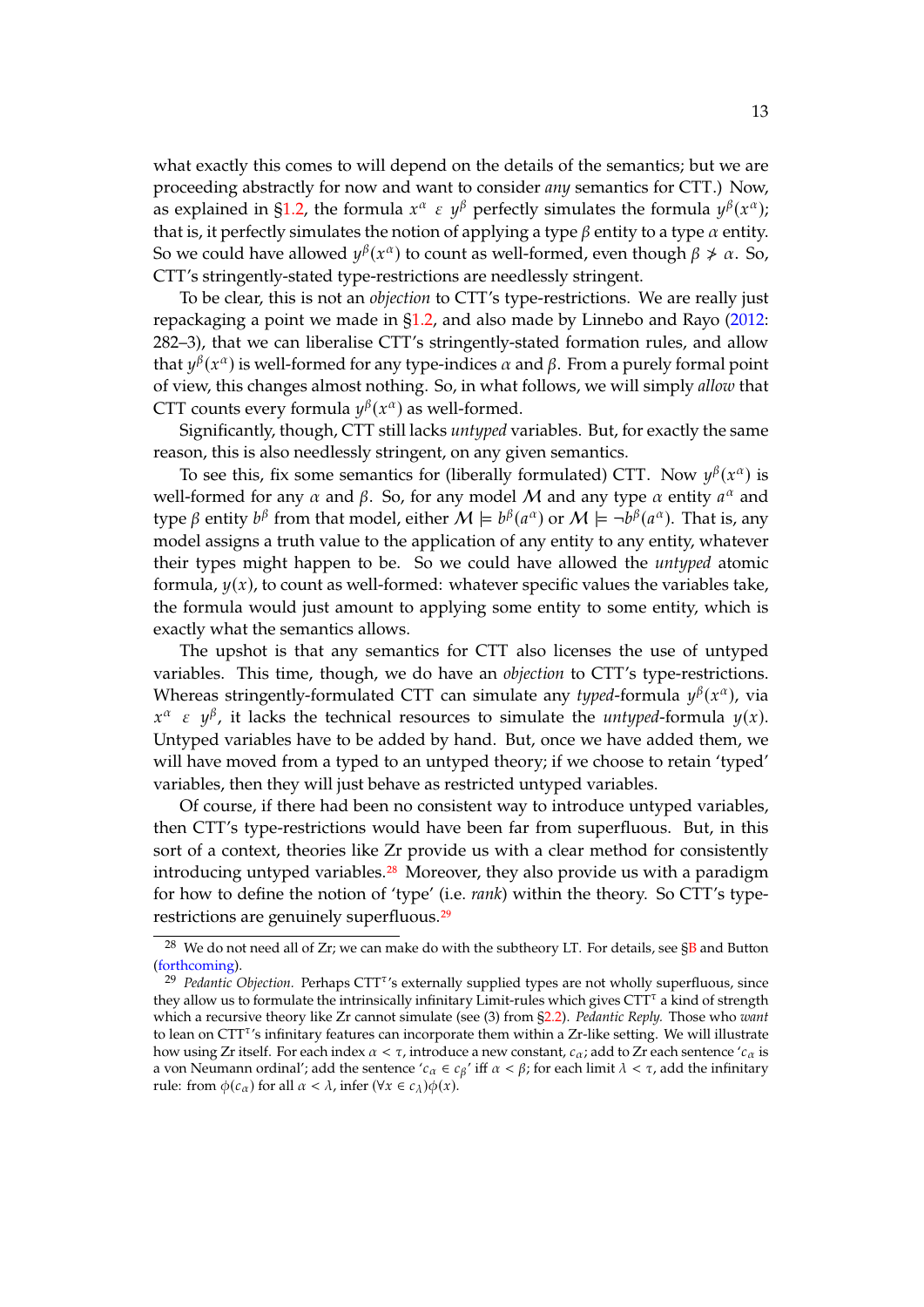#### <span id="page-13-3"></span>*4.2 Illustration: the class semantics*

The argument of the previous subsection is very abstract. To make it more concrete, in this subsection and the next, we will consider two specific semantics in detail: the class semantics, and the plural semantics. Just as our abstract argument predicts, both semantics clearly license the use of untyped variables.

(To avoid any unfortunate misunderstandings: we offer these semantics merely as illustrations. When we say that no semantics could justify the adoption of CTT's type-restrictions, we are not making an inductive inference from these two examples; that conclusion was established by the abstract argument of  $\S4.1$ .)

We start by considering the class semantics. To define a model for CTT within this semantics, we first specify some suitable set of urelements, U. We then stipulate that the type  $\alpha$  entities are the members of  $U_{\alpha+1}$ , where we define:

$$
U_1 := U \cup \{\emptyset\} \qquad \qquad U_{\alpha+1} := \wp(U_\alpha) \cup U \qquad \qquad U_\beta := \bigcup_{\alpha < \beta} U_\alpha \text{ for limit } \beta
$$

Finally, we offer a general clause governing the semantics of atomic sentences:

' $b^{\beta}(a^{\alpha})'$  is true iff the referent of ' $a^{\alpha}$ ' is a member of the referent of ' $b^{\beta}$ '.

Uncontroversially, CTT is sound for the class semantics. A stringently-typed formula like ' $b^2(a^0)$ ' will be true (in a model) iff the referent of ' $a^{0}$ ' is a member of the referent of ' $b^2$ '. A liberally typed formula like ' $b^0(a^2)$ ' will also be true (in a model) referent of ' $b^2$ '. A liberally-typed formula like ' $b^0(a^2)$ ' will also be true (in a model)<br>iff the referent of ' $a^{2}$ ' is a member of the referent of ' $b^{0}$ '; and this will inevitably be iff the referent of ' $a^2$ ' is a member of the referent of ' $b^0$ '; and this will inevitably be<br>false, since the latter is quaranteed to be an urelement, i.e., an individual without false, since the latter is guaranteed to be an urelement, i.e. an individual without members.

Our semantic clause for atomic sentences employed type restrictions. However, on the class semantics, the type-restrictions are straightforwardly superfluous. We can easily offer a similar semantic clause for untyped terms:

' $b(a)$ ' is true iff the referent of 'a' is a member of the referent of 'b'.

Otherwise put: there is no barrier to introducing untyped variables, whose values can be any individual or class. Of course, given the old paradoxes, we will have to take care in introducing untyped variables. However, as we have already discussed, Zr-like theories show us how to do this safely.

#### <span id="page-13-0"></span>*4.3 Illustration: the plural semantics*

The class semantics concerns a class-hierarchy built from a basis of individuals. The plural semantics concerns a plural-hierarchy built from a similar basis.<sup>[30](#page-13-1)</sup> In a little more detail, we use the phrase 'plural<sup>∗</sup> ' as a catch-all for whatever we find at any level in the plural hierarchy, i.e., any object, any objects, any objectses,  $\dots$ , any objects $(es)^{\alpha}$ ....<sup>[31](#page-13-2)</sup> We then offer this general clause governing the semantics for atomic sentences:

<span id="page-13-2"></span><span id="page-13-1"></span><sup>30</sup> Rayo [\(2006\)](#page-45-6) develops this plural interpretation.

<sup>&</sup>lt;sup>31</sup> Our word 'plural<sup>\*'</sup> is a 'pseudo-singular device', in the sense of Oliver and Smiley [\(2016:](#page-45-7) ch.15); in natural language, it infelicitously behaves like a singular term. Florio and Linnebo [\(2021:](#page-44-11) §11.8) use 'higher plurality' here.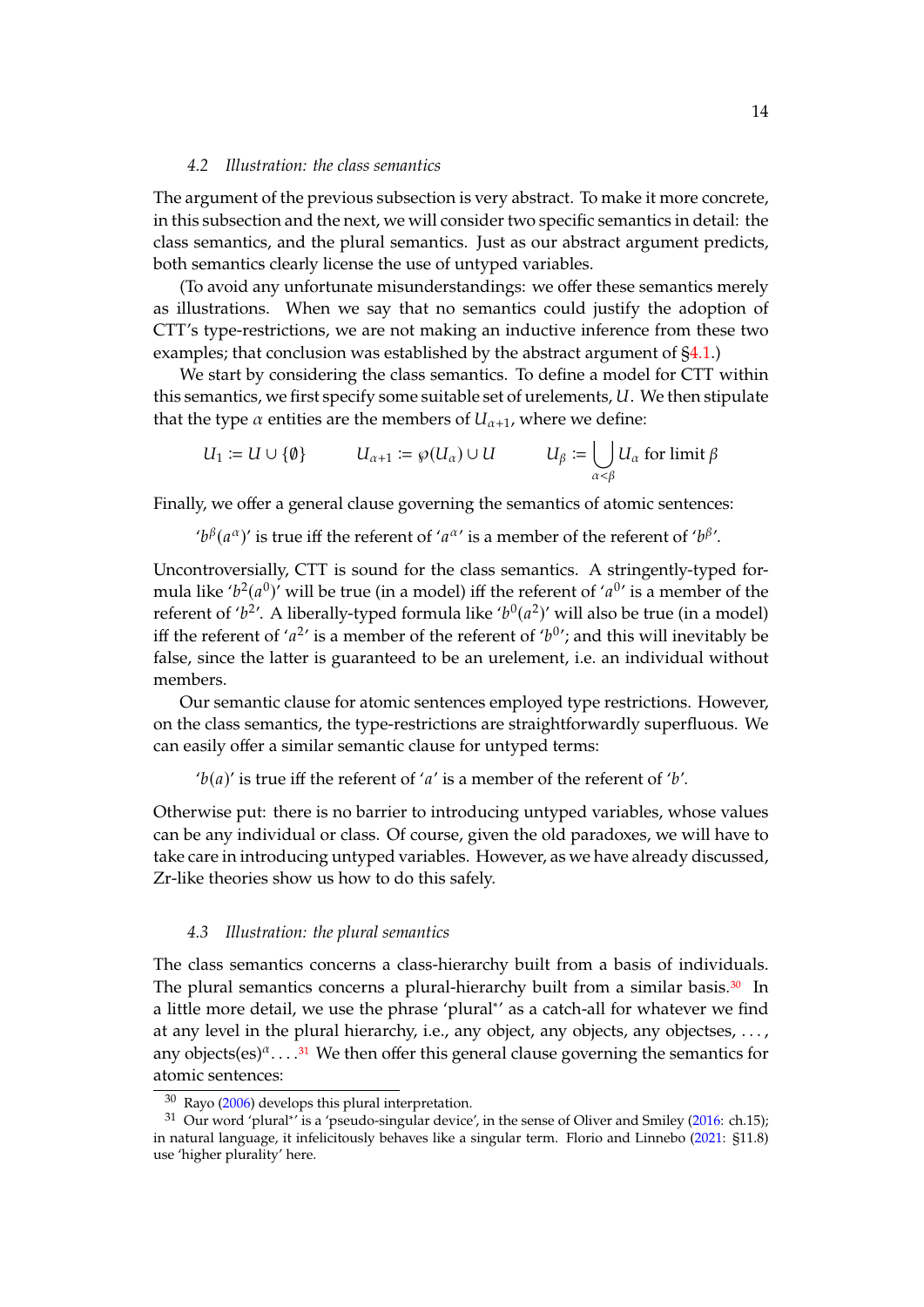' $b^{\beta}(a^{\alpha})'$  is true iff what ' $b^{\beta}$ ' refers to includes what ' $a^{\alpha}$ ' refers to.<sup>[32](#page-14-1)</sup>

So ' $b^2(a^0)$ ' is true iff what ' $b^{2}$ ' refers to includes what ' $a^{0}$ ' refers to; and ' $b^0(a^2)$ ' is<br>true iff what ' $b^{0}$ ' refers to includes what ' $a^{2}$ ' refers to. But equally the semantic true iff what ' $b^{0}$ ' refers to includes what ' $a^{2}$ ' refers to. But equally, the semantic clause applies perfectly well to untuped terms: clause applies perfectly well to untyped terms:

' $b(a)$ ' is true iff what ' $b'$  refers to includes what ' $a'$  refers to.

Again: there is no barrier to introducing untyped variables, whose values can be any plural<sup>∗</sup> .

As before, care must be taken to preserve consistency. But we know how to take care: roughly stated, we just need to do for plurals<sup>∗</sup> what Zr does for classes/sets. In more detail, instead of setting up a plural<sup>∗</sup> -hierarchy using type-restricted variables with *externally* supplied type-indices, we can reason about plurals<sup>\*</sup> using an untyped variable, with the plurals<sup>\*</sup> arranged into a cumulative hierarchy according to their rank (with 'rank' defined within the theory, using our untyped variable). And this work has been carried out carefully: Oliver and Smiley [\(2016:](#page-45-7) ch.15) and Florio and Linnebo [\(2021:](#page-44-11) §12.6) both present consistent plural logics featuring untyped variables. Indeed, Florio and Linnebo develop their untyped plural logic precisely by starting with the CTT on the plural semantics, and then collapsing the types in the way that we have described.

### <span id="page-14-0"></span>5 STT: type-restrictions justified

We have argued that CTT's type-restrictions are inevitably superfluous. They are unnecessary for the aim of providing a foundational theory for mathematics, and they cannot be justified semantically, since any semantics for CTT will permit the introduction of an untyped variable.

In this section, we will show that STT's type-restrictions are not similarly superfluous. We can justify the adoption of STT's type-restrictions by invoking the *Fregean semantics*. Indeed, on this semantics, a formula is intelligible iff it is well-formed in STT.

#### *5.1 Against referentialism*

In §[§4.2–](#page-13-3)[4.3,](#page-13-0) we used the class and plural semantics to illustrate our objection to CTT. Both of these semantics are *referentialist*. By this we mean that both semantics treat every type of term as a type of *referring* term: every type of term performs the same semantic role—*referring*—and all that changes is what they refer to—individuals, classes/plurals<sup>∗</sup>, or something else.<sup>[33](#page-14-2)</sup>

<span id="page-14-1"></span><sup>32</sup> The inclusion is *vertical* in the sense of Oliver and Smiley [\(2016:](#page-45-7) ch.15). Vertical inclusion only ever holds between plurals<sup>∗</sup> of different levels, and is analogous to set-membership. Vertical inclusion is to be contrasted with *horizontal* inclusion, which is analogous to subsethood: *b* horizontally includes  $a$  iff  $b$  vertically includes everything that  $a$  vertically includes.

<span id="page-14-2"></span><sup>33</sup> We are speaking as if variables *refer*. This is one way to gloss a Tarskian referentialist approach to semantics: the value of a variable (on a Tarskian valuation) can be thought of as the variable's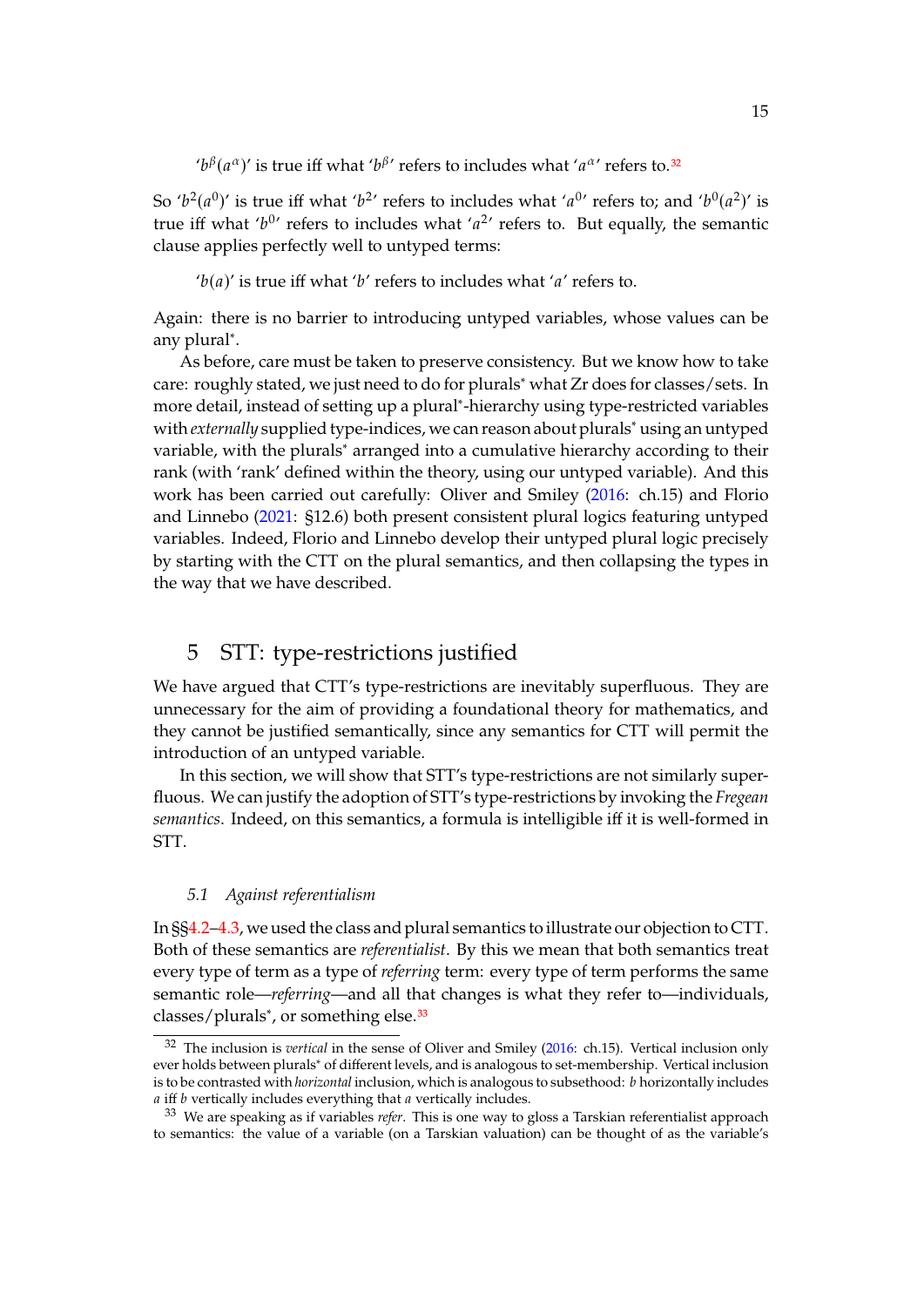The class and plural semantics render CTT's type-restrictions superfluous, precisely because they are referentialist. After all, if every type of term performs the same kind of semantic role as every other type of term, then every type of term can be meaningfully substituted for every other type of term. In that case, as we argued in [§4.1,](#page-11-2) the semantics will also allows us to introduce an untyped variable. It follows, immediately, that any semantics which might justify STT's type-restrictions will have to be non-referentialist; in other words, it will have to assign different kinds of semantic role to different types of term.

Now, at one time, this might have seemed like an impossible demand. According to the old Quinean [\(1970:](#page-45-8) 66–8) orthodoxy, we can only quantify into the position of a referring term; so type theory—which allows us to bind variables of every type—must be given a referentialist semantics. Fortunately, times have changed, and philosophers are increasingly willing to accept quantification into other kinds of position.[34](#page-15-0) In what follows, we will simply assume that the old Quinean orthodoxy is mistaken, and will present a particular non-referentialist semantics—the Fregean semantics—which justifies STT's type-restrictions.

#### <span id="page-15-5"></span>*5.2 Conceptual but referentialist semantics*

The Fregean semantics is a variety of *conceptual* semantics. On a conceptual seman-tics, type theories are theories of predication:<sup>[35](#page-15-1)</sup> ' $a^{0}$ ' is a name which refers to an object: 'h<sup>1</sup>' is a first lovel predicate which expresses a property of objects (a tune 1) object; 'b<sup>1</sup>' is a first-level predicate which expresses a property of objects (a *type 1* negative).<sup>36</sup> 'c<sup>2'</sup> is a second level predicate which expresses a property of properties *property*);<sup>[36](#page-15-2)</sup> '*c*<sup>2</sup>' is a second-level predicate which expresses a property of properties of objects (a time 2 propertie); and so on of objects (a *type 2 property*); and so on.

This way of characterising conceptual semantics is schematic, and we get different versions of the semantics when we supply different accounts of what it means for a predicate to *express* a property. On one view of predication, predicates 'express' properties in the sense that they *refer* to properties, just as names refer to objects. To illustrate, take the following sentence:

#### <span id="page-15-4"></span>(1) Socrates pontificates

According to this view of predication, 'pontificates' refers to the property *Pontification*.[37](#page-15-3) Clearly, combining this account of predication with the conceptual semantics yields another brand of referentialism. Every type of term is still referential; all that

referent (on the valuation). In certain contexts, describing variables as *referring* is misleading (see Button and Walsh [2018:](#page-44-12) ch.1), but we do not think it will do any harm here. If we wanted, we could say that a semantics is *referentialist* iff it treats every type of *constant* as a referring term, and then use a Robinsonian or hybrid approach to handle variables (again, see Button and Walsh [2018:](#page-44-12) ch.1).

<span id="page-15-0"></span><sup>34</sup> See Prior [\(1971:](#page-45-9) ch. 3), Boolos [\(1985\)](#page-44-13), Rayo and Yablo [\(2001\)](#page-45-10), Williamson [\(2003:](#page-45-11) 458–60, [2013:](#page-45-0) ch. 5), Wright [\(2007\)](#page-45-12), and Trueman [\(2021\)](#page-45-4).

<span id="page-15-2"></span><span id="page-15-1"></span> $35$  This point is emphasised throughout Florio and Jones [\(2021\)](#page-44-1).

<sup>36</sup> We have taken the label 'conceptual semantics' from Linnebo and Rayo [\(2012:](#page-44-0) 272), who use 'concept' instead of 'property'. Of course, Linnebo and Rayo are following Frege here. However, this use of 'concept' is potentially misleading; we prefer 'property', which avoids any psychological overtones.

<span id="page-15-3"></span> $37$  This was arguably the standard way of thinking about predication before Frege introduced his alternative (see below), and plenty of philosophers after Frege have advocated versions of it too: see Strawson [\(1974,](#page-45-13) [1987\)](#page-45-14), Bealer [\(1982:](#page-44-14) ch. 4), Wiggins [\(1984\)](#page-45-15), and Gaskin [\(1995,](#page-44-15) [2008\)](#page-44-16).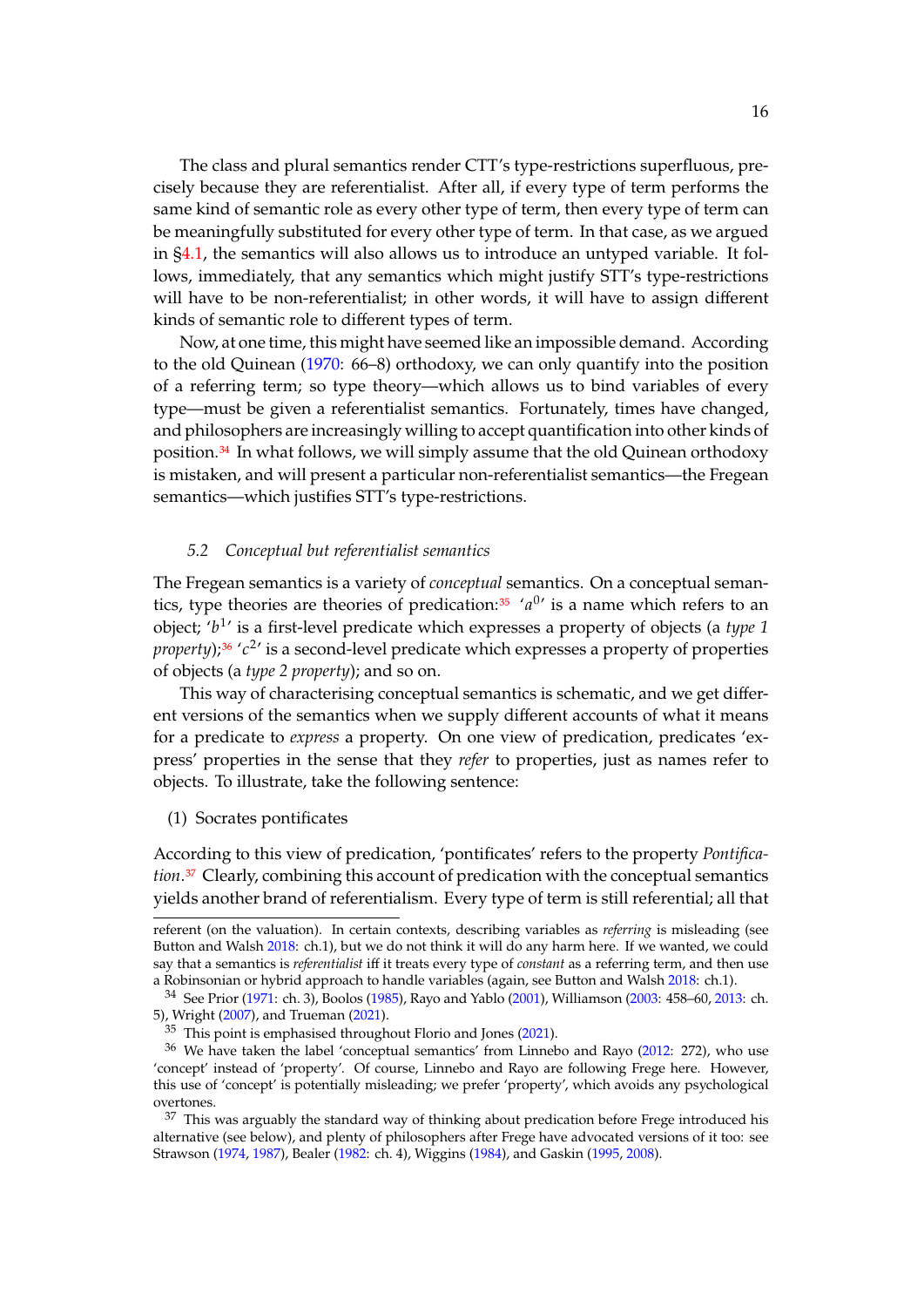changes is whether it refers to an ordinary individual (like Socrates) or to something within a property-hierarchy (like *Pontification*). We then have the following semantic clause for atomic sentences:

' $b^{\beta}(a^{\alpha})'$  is true iff the referent of ' $a^{\alpha}$ ' instantiates the referent of ' $b^{\beta}$ '

This allows us to make sense of ' $b^{\beta}(a^{\alpha})'$ , for *any* types  $\alpha$  and  $\beta$ . For example, ' $b^0(a^0)'$ <br>is true iff the referent of ' $a^0'$  instantiates the referent of ' $b^0'$ . Now, admittedly, this is true iff the referent of ' $a^{0}$ ' instantiates the referent of ' $b^{0}$ '. Now, admittedly, this formula would correspond to comething elightly posular in patural language. If formula would correspond to something slightly peculiar in natural language. If 'a<sup>0</sup>' referred to Socrates, and 'b<sup>0</sup>' referred to Plato, then we might try to render<br>'b<sup>0</sup>(a<sup>0</sup>)' as:  $'b^0(a^0)'$  as:

<span id="page-16-0"></span>(2) Socrates Plato

This is scarcely grammatical English. Still, for referentialists about predication, [\(2\)](#page-16-0) is intelligible: it says that Socrates instantiates Plato. Indeed, precisely this point is made by Magidor [\(2009\)](#page-44-17), who insists that [\(2\)](#page-16-0) is perfectly meaningful and trivially false. We are not agreeing with Magidor here, but we do think that *referentialists* about predication should agree with her. Moreover, and as in [§4.1,](#page-11-2) *referentialists* about predication will ultimately find type-restrictions superfluous; nothing will prevent them from introducing untyped variables and insisting that ' $b(a)$ ' is true iff the referent of ' $a'$  instantiates the referent of ' $b'$ .

#### <span id="page-16-3"></span>*5.3 Fregean semantics*

There is, however, a *non-referentialist* version of the conceptual semantics: it is a *Fregean* semantics.

Unlike referentialists, Fregeans do not think that predicates refer to properties (not, at least, in anything like the sense that a name 'refers'). $38$  Rather, they think that the role of a predicate is to *say something of* an object; for example, 'pontificates' says of an object that it pontificates. This is the sense in which Fregeans think that predicates are 'incomplete', and they indicate this by writing their predicates with gaps. So rather than writing the predicate in [\(1\)](#page-15-4) as 'pontificates', they write it as 'x pontificates', where 'x' marks a gap for a name to go. We can then say that sentence [\(1\)](#page-15-4) is true iff 'x pontificates' says something true of the referent of 'Socrates', i.e. iff Socrates pontificates.<sup>[39](#page-16-2)</sup>

From this Fregean perspective, [\(2\)](#page-16-0) is not just ungrammatical, but *unintelligible*. We arrive at it by taking [\(1\)](#page-15-4) and replacing its predicate, 'x pontificates', with a referring name, 'Plato'. Names and predicates are made to work together, but two

<span id="page-16-1"></span><sup>38</sup> For discussion of the very different sense in which predicates could be said to refer, see Trueman [\(2021:](#page-45-4) chs. 4–6).

<span id="page-16-2"></span> $39$  This account of predication is what we take to be suggested by Frege's (e.g. [1891,](#page-44-18) [1892,](#page-44-19) [1893:](#page-44-20) §31) discussions of predication; however, we do not want to commit to any exegetical claims here. It is worth noting that the gap between our Fregeans and the referentialists about predication need not be as large as it initially appears. Even if referentialists think of words like 'pontificates' as referring terms, on a par with names like 'Socrates', concatenation behaves like a Fregean predicate: 'xy' says of a pair of objects that the former instantiates the latter. This point is originally due to Frege [\(1892:](#page-44-19) 192–3), and is further developed by Trueman [\(2021:](#page-45-4) §§3.4 & 8.4).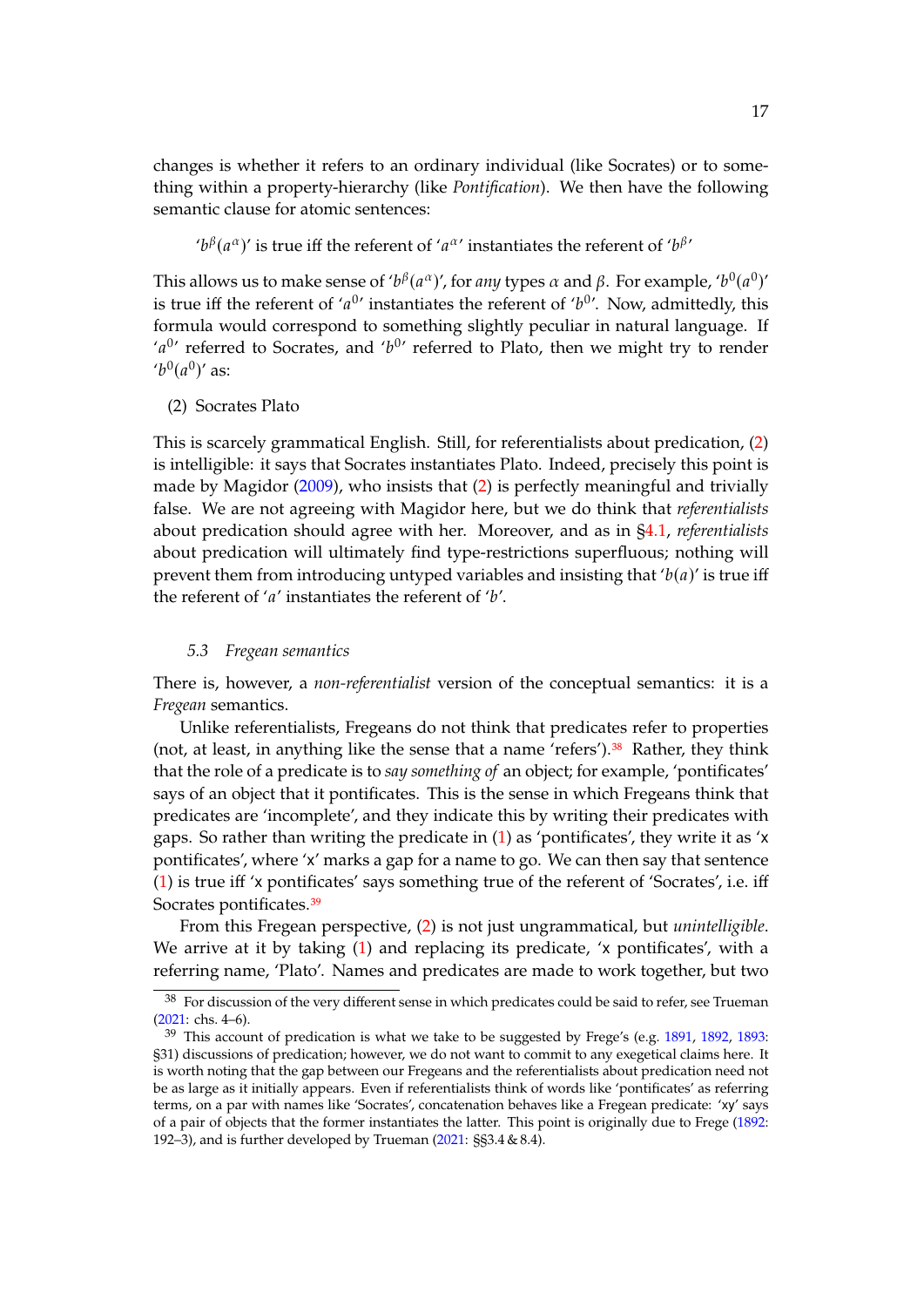names cannot work together in the same way. It is not within a name's remit to *say* anything of an object; names just refer to objects. And that is why [\(2\)](#page-16-0) is a meaningless string: neither name says anything of the referent of the other (let alone something true or false).

Now consider the following sentence:

<span id="page-17-0"></span>(3) Someone pontificates

This sentence is not made by combining a predicate with a name. Instead, it is made by combining two predicates, 'x pontificates' and 'Someone Y'. Crucially, though, these are two different types of predicates: 'x pontificates' is a *first-level* predicate, meaning that 'x' marks a gap for a name; 'Someone Y' is a second-level predicate, meaning that 'Y' marks a gap for a first-level predicate. Just as first-level predicates play a different kind of semantic role from the names they can take as input, second-level predicates play a different kind of semantic role from the firstlevel predicates that they can take as input. We might describe this role thus: a second-level predicate says something of things said of objects. This means that [\(3\)](#page-17-0) is true/false iff 'Someone Y' says something true/false of what 'x pontificates' says of objects. Specifically: 'Someone Y' says something true of what 'x pontificates' says of objects iff 'x pontificates' says something true of someone; and it says something false of what 'x pontificates' says of objects iff 'x pontificates' says something false of everyone.

Again, from this Fregean perspective, it is easy to see that we cannot meaningfully substitute a name for the first-level predicate in [\(3\)](#page-17-0). Attempting to do this would yield:

(4) Someone Plato

This string is not just ungrammatical, but meaningless. To be meaningful, the input to 'Someone Y' must be the kind of expression that says something of objects. But 'Plato' *refers to* an object, rather than *saying anything of* objects (let alone something true of someone or false of everyone). So, if we try to plug 'Plato' into the argument-place of 'Someone Y', we end up with garbage.<sup>[40](#page-17-1)</sup>

The crucial point is that, on the Fregean semantics, different types of term play different types of semantic role:  $'a^{0'}$  is a name which *refers* to an object;  $'b^{1'}$  is a first lovel prodicate which *cave conntitive* of objects:  $'a^{2'}$  is a second lovel prodicate first-level predicate which *says something of* objects;  $'c^2$  is a second-level predicate which *says something of things said of objects*; and so on. And rather than having a single semantic clause which applies to all atomic sentences, we have different clauses for different types of predication:

' $b^1(a^0)$ ' is true iff ' $b^1$ ' says something true of the referent of ' $a^{0}$ '<br>' $a^2(b^1)$ ' is true iff ' $a^{2}$ ' says something true of what ' $b^{1}$ ' says of o ' $c^2(b^1)$ ' is true iff ' $c^2$ ' says something true of what ' $b^1$ ' says of objects . . .

<span id="page-17-1"></span><sup>&</sup>lt;sup>40</sup> Whitehead and Russell [\(1910:](#page-45-16) Introduction, ch.II, §4) present a similar argument (in their distinctive terminology).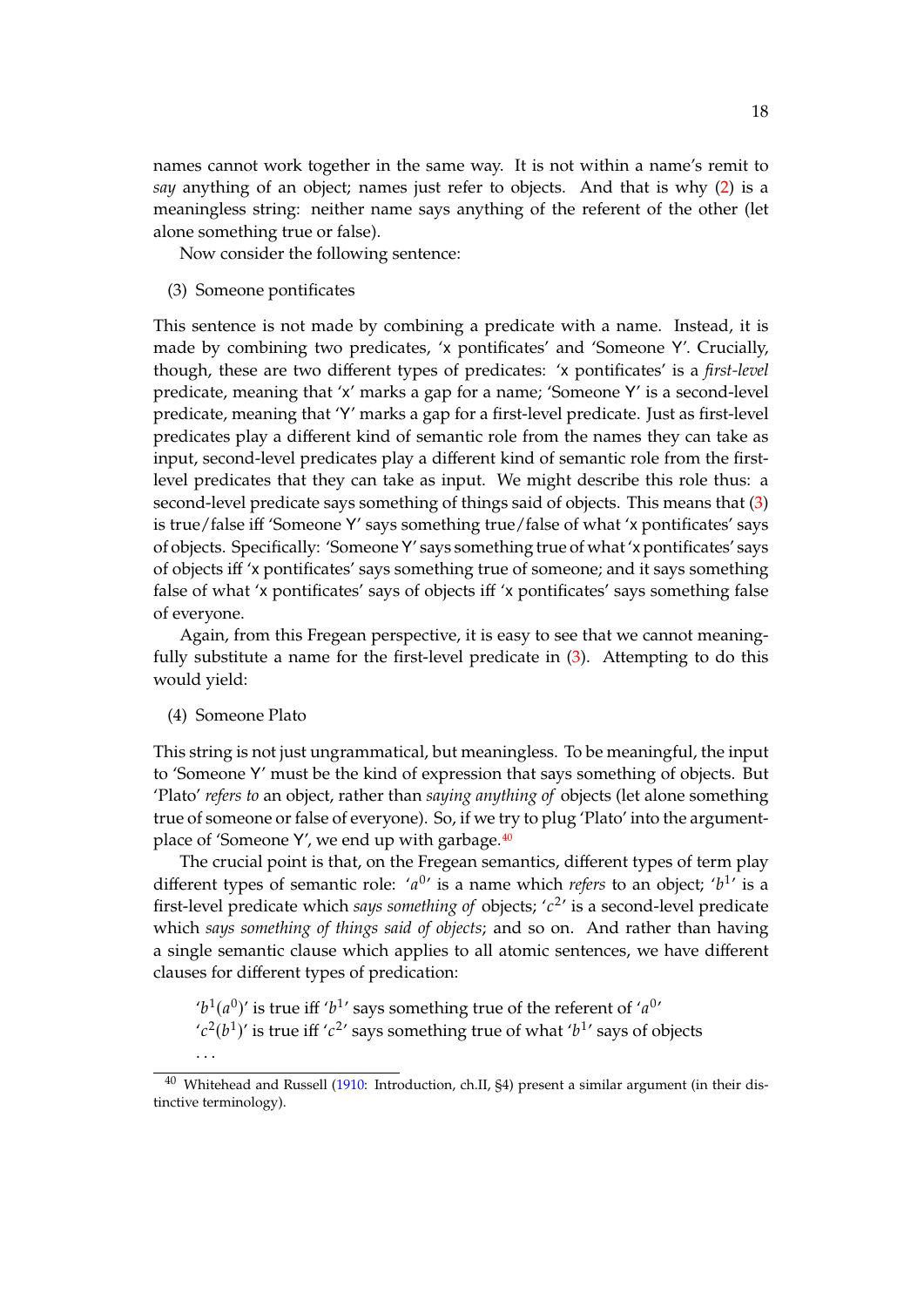These semantic clauses allow us to make sense of ' $b^n(a^m)$ ' iff  $n = m + 1$ . This is how<br>the Freggen computies justifies STT's type restrictions: a formula is intelligible on the Fregean semantics justifies STT's type-restrictions: a formula is intelligible on the Fregean semantics iff it is well-formed in STT.

For the same reason, the Fregean semantics also prohibits the introduction of untyped variables. Untyped variables would need to be able to take any entity of any type as their values. But, on the Fregean semantics, there is no one sense in which different types of entity could be the 'value' of a variable; the sense in which an object is the value of a type 0 variable is incommensurable with the sense in which a type 1 property is the value of a type 1 variable.

To be clear, we are not trying to argue here that anyone should adopt the Fregean semantics.<sup>[41](#page-18-0)</sup> Our point here is just that STT's type-restrictions, unlike CTT's, are justified by at least one semantics.<sup>[42](#page-18-1)</sup>

#### <span id="page-18-2"></span>*5.4 'Cumulative types' as ambiguous*

We have just argued that the Fregean semantics prohibits the introduction of untyped variables. But what it cannot prohibit, of course, is the introduction of *ambiguous* variables, which sometimes behave as one type, and sometimes behave as another. And in fact, this provides the Fregeans with one way of starting to make sense of CTT. Specifically, they can treat  $a^0$  as an ambiguous term: in  $b^1(a^0)$ ,<br>it behave as a name, and so refers to an object: in  $c^2(a^0)$ , it behaves as a first level it behave as a *name*, and so refers to an object; in  $c^2(a^0)$ , it behaves as a *first-level*<br>*predicate* and so save something of an object *predicate*, and so says something of an object.

If that is how we are to read formulas like  $c^2(a^0)$ , though, then they no longer<br>recent any departure from STT. Working in STT, we can introduce an injective represent any departure from STT. Working in STT, we can introduce an injective type-raising function,  $\uparrow$ , from objects to type 1 properties; so  $a^0$  is an object, but  $\uparrow a^0$ <br>is a type 1 property (Mo also lay down rules to ensure that  $\uparrow a^0$  behaves as a suitable is a type 1 property (We also lay down rules to ensure that  $\uparrow a^0$  behaves as a suitable<br>surrogate for 'the  $a^1$  such that  $a^1 = a^{0}$ ' for details, see SC.) To avoid ambiguity. surrogate for 'the  $a^1$  such that  $a^1 \equiv a^{0}$ '; for details, see [§C.](#page-37-0)) To avoid ambiguity,<br>we can then rewrite  $c^2(a^0)$  as  $c^2(\uparrow a^0)$ , which is now well fermed according to STT's we can then rewrite  $c^2(a^0)$  as  $c^2(\uparrow a^0)$ , which is now well-formed according to STT's<br>type restrictions type-restrictions.

This idea can be extended across all finite types. The result is  $STT<sub>0</sub>$ , which augments STT with a theory of type-raising functions, like ↑, whilst retaining STT's type-restrictions. We can then prove the following strong result:  $CTT^{\omega}$  and  $STT_{\uparrow}$ are *definitionally equivalent* (where  $CTT^{\omega}$  is the fragment of  $CTT$  which uses all and only finite type indices; for details, see [§C\)](#page-37-0).

There is, however, an important limitation to this equivalence result. Since entities do not really cumulate in  $STT<sub>1</sub>$ ,  $STT<sub>1</sub>$  cannot accommodate transfinite types,

<span id="page-18-1"></span><span id="page-18-0"></span><sup>41</sup> For an extended argument to that effect, see Trueman [2021.](#page-45-4)

 $42$  We have considered two conceptual semantics: referentialist and Fregean. Wright [\(1998\)](#page-45-17), MacBride [\(2011\)](#page-44-21), Liebesman [\(2015\)](#page-44-22), and Rieppel [\(2016\)](#page-45-18) offer a third approach, which attempts to provide a *middle-way* between referentialism and Fregeanism. They agree with referentialists that 'x pontificates' denotes *Pontification*, but they agree with Fregeans that 'x pontificates' says of objects that they teach. Given the latter point, they agree that first-level predicates play a different kind of semantic role from names; so they agree with Fregeans that  $c^2(a^0)$  is unintelligible. However, unlike<br>Fregeans, they cannot embrace STT: according to the middle-way every type 1 property is also a Fregeans, they cannot embrace STT: according to the middle-way, every type 1 property is also a type 0 object, but STT-Comprehension straightforwardly entails that there are strictly more type 1 properties than objects. Moreover, one of us (Trueman [2021:](#page-45-4) chs. 4 & 8) has also argued at length that this middle-way is philosophically incoherent.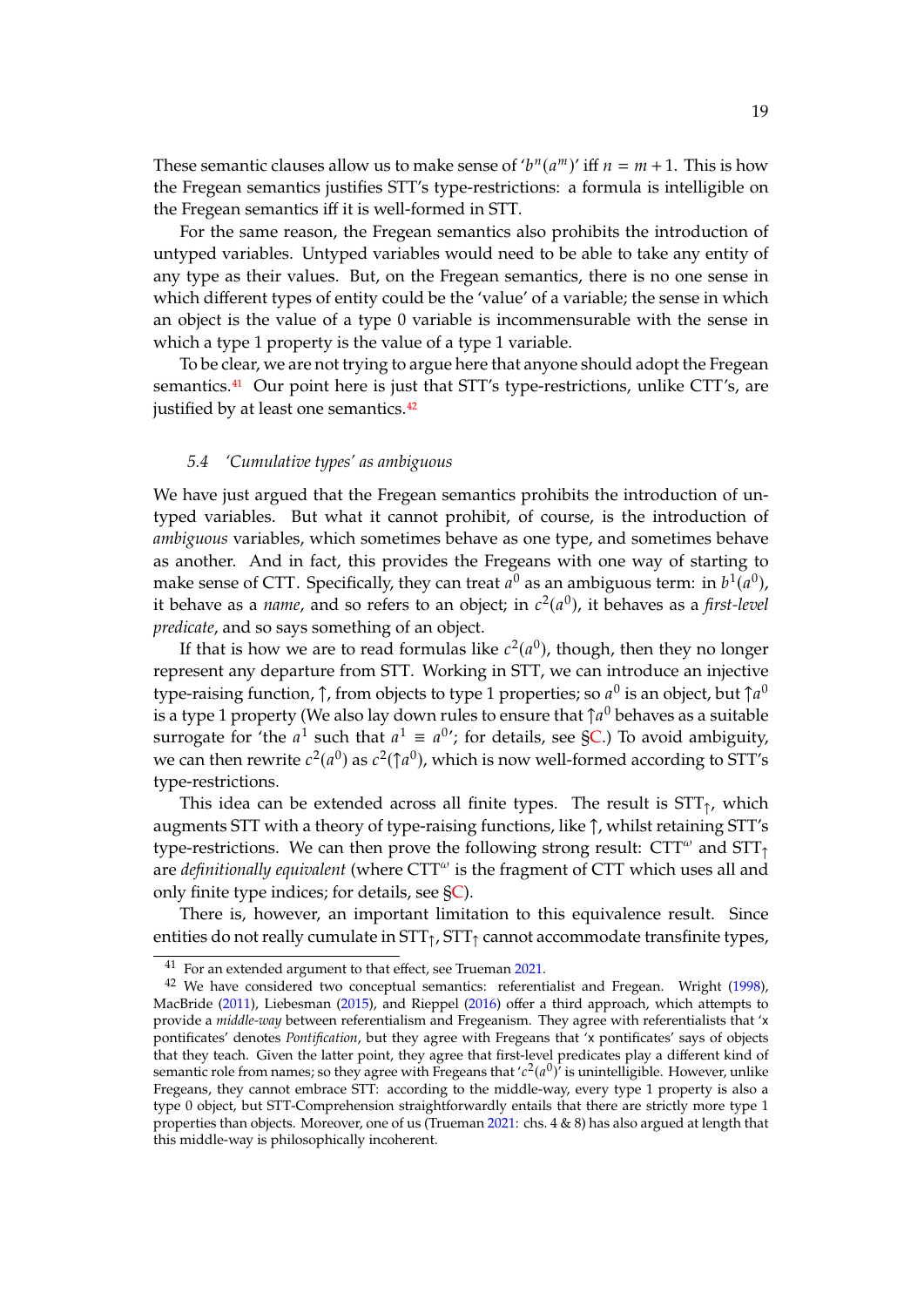and so cannot recapture any transfinite uses of CTT. This is significant, because Linnebo and Rayo's main argument for CTT invokes transfinite types (see [§6\)](#page-19-0). For this reason, Linnebo and Rayo must have intended CTT to be taken at face-value, rather than as a disguised form of  $STT_1$ . Unfortunately for them, though, nothing could justify CTT's type-restrictions, taken at face-value; that was the lesson of [§4.](#page-11-0)

### <span id="page-19-0"></span>6 The Semantic Argument

We have established an important difference between CTT and STT: nothing could justify CTT's type-restrictions, but the Fregean semantics can justify STT's typerestrictions. In this section, we will respond to Linnebo and Rayo's Semantic Argument for CTT. This argument is designed to show that STT is semantically unstable, and that restoring stability pushes us to CTT. We will not present any new objections to CTT in this section; our aim is simply to explain how an advocate of the Fregean semantics should reply to Linnebo and Rayo.

#### *6.1 Naïve Optimism and Naïve Union*

Linnebo and Rayo introduce us to two notions:

- A  $\beta$ -*order language* is a language which contains variables of all (and only) the types  $\alpha < \beta$ .<sup>[43](#page-19-1)</sup>
- A *generalized semantic theory* for a language is 'a theory of all possible interpretations the language might take' (Linnebo and Rayo [2012:](#page-44-0) 275). In particular, a generalized semantic theory for a  $\beta$ -order language provides an interpretation which allows any type  $\alpha$  entity to be the value of a variable  $x^{\alpha}$ , for each  $\alpha < \beta$  44  $\alpha < \beta$ .<sup>[44](#page-19-2)</sup>

These notions are connected by two formal results (Linnebo and Rayo [2012:](#page-44-0) Appendix B):

*Blocker Theorem.* No language can provide a generalized semantic theory for itself. *Enabler Theorem.* For any  $\beta$ , let  $\beta^* = \beta + 2$  if  $\beta$  is a limit and  $\beta^* = \beta + 1$  otherwise; then a  $\beta^*$ -order language can provide a generalized semantic theory for a  $\beta$ -order language.

The Blocker Theorem holds by familiar, liar-like reasoning. Moreover, as Florio and Shapiro [\(2014:](#page-44-23) 162–3) note, it shows that these two principles are jointly inconsistent:

*Naïve Optimism.* Any language can be given a generalized semantic theory.

<span id="page-19-2"></span><span id="page-19-1"></span><sup>&</sup>lt;sup>43</sup> It can also contain type  $\alpha+1$  constants, for any  $\alpha < \beta$ .

<sup>44</sup> This is very slightly different from what Linnebo and Rayo [\(2012:](#page-44-0) 300) actually say: they consider interpretations of constants (see footnote [43\)](#page-19-1). The particular requirement on generalized semantic theories is an application of the principle that for each  $\alpha$ , it is possible to quantify unrestrictedly over all entities of type  $\alpha$ . (Linnebo and Rayo [\(2012:](#page-44-0) 274) only state this principle for type 0, but their argument requires that the principle apply to all types; Florio and Linnebo [\(2021:](#page-44-11) §11.5) explicitly commit themselves to the fully general principle.) We discuss the broader concept of *absolute generality* in [§7.](#page-21-0)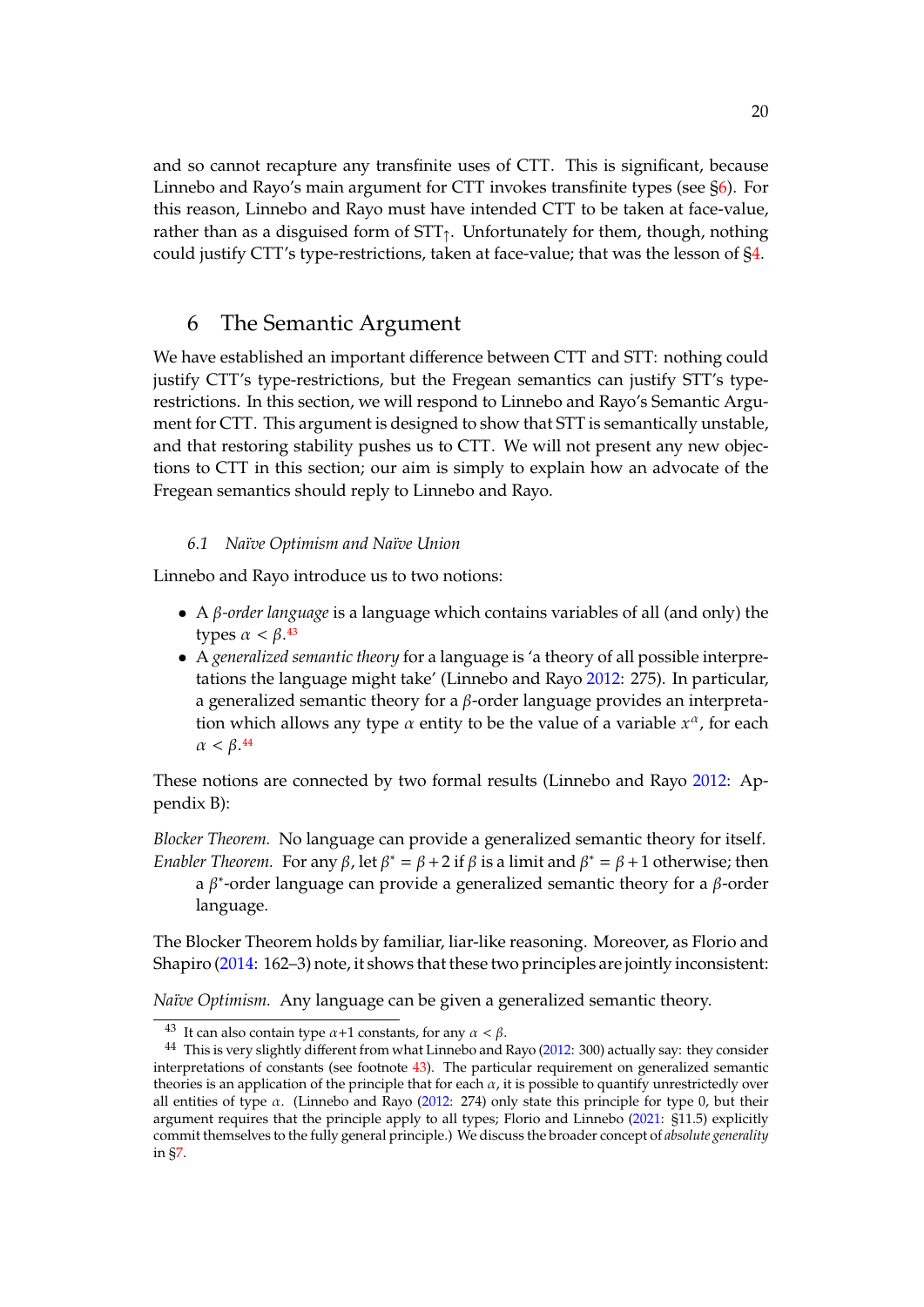*Naïve Union.* For any languages, there is a union language, which combines all the expressions of those languages.

To see the problem: by Naïve Union, there is a language,  $\mathcal{U}$ , which is the union of all languages; by Naïve Optimism,  $\mathcal U$  can be given a generalized semantic theory in some language  $\mathcal{G}$ ; by the Blocker Theorem,  $\mathcal{G}$  is not a sub-language of  $\mathcal{U}$ ; but this contradicts the fact that  $\mathcal U$  is the union of all languages, including  $\mathcal G$ .

#### *6.2 Linnebo and Rayo's Semantic Argument*

Linnebo and Rayo avoid contradiction by restricting Naïve Union as follows:

*Limited Union.* For any limit  $\lambda$ , if there is a  $\beta$ -order language for every  $\beta < \lambda$ , then there is also a  $\lambda$ -order language.<sup>[45](#page-20-0)</sup>

Having restricted Naïve Union in this way, Linnebo and Rayo's [\(2012:](#page-44-0) 275–81) *Semantic Argument* for CTT now gets going. Here is a very brief summary. Suppose we start with an ordinary first-order language. By Naïve Optimism, this language has a generalized semantic theory. By the Blocker Theorem, this generalized semantic theory cannot be given in a first-order language; but, by the Enabler Theorem, it can be given in a second-order language. Naïve Optimism now requires that this second-order language has a generalized semantic theory; as before, the Blocker and Enabler theorems will lead us to provide this semantics in a third-order language. This process repeats, running through every finite order. At this point, Limited Union kicks in, giving us an  $\omega$ -order language which combines all of the finite orders into a single language. To present a generalized semantic theory for this language, Naïve Optimism and the Blocker and Enabler Theorems push us up to an  $\omega$ +2-order language. And there is now no stopping us: Naïve Optimism, Limited Union and the two theorems keep pushing us to countenance languages of higher and higher orders. Moreover, when we supply the semantics for variables of some limit type  $\lambda$ , the only plausible option is to allow them to take all entities of all types  $\langle \lambda \rangle$  as values. And this requires that at least some of our types be *cumulative*.

#### *6.3 Rebutting the Semantic Argument*

We agree with the following conditional: *if* we accept both Naïve Optimism and Limited Union, *then* there is good reason to embrace CTT. Our response is to reject Naïve Optimism (and to insist on Naïve Union). However, we will show that our stance is more principled that Linnebo and Rayo's.

<span id="page-20-0"></span><sup>&</sup>lt;sup>45</sup> Linnebo and Rayo [\(2012:](#page-44-0) 276). Note that they also (2012: 294, [2014:](#page-44-4) 176) consider a second, slightly differently restricted principle: *For any 'definite totality' of languages, there is a union language*. For our purposes, there is no significant difference between these formulations. Linnebo and Rayo [\(2014:](#page-44-4) 179–80) treat 'definite totality' as an unanalysed notion. However, the function of this notion is as follows: given any 'definite totality' of languages, we can comprehend a limit-index,  $\lambda$ , which acts as an upper bound of the orders on the languages among that 'definite totality'. (This notion of an 'upper bound' makes sense, since every CTT-like language has well-ordered indices.) So, once we recall that we have only insisted that our type-indices be *well-ordered*, not that they *be ordinals*, the two principles come to the same thing.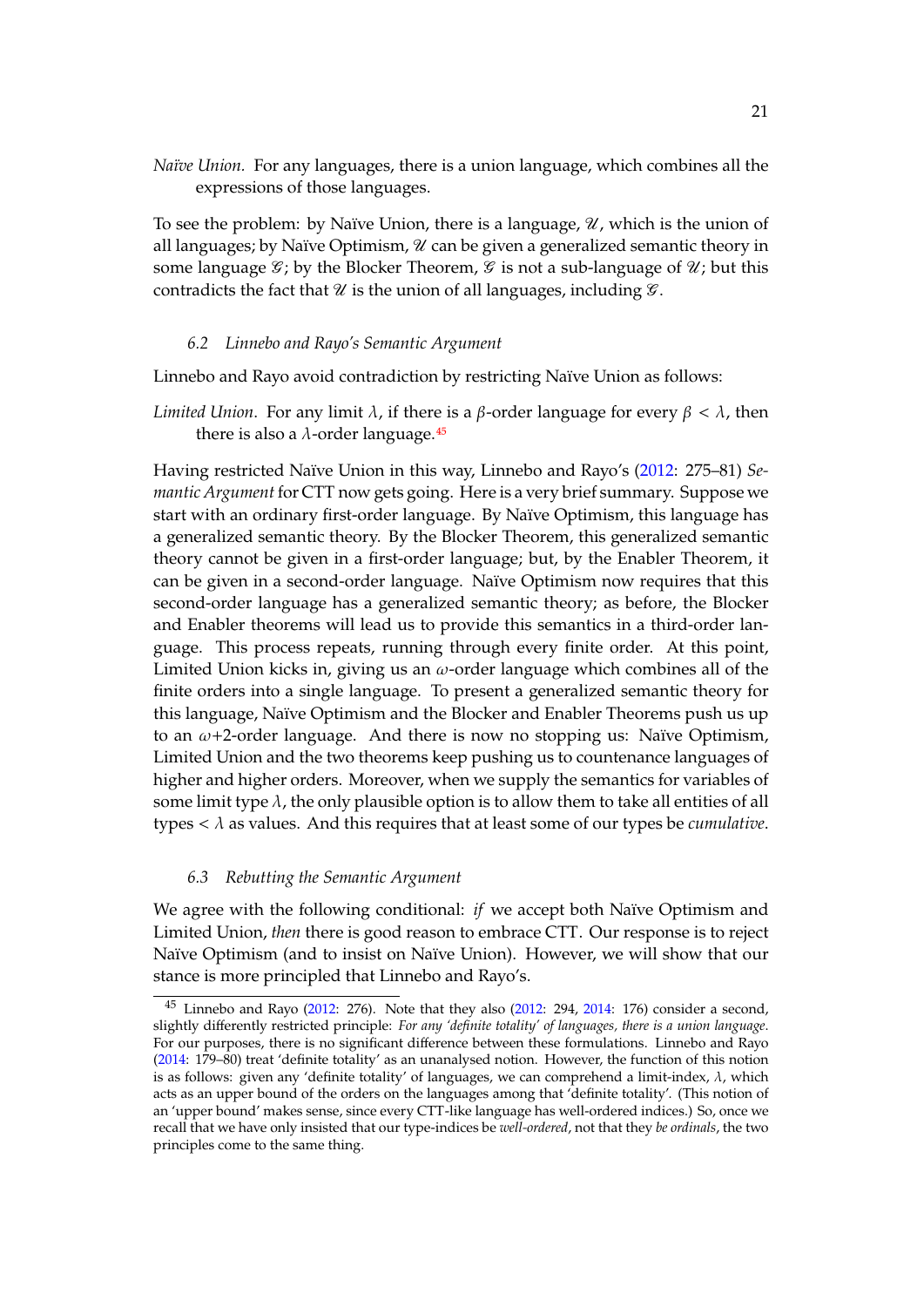Linnebo and Rayo [\(2012:](#page-44-0) 286) motivate Limited Union as follows: whenever you are 'prepared to countenance languages of order  $\beta$  for every  $\beta < \lambda'$ , you 'should also countenance languages of order  $\lambda'$ , since 'they would be made up entirely of vocabulary that had been previously deemed legitimate'. This line of reasoning is compelling. However, it clearly generalizes, to provide a motivation for Naïve Union. After all: whenever you are prepared to countenance some languages, you should also countenance their union, for that union would be made up entirely of vocabulary that had been previously deemed legitimate. In short: the only motivation Linnebo and Rayo offer for Limited Union is *really* a motivation for Naïve Union.

Of course, Naïve Union is inconsistent with Naïve Optimism. So, if there were a stellar argument in favour of Naïve Optimism, we could see the retreat from Naïve Union to Limited Union as a simple instance of the heuristic that, on encountering a contradiction, we should aim to get as close as we can to what we initially wanted, without falling into inconsistency.<sup>[46](#page-21-1)</sup> Regrettably, though, Linnebo and Rayo provide no argument for Naïve Optimism. So, *prima facie*, an equally good instance of that heuristic would be to accept Naïve Union and instead restrict Naïve Optimism. This threatens to leave us with a deadlock, between those who want to restrict Naïve Union (and so embrace CTT), and those who want to restrict Naïve Optimism (and so might reject CTT).

Fortunately, the argument of [§5](#page-14-0) provides a principled way to break the deadlock: if we are working with a Fregean semantics for the types, then we should restrict Naïve Optimism. Specifically, we should replace Naïve Optimism with the following:

*Finite Optimism*. Any language of any finite order can be given a generalized semantic theory.

To be clear: the motivation for this restriction is not simply to avoid contradiction. (As far as restoring formal consistency goes, Finite Optimism is serious overkill.) Rather, Finite Optimism expresses the exact amount of optimism which is even *coherent* on the Fregean semantics. Since Fregean types cannot cumulate, we cannot make any sense of the idea of an  $\omega$ +2-order language on the Fregean semantics. Finite Optimism and Naïve Union push us to countenance an  $\omega$ -order language, like STT itself, but we are pushed no further. Otherwise put: STT is the *principled* limit on Fregean types.

## <span id="page-21-0"></span>7 Partially cumulative types

In this paper, we have critically discussed CTT, which is the approach to cumulative types favoured by Linnebo and Rayo. In this final section, we will discuss an alternative approach to cumulative types, due to Florio and Jones [\(2021:](#page-44-1) §5).

CTT is cumulative in two senses: first,  $b^{\beta}(a^{\alpha})$  is well-formed whenever  $\beta > \alpha$ ;<br>and the values of  $x^{\beta}$  include all of the values of  $x^{\alpha}$ , whenever  $\beta > \alpha$ . Floria and second, the values of  $x^{\beta}$  include all of the values of  $x^{\alpha}$ , whenever  $\beta \ge \alpha$ . Florio and

<span id="page-21-1"></span><sup>46</sup> Cf. Maddy [\(1988:](#page-44-24) 485, 492ff.) on the rules of thumb '*one step back from disaster*' and '*maximize*'; and cf. Linnebo and Rayo [\(2012:](#page-44-0) 274, esp. fn.8) on the rule of thumb: 'Because we can.'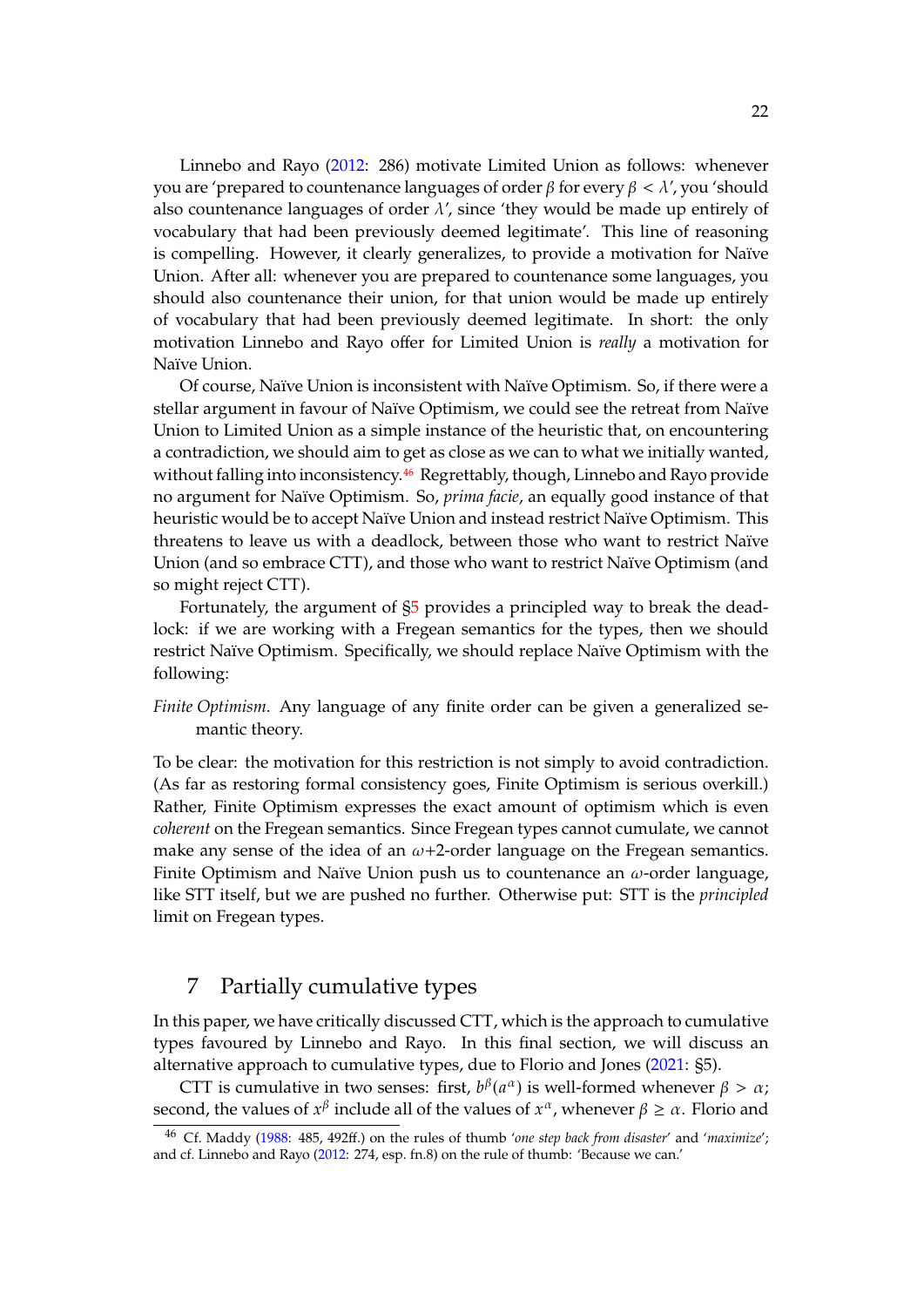Jones' cumulative type theory—call it FJT—is cumulative only in the first of these senses. Indeed, for them, no type  $\alpha$  entity is a type  $\beta$  entity, when  $\alpha \neq \beta$ . As we will see, this difference between CTT and FJT is a double-edged sword: on the one hand, it provides Florio and Jones with the means to defend FJT from the argument we offered against CTT in [§4;](#page-11-0) on the other hand, it leaves so little distance between FJT and STT, that FJT is best seen as a misleadingly formulated version of STT.

#### *7.1 FJT*

Since entities do not cumulate up the types in FJT, its quantifier rules must be more restrictive than CTT's (see  $\S1.2$ ). Indeed, FJT has exactly the same quantifier rules as STT (see [§1.1\)](#page-1-1). Consequently, in FJT, you cannot generalize about*everything* that has a type 2 property by writing  $\forall x^1(a^2(x^1) \rightarrow \phi(x^1))$ .<sup>[47](#page-22-0)</sup> In FJT, that formula generalizes<br>over every type 1 property that has  $a^2$ , but it save nothing about any objects that over every type 1 property that has  $a^2$ , but it says nothing about any objects that have it. To cover everything that might have  $a^2$ , we must conjoin that formula with have it. To cover everything that might have  $a^2$ , we must conjoin that formula with  $\mathcal{L}^{0}(\alpha^2(x^0) \rightarrow \phi(x^0))$ . Indeed, to conomize over everything that might have a type  $\forall x^{0}(a^{2}(x^{0}) \rightarrow \phi(x^{0}))$ . Indeed, to generalize over everything that might have a type  $n$  property, we will need  $n$  conjuncts. This is illustrated by Florio and Jones' [\(2021:](#page-44-1) 55) version of Comprehension:

*FJT-Comprehension*.  $\exists z^n \bigwedge_{i \leq n} \forall x^i (z^n(x^i) \leftrightarrow \phi_i(x^i))$ , for each  $n > 0$ , whenever each  $\phi_i(x^i)$  is you formed and does not contain  $z^n$ .  $\phi_i(x^i)$  is well-formed and does not contain  $z^n$ .

The various  $\phi_i$ s need have nothing in common, so this is an instance of FJT-Comprehension:

$$
\exists z^2 (\forall x^1 (z^2(x^1) \leftrightarrow x^1 = x^1) \land \forall x^0 (z^2(x^0) \leftrightarrow x^0 \neq x^0))
$$

As Florio and Jones [\(2021:](#page-44-1) 61) observe, this entails  $\forall x^{0}\forall y^{1} \ x^{0} \neq y^{1}$ , where  $\equiv$  is defined as before. More concrelly in FIT if  $u \neq w$  then  $\forall x^{n}\forall y^{1}, w^{n} \neq y^{m}$ . So FIT defined as before. More generally, in FJT, if  $n \neq m$  then  $\forall x^n \forall y^m$   $x^n \neq y^m$ . So FJT contradicts CTT's Type-Raising principle (see [§1.2\)](#page-1-0).

#### <span id="page-22-2"></span>*7.2 FJT is finitary*

In formulating FJT-Comprehension, we have reverted to using natural numbers as type indices, rather than allowing that types might be transfinite (contrast the formulation of CTT-Comprehension in [§1.2\)](#page-1-0). We have done this for a simple reason: formulating FJT-Comprehension for a transfinite type,  $\beta$ , would require infinitary conjunction:

$$
\exists z^{\beta} \bigwedge_{\alpha < \beta} \forall x^{\alpha} (z^{\beta}(x^{\alpha}) \leftrightarrow \phi_{\alpha}(x^{\alpha}))
$$

But FJT does not allow for infinitary conjunction. Consequently, FJT cannot comprehend any *transfinite* types.[48](#page-22-1)

<span id="page-22-0"></span><sup>&</sup>lt;sup>47</sup> Throughout this section, we assume a conceptual semantics, and so speak of type  $n > 0$  entities as *properties*. Florio and Jones [\(2021:](#page-44-1) 45–7) offer FJT as a theory of predication, and we also think that STT is best understood as a theory of predication.

<span id="page-22-1"></span><sup>48</sup> At least: Florio and Jones nowhere discuss infinitary conjunction, and only ever use natural numbers as type indices.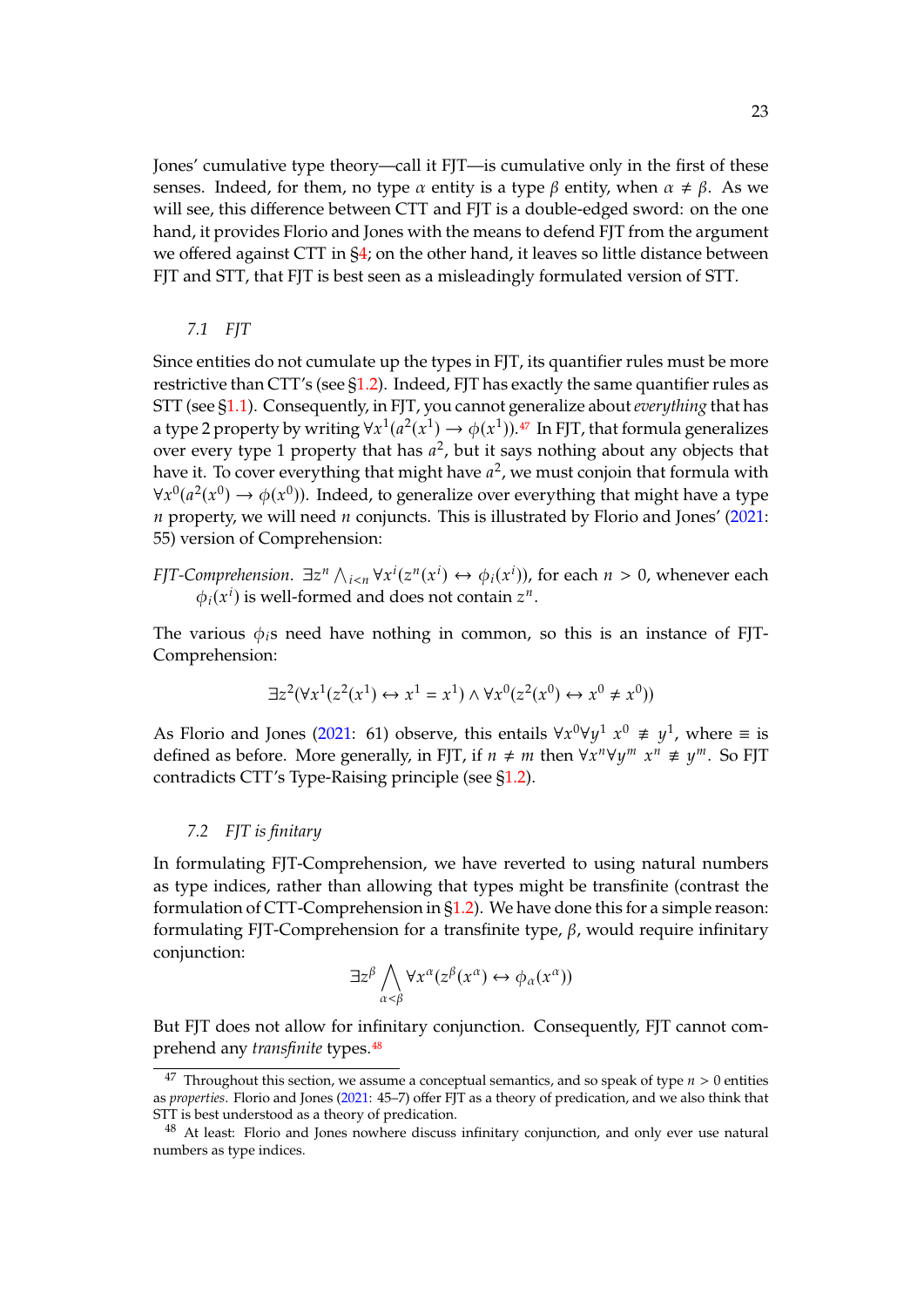Much of our discussion of CTT focussed on the Sets-from-Types Theorem (see §[§2–](#page-3-0)[3\)](#page-7-0). However, due to its finitary nature, FJT cannot establish any similar result. Indeed, if we add surrogates for purity and extensionality to FJT, the resulting theory is *decidable*.[49](#page-23-0)

#### *7.3 Interpreting FJT's types*

Having discussed the Sets-from-Types Theorem, we then argued that CTT's typerestrictions cannot be justified semantically (see [§4\)](#page-11-0). We began with Linnebo and Rayo's [\(2012:](#page-44-0) 282–3) observation that, even if we stuck with the stringent formation rules for CTT, we could always apply  $b^{\beta}$  to  $a^{\alpha}$  in CTT with the formula  $a^{\alpha} \in b^{\beta}$ ,<br>which is defined as follows (where  $y = \max(a, \beta) + 1$ ). which is defined as follows (where  $\gamma = \max(\alpha, \beta) + 1$ ):

$$
a^{\alpha} \varepsilon b^{\beta} \text{ iff}_{\text{df}} (\exists x^{\gamma} \equiv b^{\beta}) x^{\gamma} (a^{\alpha})
$$

We then argued that, since every type of entity can be applied to every type of entity in CTT, there can be no barrier to introducing untyped variables.

This line of argument is not straightforwardly applicable to FJT. Since entities do not cumulate up the types in FJT,  $b^n$  is not identical to any entity of type  $k+n$ . So as Florio and Jones (2021; S7) stress, it is doubtful whather  $a^m$  s  $b^n$  i.e.  $k \neq n$ . So, as Florio and Jones [\(2021:](#page-44-1) §7) stress, it is doubtful whether  $a^m \varepsilon b^n$ , i.e.<br> $(a^m \varepsilon b^n)$ ,  $b^n \varepsilon b^n$ , with  $k = \max(m, n) + 1$  provides us with a way of applying  $b^n$  to  $(\exists x^k \equiv b^n) x^k (a^m)$  with  $k = \max(m, n) + 1$ , provides us with a way of applying  $b^n$  to  $a^m$  in FIT  $a^m$  in FIT.

Nonetheless, we are still left with the question of how to justify the type-restrictions imposed by FJT. Florio and Jones [\(2021:](#page-44-1) 45-7) explicitly intend to provide FJT with some version of the conceptual semantics, but it is unclear which version they could have in mind. The referentialist version that we discussed in [§5.2](#page-15-5) licenses the use of an untyped variable; the Fregean version that we discussed in [§5.3](#page-16-3) justifies STT's type- restrictions; so it seems that neither of these versions of the conceptual semantics could serve their purpose.

In fact, appearances are somewhat misleading here. It is true that, when FJT is taken at face value, the Fregean semantics cannot justify its type-restrictions. However, it turns out that the Fregean semantics can make good sense of FJT, if its terms are interpreted as being systematically ambiguous, in the following way: in ' $c^2(b^1)'$ , ' $c^2$ ' expresses a type 2 property, but in ' $c^2(a^0)'$ , it expresses a type 1 property.<br>(Compare the interpretation of CTT in STT, of  $55, 4, 150$ (Compare the interpretation of CTT in  $STT<sub>1</sub>$  of  $\S5.4$ .)<sup>[50](#page-23-1)</sup>

This ambiguity can easily be handled by augmenting STT with a theory of type-lowering relations. We start by introducing a type-lowering relation, ⊳, from type 2 to type 1. We then read ' $c^2(b^1)$ ' verbatim, but treat ' $c^2(a^0)$ ' as shorthand for

<span id="page-23-0"></span><sup>&</sup>lt;sup>49</sup> The surrogate for extensionality is the scheme, for all  $n > 0$ : ∀ $\chi^n \forall y^n (\bigwedge_{i \leq n} \forall z^i (x^n(z^i) \leftrightarrow \iota(z^i)) \rightarrow \chi^n - \iota^n)$ ; the surrogate for purity is Type-Purity (see SB.2). To see that the resulting theory is decidable, note two facts: (i) all its variables are explicitly typed; and (ii) for each *n*, it proves<br>that there are even the *k(n)* type *n* and iting subsets (i)) and  $h$ (*n* + 1)  $2h(0) + ... + h(n)$ , it follows t  $\pi^{(z)}(\vec{z}) \rightarrow x^n = y^n$ ); the surrogate for purity is Type-Purity (see [§B.2\)](#page-32-0). To see that the resulting<br>people is decidable note two facts: (i) all its variables are evolicitly typed; and (ii) for each *n* it proves that there are exactly  $h(n)$  type *n* entities, where  $h(0) = 1$  and  $h(n + 1) = 2^{h(0) + ... + h(n)}$ ; it follows that every quantifier provably has a fixed finite range.

<span id="page-23-1"></span> $50$  Eagle-eyed readers will notice a slight difference between this and  $\S 5.4$ . When dealing with CTT, we read  $c^2(a^0)$  as  $c^2(\uparrow a^0)$ , since CTT licenses Type-Raising, which projects entities upwards through<br>the levels of the type hierarchy. By contrast, EIT contradicts Type-Raising; and EIT-Comprehension the levels of the type hierarchy. By contrast, FJT contradicts Type-Raising; and FJT-Comprehension effectively projects entities downwards.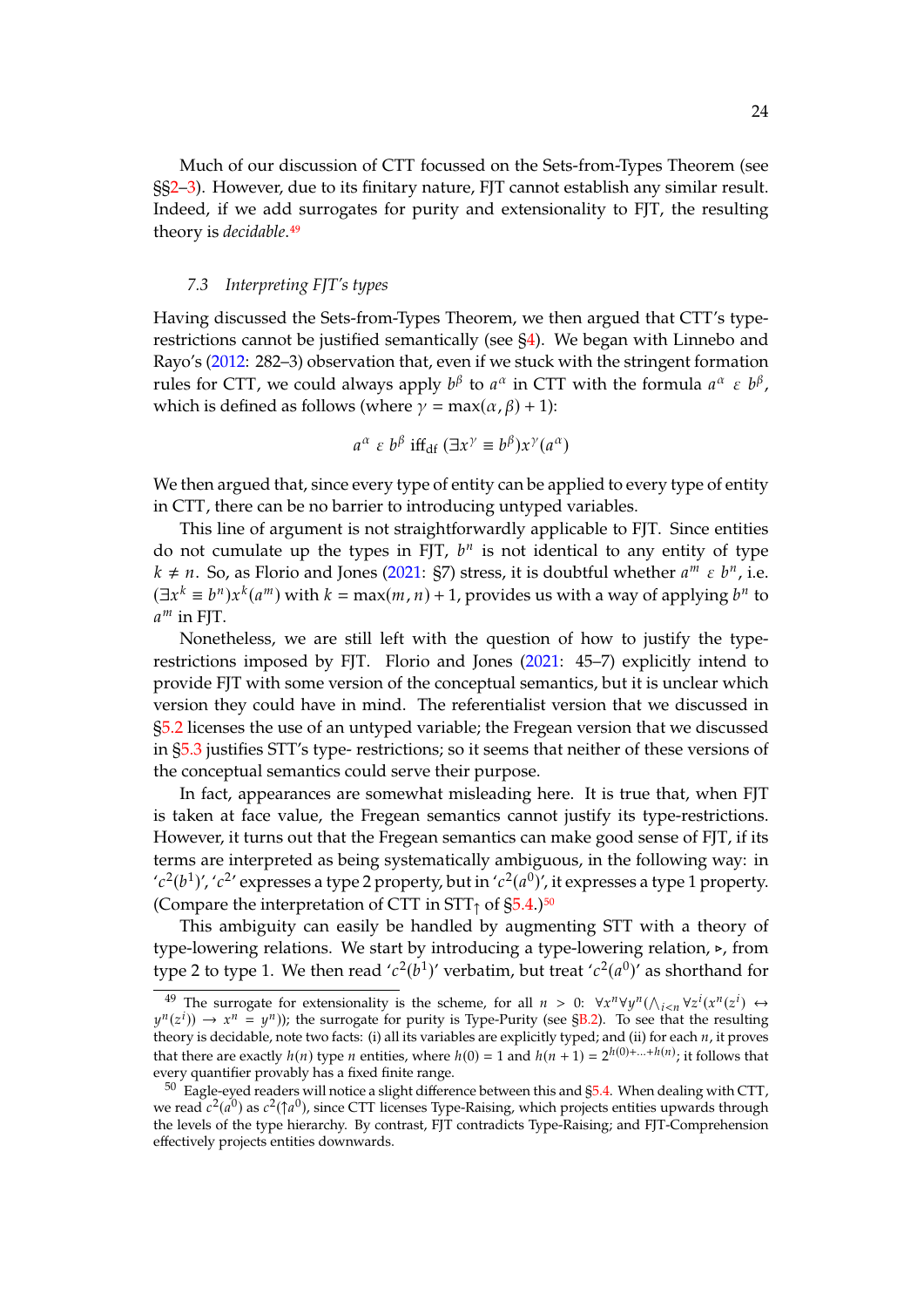$\forall x^1(c^2 \triangleright x^1 \rightarrow x^1(a^0))'$ . This latter formula is perfectly well-formed according to  $STT'$  type constraints and the idea can be extended across all types. The resulting STT's type-constraints, and the idea can be extended across all types. The resulting theory is STT, We can then prove that FJT and STT, are definitionally equivalent. (For details and proof, see [§D.](#page-40-0))

We think that FJT is best understood as a (somewhat misleading) formulation of STT⊲. To begin with, there is no obvious reason to resist this interpretation of FJT. Linnebo and Rayo had a clear technical reason for refusing to interpret CTT via  $STT_1$ : the major selling point of CTT was meant to be its ability to accommodate transfinite types (see [§6\)](#page-19-0). But, as we saw in [§7.2,](#page-22-2) FJT is just as limited to finite types as STT. So FJT, like STT, cannot go beyond *Finite Optimism*.

Not only is there no reason for Florio and Jones to resist the interpretation of FJT as  $STT_{\nu}$ , there is good reason for them adopt it. Their [\(2021\)](#page-44-1) main aim is to argue that cumulative type theories can accommodate *absolute generality*. However, as we will now show, FJT can accommodate absolute generality iff it is taken as a mere notational variant of STT.

#### <span id="page-24-2"></span>*7.4 STT accommodates absolute generality*

We start by explaining how STT accommodates absolute generality.

In traditional set-theoretic semantics, domains are taken to be sets. In STT, we can think of them as properties. For example, we can think of a domain of objects as a type 1 property,  $d^1$ , and we can say that  $x^0$  is in that domain iff  $d^1(x^0)$ . As<br>Williamson (2003) closuly explains there is a real advantage to thinking of domains Williamson [\(2003\)](#page-45-11) clearly explains, there is a real advantage to thinking of domains in this type-theoretic way. There is no set of all objects, and so if we think of domains as sets, unrestricted quantification over all objects is impossible. But STT straightforwardly supplies a type 1 property,  $U^1$ , held by all objects, i.e.:<sup>[51](#page-24-0)</sup>

$$
\forall x^0 U^1(x^0)
$$

(Nothing special is signified by our use of a capitalized  $'U'$  here; it simply aids readability.)

Whilst  $U^1$  includes all the objects, one might worry that it is still *restricted*, since  $\Omega$  and  $\Omega$  are proportion. But, in the context of STT, this worry is toothloogy it includes no type 1 properties. But, in the context of STT, this worry is toothless; no sense can be made of this idea in STT. To regard  $U^1$  as *restricted*, we would have to be able to make sense of the idea of a more inclusive domain, which contains both objects and properties.<sup>[52](#page-24-1)</sup> But that is incoherent in STT. To say 'd contains both objects and properties' is to say  $\exists x^0 \exists y^1 (d(x^0) \wedge d(y^1))$ , which is just ungrammatical<br>in STT, For  $d(x^0)$  to be examinatical, d must be type 1: for  $d(u^1)$  to be examinatical in STT. For  $d(x^0)$  to be grammatical, d must be type 1; for  $d(y^1)$  to be grammatical, d must be type 2; but every term because type  $d$  must be type 2; but every term has a unique type.

Suppose, then, we introduce suitably typed domains,  $d^1$  and  $d^2$ . In STT, these<br>pairs are incommencurable to use Williamson's (2003; 458) phrase. This does not domains are *incommensurable*, to use Williamson's [\(2003:](#page-45-11) 458) phrase. This does not mean that  $d^1$  and  $d^2$  have different members; it means that we cannot even *express* 

<span id="page-24-0"></span><sup>&</sup>lt;sup>51</sup> Via  $\exists z^1 \forall x^0 (z^1(x^0) \leftrightarrow x^0 = x^0)$ , which is an instance of STT-Comprehension and CTT- and T-Comprehension FJT-Comprehension.

<span id="page-24-1"></span><sup>52</sup> We are not saying that there would have to *be* a more inclusive domain, only that it would have to *make sense* to say that there is. If  $\phi$  make sense, then so must  $\neg \phi$ .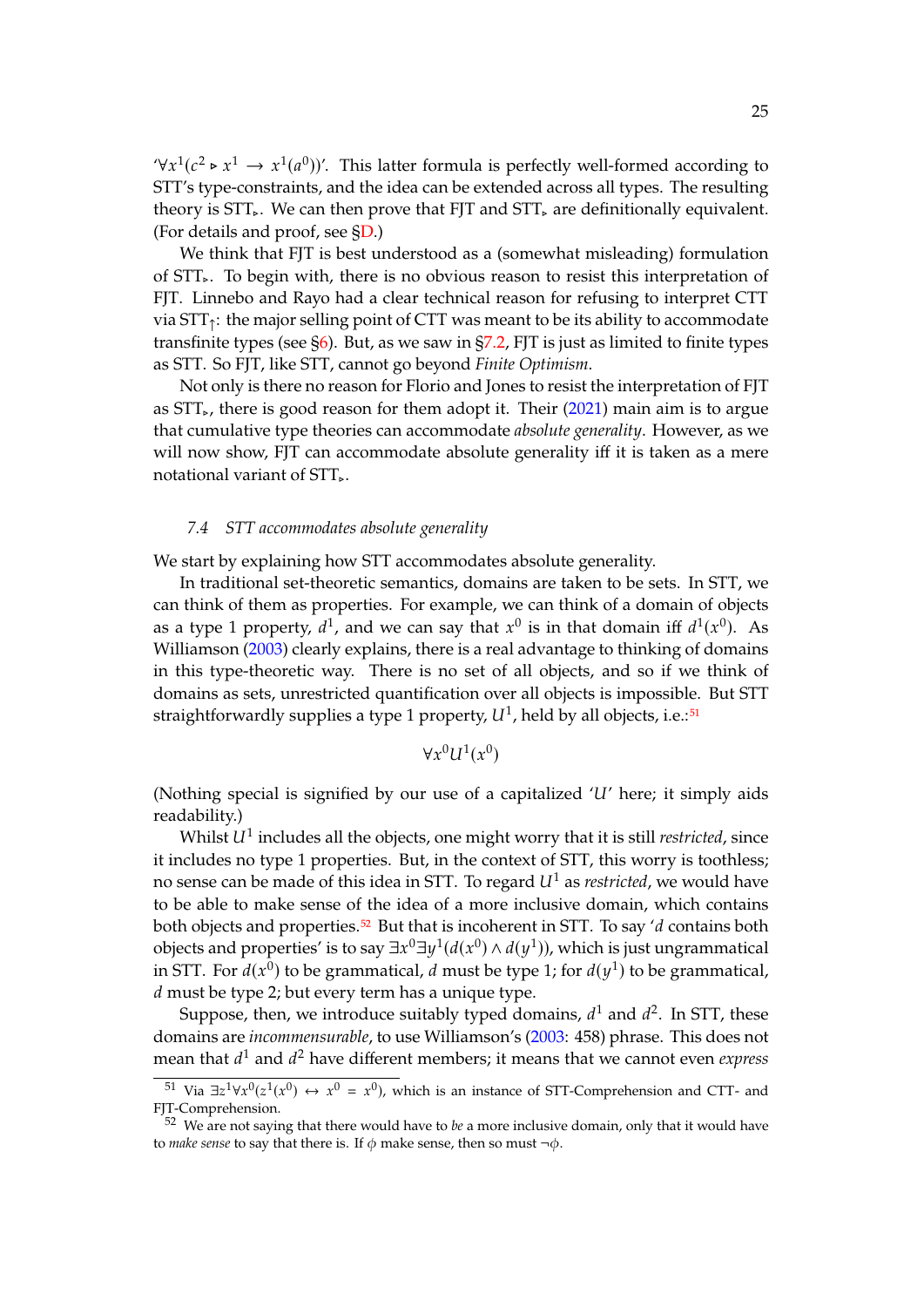the idea that they have the same (or different) members. We might put this by saying that, in STT, we cannot articulate a univocal notion of *Thing* or *Entity* which applies to both objects and properties. (We can still talk about 'type 0 entities', 'type 1 entities', etc., but we cannot think of 'entity' as a recurring categorematic component in these constructions.) So, if a first-order quantifier quantifies over all objects, then it quantifies over absolutely every *thing* it makes sense to imagine that it might quantify over.

We can put the same point slightly differently by drawing on Florio and Jones' [\(2021:](#page-44-1) 49) explication of *unrestrictedness*: 'an unrestricted domain is a domain such that true universal quantification over it precludes there from being absolutely any counterexamples whatsoever.<sup>'[53](#page-25-0)</sup> This informal explication can be converted into a formal definition in STT. To say that 'everything melted' is true over the domain *things in the freezer* is just to say that  $\forall x(x)$  is in the freezer  $\rightarrow x$  melted). More generally, to say that  $\forall x^{n-1}y^{n}(x^{n-1})$  is *true over* domain  $d^{n}$  is just to say  $\forall x^{n-1}(d^{n}(x^{n-1})) \rightarrow u^{n}(x^{n-1})$ . To say that there are absolutely no counterexamples  $\forall x^{n-1}(\bar{d}^n(x^{n-1}) \to y^n(x^{n-1}))$ . To say that there are absolutely no counterexamples to this restricted generalization is to say that the generalization still holds good even when we lift the restriction, and return to  $\forall x^{n-1}y^{n}(x^{n-1})$ . And finally, to say that there are absolutely no counterexamples to any true quantification over  $d^{n}$  is just to there are absolutely no counterexamples to *any* true quantification over  $d^n$  is just to conoralize over all  $u^n$ . Assembling this we obtain for all  $u > 0$ . generalize over all  $y^n$ . Assembling this, we obtain, for all  $n > 0$ :

<span id="page-25-1"></span>(1) 
$$
d^n
$$
 is unrestricted iff<sub>df</sub>  
\n $\forall y^n (\forall x^{n-1} (d^n(x^{n-1}) \rightarrow y^n(x^{n-1})) \rightarrow \forall x^{n-1} y^n(x^{n-1}))$ 

This definition is adequate because, in STT, only generalizations of the form  $\forall x^{n-1} y^n (x^{n-1})$  can be true over  $d^n$ . And  $U^1$ , as introduced at the start of this subsection is unrestricted according to (1); since  $\forall x^0 U^1 U^1(x^0)$  if  $\forall x^0 (U^1(x^0) \rightarrow u^1(x^0))$  if section, is unrestricted according to [\(1\)](#page-25-1): since  $\forall x^0 U^1(x^0)$ , if  $\forall x^0 (U^1(x^0) \rightarrow y^1(x^0))$ , it<br>immodiately follows that  $\forall x^0 u^1(x^0)$ . More concrelly within STT, it is obvious that immediately follows that  $\forall x^0 y^1(x^0)$ . More generally, within STT, it is obvious that  $d^n$  is uprostricted if  $\forall x^{n-1}d^n(x^{n-1})$ <sup>*n*</sup> is unrestricted iff  $\forall x^{n-1}d^n(x^{n-1})$ .

#### <span id="page-25-3"></span>*7.5 Absolute generality in FJT*

We have seen that STT can accommodate absolute generality. So, if we read FJT as a (misleadingly formulated) notational variant of STT⊲, then FJT can equally accommodate absolute generality. But, as we will now show, FJT cannot accommodate absolute generality if it is taken at face-value.

To establish this, we will assume in what follows that FJT is to be taken at face-value, so that  $d^2(y^1)$  and  $d^2(x^0)$  apply the very same type 2 property to  $y^1$ <br>and  $x^0$ . (That assumption will remain in force until we evolviding lift it in  $57.7$ ) and  $x^0$ . (That assumption will remain in force until we explicitly lift it in [§7.7.](#page-29-0))<br>So understood EIT allows time 2 proporties to serve as domains containing both So understood, FJT allows type 2 properties to serve as domains containing both objects and type 1 properties. In fact, FJT delivers a domain,  $U^2$ , which contains all<br>type 1 properties and all objects, i.e. such that  $\frac{54}{1}$ type 1 properties and all objects, i.e. such that:<sup>[54](#page-25-2)</sup>

<span id="page-25-0"></span><sup>&</sup>lt;sup>53</sup> This explication has an obvious shortcoming: it employs unrestricted quantification itself, in talking about 'absolutely any counterexamples'. However, this shortcoming is shared by every account of unrestricted quantification. Moreover, anyone who already understands unrestricted quantification should agree with Florio and Jones' explication.

<span id="page-25-2"></span><sup>&</sup>lt;sup>54</sup> Via the FJT-Comprehension instance:  $\exists z^2(\forall x^1(z^2(x^1) \leftrightarrow x^1 = x^1) \land \forall x^0(z^2(x^0) \leftrightarrow x^0 = x^0)$ ).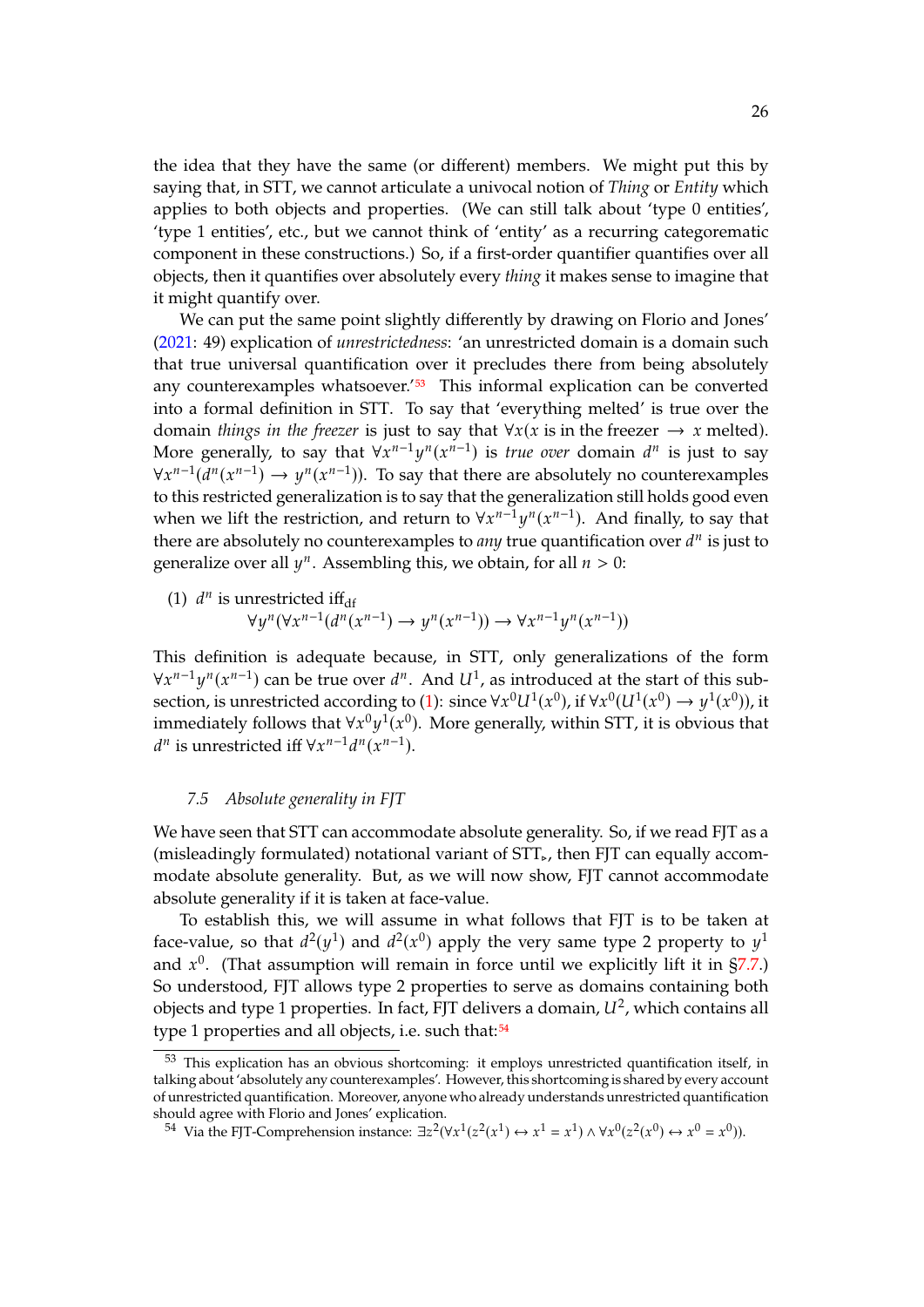$$
\forall x^1 U^2(x^1) \land \forall x^0 U^2(x^0)
$$

But now first-order quantification becomes a form of *restricted* quantification: in a clear sense,  $U^1$  is a restriction of  $U^2$ , since  $U^2$  contains everything in  $U^1$ , and more<br>bosides  $\frac{55}{2}$ besides.<sup>[55](#page-26-0)</sup>

The point here is that FJT *does* treat objects and type 1 properties as a species of a single genus. Indeed, for each  $n > 0$ , we can think of *Thing<sup>n</sup>* as the property  $\alpha$  such that  $\gamma_{m \le n}$  v  $\alpha$   $\alpha$   $\alpha$ . So in F<sub>J</sub><sub>1</sub>, it makes sense, and if itst-order quantifiers quantify over some things but not others.<sup>[56](#page-26-1)</sup> such that  $\bigwedge_{m \le n} \forall x^m U^n(x^m)$ . So in FJT, it makes sense, *and is true*, to say that

Again, we can make the same point in terms of Florio and Jones' idea that generalization which is true over  $d^n$ . Applied to FJT, this does not quite yield  $^{\mathit{n}}$  is unrestricted iff there are absolutely no counterexamples to any universal a simple *definition* of unrestrictedness,<sup>[57](#page-26-2)</sup> but it does yield a schematic necessary condition for unrestrictedness: if  $d^n$  is unrestricted, and  $y^m$  is true of everything in  $d^n$  that it can be meaningfully applied to then  $u^m$  is true of absolutely everything it can be meaningfully applied to. Formalizing this intuitive idea, we obtain the  $\mu$  that it can be meaningfully applied to, then  $y^m$  is true of absolutely everything<br>can be meaningfully applied to Fermalizing this intuitive idea, we obtain the following, for all  $m, n > 0$ :

<span id="page-26-4"></span>(2) 
$$
d^n
$$
 is unrestricted  $\rightarrow$   
\n $\forall y^m(\wedge_{i < \min(m,n)} \forall x^i (d^n(x^i) \rightarrow y^m(x^i)) \rightarrow \wedge_{i < m} \forall x^i y^m(x^i))$ 

This makes  $U^1$  restricted, since FJT yields an  $H^2$  which applies to every object but<br>to no type 1 property i.e. such that  $^{58}$ to no type 1 property, i.e. such that: $58$ 

$$
\forall x^1 \neg H^2(x^1) \land \forall x^0 H^2(x^0)
$$

Clearly  $\forall x^0(U^1(x^0) \rightarrow H^2(x^0))$ , but  $\neg \forall x^1 H^2(x^1)$ ; so  $U^1$  is restricted by [\(2\)](#page-26-4).<sup>[59](#page-26-5)</sup> A similar argument shows that every demain of every type is restricted in FIT 60. (And the argument shows that every domain of every type is restricted in FJT. $60$  (And the same style of argument shows that no domain is unrestricted in CTT.)<sup>[61](#page-26-7)</sup>

#### *7.6 Florio and Jones on (R=U)*

Our argument that every domain is restricted in FJT was based on Florio and Jones' own explication of *unrestrictedness*. But they thought that FJT could accommodate absolute generality. In this subsection, we will lay out their reasoning, and explain why it was mistaken.

<span id="page-26-0"></span><sup>55</sup> Formally:  $\forall x^0 (U^1(x^0) \rightarrow U^2(x^0))$ , but  $\exists y^1 (U^2(y^1) \land \forall x^0 (U^1(x^0) \rightarrow x^0 \not\equiv y^1))$ .<br>56 Krämer (2017) presents a very similar argument, but directed against CTT rat

<span id="page-26-1"></span> $56$  Krämer [\(2017\)](#page-44-2) presents a very similar argument, but directed against CTT rather than FJT.

<span id="page-26-2"></span><sup>&</sup>lt;sup>57</sup> This is because we can ask whether  $d^n$  is m-unrestricted for any  $m > 0$ ; see [\(4\)](#page-28-0), below.<br><sup>58</sup> Via the ELI Comprehension Instance:  $\frac{\partial^2 \chi(x,0)}{\partial x^2}$  ( $\chi^0$ ),  $\chi^0 = \chi^0$ ),  $\chi^0 \chi^1(\chi^2(x^1), \chi^1)$ 

<span id="page-26-5"></span><span id="page-26-3"></span><sup>&</sup>lt;sup>58</sup> Via the FJT-Comprehension Instance:  $\exists z^2(\forall x^0(z^2(x^0) \leftrightarrow x^0 = x^0) \land \forall x^1(z^2(x^1) \leftrightarrow x^1 \neq x^1))$ .<br><sup>59</sup> This informal argument guidally assumes that EIT is taken at face value. Take the idea that 't

<sup>&</sup>lt;sup>59</sup> This informal argument crucially assumes that FJT is taken at face value. Take the idea that ' $y^2$  is<br>use of everything in  $d^1$  that it can meaningfully be applied to' can be glossed in FIT as  $\forall x^0 (d^1(x^0) \rightarrow$ true of everything in  $\vec{d}^1$  that it can meaningfully be applied to' can be glossed in FJT as  $\forall x^0 (d^1(x^0) \rightarrow u^2(x^0))$ .<br> $u^2(x^0)$  Linder interpretation into STT this formula becomes  $\forall x^0 (d^1(x^0) \rightarrow \forall x^1 (u^2 \land \vec{x}^1 \rightarrow \$ This no longer says anything about whether  $y^2$  itself is true of everything in  $d^1$ .<br>
<sup>60</sup> Assuming that the time biorarchy does not baye a terminal layel  $2(x^0)$ ). Under interpretation into STT,, this formula becomes  $\forall x^0(d^1(x^0) \rightarrow \forall z^1(y^2 \triangleright z^1 \rightarrow z^1(x^0)))$ .<br>his no longer save anything about whether  $\nu^2$  itself is true of everything in  $d^1$ .

<span id="page-26-7"></span><span id="page-26-6"></span> $60$  Assuming that the type hierarchy does not have a terminal level.

 $61$  When CTT is taken at face value, and again assuming that the type hierarchy does not have a terminal level. In detail: first, we observe that if d<br> $u^{\gamma+1}(x^{\alpha}) \rightarrow \forall x^{\gamma}u^{\gamma+1}(x^{\gamma})$  for all  $\alpha < \min(\beta, \gamma)$  $\beta+1$  is unrestricted, then  $\forall y^{\gamma+1}(\forall x^{\alpha}(d^{\beta+1}(x^{\alpha})) \rightarrow$ <br>Via CTT-Comprehension, we obtain an H<sup>β+2</sup> ر<br>د  $\frac{\gamma+1(x^{\alpha})) \rightarrow \forall x^{\gamma}}{\gamma+1(x^{\alpha})) \rightarrow \forall x^{\gamma}}$ γ<br>Γβ  $(\gamma+1(\chi \gamma))$ , for all  $\alpha \le \min(\beta, \gamma)$ . Via CTT-Comprehension, we obtain an  $H^{\beta+2}$ <br> $(2\gamma\beta+1) \leftrightarrow \exists \gamma\beta \gamma\beta+1 \equiv \gamma\beta$ ). Then any  $d^{\beta+1}$  is restricted since  $\forall \gamma\beta(d^{\beta+1}(\gamma\beta))$ such that  $\forall x^{\beta+1} (H^{\beta+2}(x^{\beta+1})) \leftrightarrow \exists x^{\beta}$ <br> $H^{\beta+2}(x^{\beta})$  but  $\exists x^{\beta+1} H^{\beta+2}(x^{\beta+1})$  $x^{\beta+1} \equiv x^{\beta}$ ). Then any  $d^{\beta+1}$  is restricted, since  $\forall x^{\beta} (d^{\beta+1}(x^{\beta}) \rightarrow$  $H^{\beta+2}(x^{\beta})$  but  $\neg \forall x^{\beta+1} H^{\beta+2}(x^{\beta+1})$ .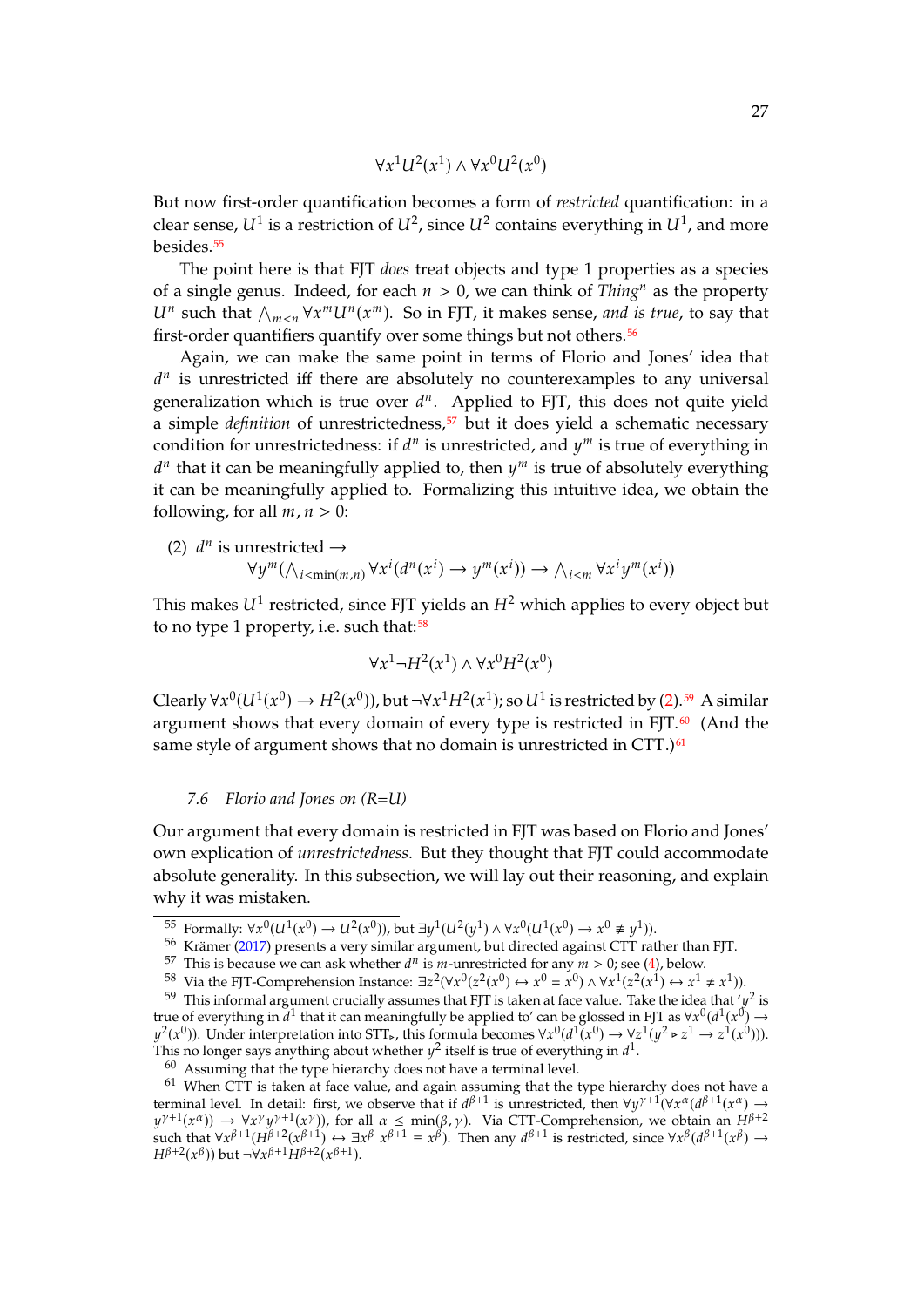Alongside their explication of *unrestrictedness*, Florio and Jones [\(2021:](#page-44-1) 51) introduce a further notion: a domain is *Russellian* for a generalization  $\forall v F v$  iff it coincides with the *range* of significance of the predicate  $F$ , i.e. the range of things that  $F$  can be meaningfully applied to. They then propose [\(2021:](#page-44-1) 51–3):

#### (R=U) A domain is Russellian iff it is unrestricted.

Here is the idea behind (R=U): a counterexample to  $\forall v F v$  would be something of which  $F$  is false; but  $F$  does not say *anything* (whether true or false) of the things which fall outside of its range of significance; so if  $\forall v F v$  is true over d, and d is Russellian for  $\forall v F v$ , then there cannot be any counterexamples to  $\forall v F v$ ; so d is unrestricted for ∀vFv.

Florio and Jones [\(2021:](#page-44-1) 57–8) attempt to use (R=U) as follows. The domain  $U^1$ is Russellian for the generalization  $\forall x^0 a^1(x^0)$ : after all, type 1 terms express type<br>1 proporties and type 1 proporties apply meaningfully only to objects  $\frac{62}{50}$ . So if yes 1 properties, and type 1 properties apply meaningfully only to objects.<sup>[62](#page-27-0)</sup> So if we read  $\forall x^0 a^1(x^0)$  as a quantification over  $U^1$ , then by (R=U) it is *unrestricted*. Whilst<br> $U^1$  is a strict sub domain of  $U^2$  pope of the extra entities in  $U^2$  fall within  $a^{1/2}$  range  $U^1$  is a strict sub-domain of  $U^2$ , none of the extra entities in  $U^2$  fall within  $a^1$ 's range of significance.

Our basic problem with  $(R=U)$  is quite simple: there is a fundamental mismatch between the R and the U. *Unrestrictedness* is normally understood in absolute terms: either a domain is absolutely unrestricted, or it is not. By contrast, Florio and Jones's notion of *Russellianness* is a relative matter: a domain is not just Russellian *full stop*; it is only ever Russellian *for* a generalization  $\forall v Fv$ . This basic problem can be overcome in STT, but not in FJT.

In STT, a property  $d^n$  can (meaningfully) be a domain for, and only for, gen-<br>izations of the form  $\forall x^{n-1}u^n(x^{n-1})$ . After all, if we attemnt to relativize the eralizations of the form  $\forall x^{n-1}y^{n}(x^{n-1})$ . After all, if we attempt to relativize the generalization  $\forall y^m(x^i)$  to  $d^n$ , obtaining  $\forall x^i(d^n(x^i) \rightarrow y^m(x^i))$ , then the result is grammatical in STT iff  $n = m = i + 1$ . Consequently, the relativity involved in grammatical in STT iff  $n = m = i + 1$ . Consequently, the relativity involved in *Russellianness* can be safely ignored: it would not even make sense to say that  $d^n$  is<br>Pussellian for  $\forall x^m{}^{-1}u^m(x^{m-1})$  when  $u \neq w$ , Indeed, since the range of significance Russellian for  $\forall x^{m-1}y^m(x^{m-1})$  when  $n \neq m$ . Indeed, since the range of significance of any type *n* property in STT is always exactly the type  $n-1$  entities, we can say that  $d^n$  is Russellian if  $f_{df}$   $\forall x^{n-1}d^n(x^{n-1})$ . Using [\(1\)](#page-25-1) from [§7.4,](#page-24-2) we can then prove (R=U) for STT.

In FJT, by contrast, a property  $d^n$  can (meaningfully) be a domain for gen-<br>irations  $\forall x^i \psi^m(x^i)$  with  $u \neq w$  so we cannot simply ignore the relativity in eralizations  $\forall x^i y^m(x^i)$  with  $n \neq m$ , so we cannot simply ignore the relativity in<br>Pursuliances, Let us then twite accommodate it. Officially a demain is supposed erailizations  $\forall x \ y \ (\bar{x})$  with  $n \neq m$ , so we cannot simply ignore the relativity in<br>Russellianess. Let us, then, try to accommodate it. Officially, a domain is supposed to be Russellian for a *generalization*. However, since the range of significance of any type  $m$  property in FJT is always exactly the type  $k < m$  entities, all that really matters is the type of the predicate used in the generalization. This leads to an explicitly relativized notion of *Russellianness* as follows:

<span id="page-27-1"></span>(3)  $d^n$  is m-Russellian iff<sub>df</sub> all and only the type  $k < m$  entities have  $d^n$ <br>i.e.  $(\wedge \qquad \vee \wedge^{(k)} \vee \qquad (\exists x^i - \vee^{(k)} \wedge^{(k)} \wedge \wedge \qquad \vee^{(k)} \wedge^{(k)} \wedge \vee \qquad \exists x^k$ 

i.e. 
$$
(\bigwedge_{k\leq m}\forall y^k\bigvee_{i\leq n}(\exists x^i\equiv y^k)d^n(x^i))\wedge (\bigwedge_{i\leq n}\forall x^i(d^n(x^i)\rightarrow \bigvee_{k\leq m}\exists y^k\ x^i\equiv y^k))
$$

<span id="page-27-0"></span> $62$  This explains why Florio and Jones abandoned Linnebo and Rayo's CTT, in favour of a theory which invalidates Type-Raising: in CTT, every type of entity can be applied to every type of entity (using  $\varepsilon$  if necessary), and so the range of significance of  $a^1$  includes all entities of all types.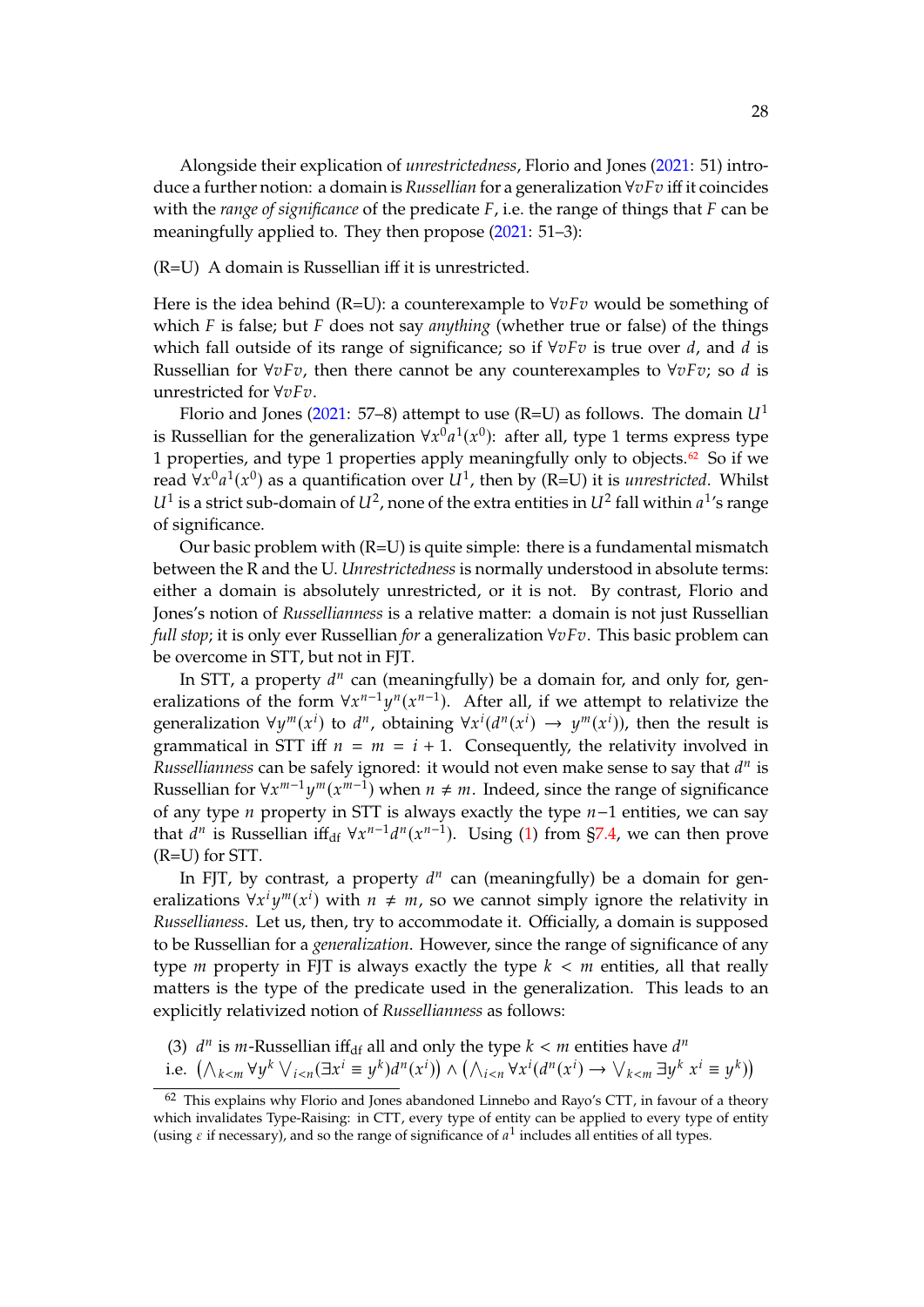The first conjunct captures the idea that every type  $k < m$  entity has  $d^n$ ; it says that every type  $k < m$  entity is an entity in  $d^n$ . The second conjunct captures the idea every type  $k < m$  entity is an entity in  $d^n$ . The second conjunct captures the idea<br>that only the type  $k < m$  entities have  $d^n$ , it says that every (type  $i < n$ ) entity in that only the type  $k < m$  entities have  $d^n$ ; it says that every (type  $i < n$ ) entity in  $d^n$  is a type  $k < m$  entity  $\mathfrak{B}$ . This definition allows us (meaningfully) to ask whather  $d^n$  is m-Russellian, for any *n* and *m*. Furthermore, if  $n < m$ , then  $d^n$  is not *m*-<br>Pussellian, In particular  $U^1$  is not 2 Pussellian. However  $U^1$  is 1 Pussellian. So in <sup>*n*</sup> is a type  $k < m$  entity.<sup>[63](#page-28-1)</sup> This definition allows us (meaningfully) to ask whether  $n_i$  is m Pussellian, for any *n* and *m*. Furthermore, if  $n < m$ , then  $d^n$  is not *m*. Russellian. In particular,  $U^1$  is not 2-Russellian. However,  $U^1$  is 1-Russellian. So, in FJT, *Russellianness* is significantly relativized.

To make sense of (R=U) in FJT, then, Florio and Jones must relativize the notion of *unrestrictedness*, so that it matches the relativity in *Russellianness*. Tacitly, they do exactly this, describing domains as unrestricted *for* certain generalizations [\(2021:](#page-44-1) e.g. 52–3). Florio and Jones do not define this relative sense of 'unrestricted', but we can easily provide a definition on their behalf. To say that  $d^n$  is unrestricted with<br>recard to type  $m$  is presumably to say this: if  $u^m$  is true of everything in  $d^n$  that regard to type  $m$  is, presumably, to say this: if  $y^m$  is true of everything in  $d^n$  that it can be meaningfully applied to then it is true of ebsolutely everything it can be it can be meaningfully applied to, then it is true of absolutely everything it can be meaningfully applied to. Formalizing this, we obtain the following, for all  $m, n > 0$ :

<span id="page-28-0"></span>(4) 
$$
d^n
$$
 is *m*-unrestricted iff<sub>df</sub>  
\n $\forall y^m (\wedge_{i < \min(m,n)} \forall x^i (d^n(x^i) \rightarrow y^m(x^i)) \rightarrow \wedge_{i < m} \forall x^i y^m(x^i))$ 

Indeed, this just turns [\(2\)](#page-26-4), which is a schematic necessary condition on unrelativized unrestrictedness, into a definition of relativized *m*-unrestrictedness.

We can now understand (R=U) thus: a domain is  $m$ -Russellian iff it is  $m$ unrestricted. But so understood,  $(R=U)$  is false:  $U^2$  is 1-unrestricted but not 1-<br>Puscellian with  $U^2$  as given in  $57.5$ . Moreover, we do not need any principle like Russellian, with  $U^2$  as given in [§7.5.](#page-25-3) Moreover, we do not need any principle like ( $R=U$ ) to determine whether a given domain is *m*-unrestricted; we can just use definition [\(4\)](#page-28-0). For example, it is clear from (4) that  $U^1$  is 1-unrestricted but 2-<br>restricted More concrelly  $d^n$  is munrestricted iff both  $n > m$  and  $\Delta = \forall x^i d^n(x^i)$ restricted. More generally,  $d^n$  is *m*-unrestricted iff both  $n \geq m$  and  $\bigwedge_{i \leq m} \forall x^i d^n(x^i)$ .<br>The only remaining question is whother the selient potion of *unrestrictedness* in

Ficted. More generally,  $u^T$  is m-differencied in both  $n \ge m$  and  $\bigwedge_{i \le m} \forall x \ u^T(x)$ .<br>The only remaining question is whether the salient notion of *unrestrictedness* in FJT is the absolute notion governed by  $(2)$ , or the relative notion defined by  $(4)$ . We think it is completely clear that the relevant notion is the absolute one. After all, the debate here is about *absolute generality*. It would be false advertising to enter that debate, promising to vindicate unrestricted quantification, and then only deliver *relatively* unrestricted quantification. To emphasise this point, return to the example of  $U^1$ : evidently,  $U^1$  is 1-unrestricted but 2-restricted, as defined by [\(4\)](#page-28-0). Precisely<br>because  $U^1$  is 2 restricted, though there is a clear sonse in which  $U^1$  is restricted because  $U^1$  is 2-restricted, though, there is a clear sense in which  $U^1$  is restricted<br>cinudiator. In particular with  $U^2$  as given at the and of  $57.5$  symmetring which is  $U^1$ *simpliciter*. In particular, with  $H^2$  as given at the end of  $\S7.5$ , everything which is  $U^1$ is  $H^2$ , i.e.  $\forall x^0 (U^1(x^0) \rightarrow H^2(x^0))$ , but some entities are not  $H^2$ , in that  $\exists x^1 \neg H^2(x^1)$ .<br>Indeed, this is exactly where Florie and Jones (2021, 57) so wrong. Then

Indeed, this is exactly where Florio and Jones [\(2021:](#page-44-1) 57) go wrong. They recognise that you can find a type 1 entity not in  $U^1$ , but say: 'it does not entail that

<span id="page-28-1"></span> $63$  Florio and Jones [\(2021:](#page-44-1) 56fn.15) have some doubts about whether ≡ expresses cross-type identity in FJT. If these doubts are justified, then our formal definition of *m-Russellian* will have to be revised as follows:

[<sup>\(3</sup>](#page-27-1)∗)  $d^n$  is  $m$ -Russellian∗ iff<sub>df</sub>  $(\wedge_{k \le m} \forall y^k d^n(y^k)) \wedge (\wedge_{m \le k \le n} \forall y^k d^n(y^k))$ 

If  $n < m$ , then ' $d^n$  is m-Russellian, ' is ill-formed rather than false. Nevertheless, our key points<br>about Russellianuess still go through. First, Russellianness, is significantly relativized, since  $H^2$  is about *Russellianness* still go through. First, Russellianness<sub>\*</sub> is significantly relativized, since  $H^2$  is 1-Russellian, but not 2-Russellian, with  $H^2$  as given at the end of  $57.5$ , Second  $(R-I)$  is false since 1-Russellian<sub>\*</sub> but not 2-Russellian<sub>\*</sub>, with  $H^2$  as given at the end of [§7.5.](#page-25-3) Second, (R=U) is false, since  $U^2$  is 1-unrestricted but not 1-Russellian<sub>\*</sub>, with  $U^2$  as given in [§7.5.](#page-25-3)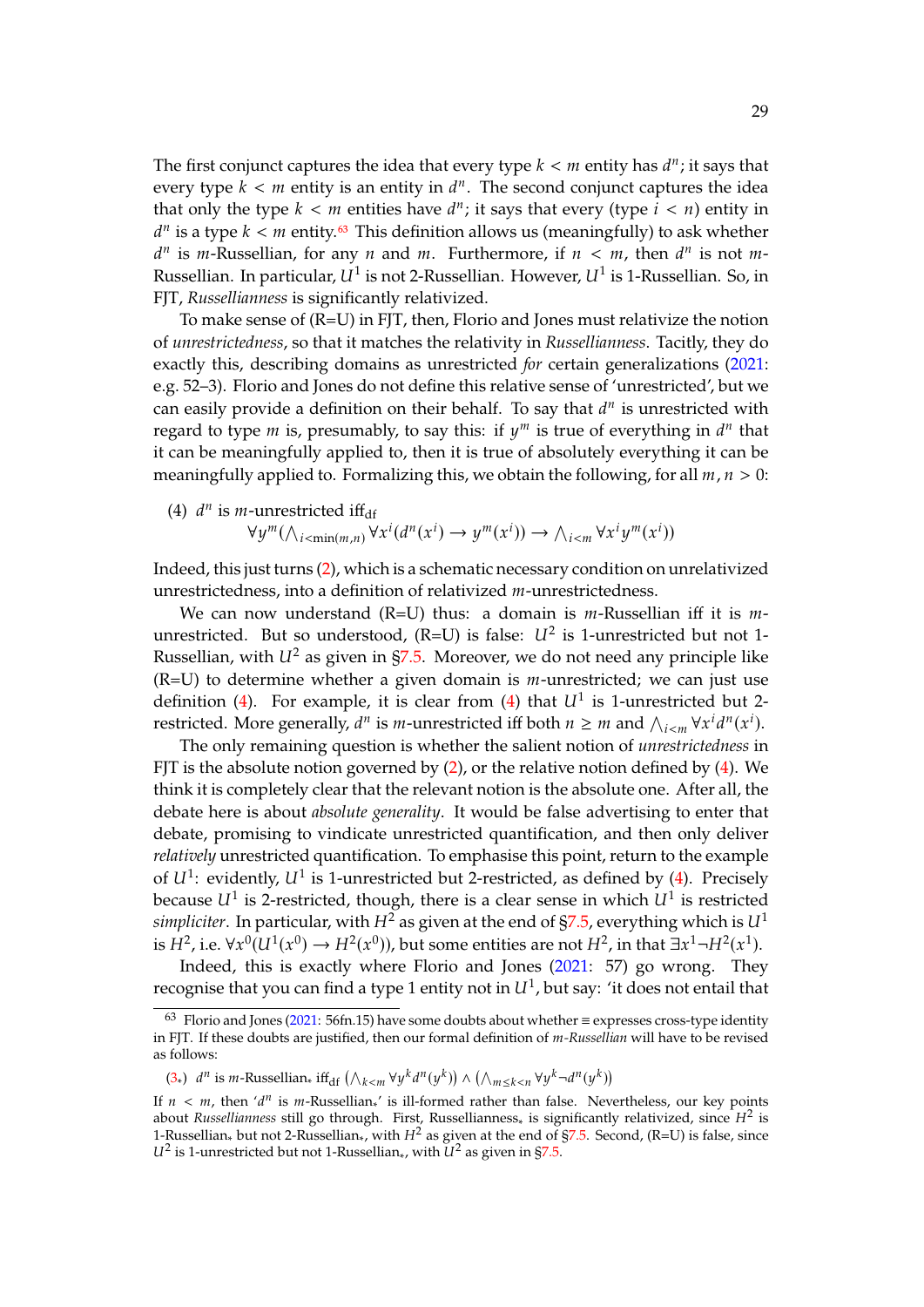*F* is meaningfully predicable of that entity', where  $\forall x^0 F(x^0)$  is the generalization under consideration. However, EIT has *precisely that entailment when*  $F(x)$  type is under consideration. However, FJT has *precisely* that entailment when F's type is  $> 1$ , as in the case of  $F = H^2$ .

#### <span id="page-29-0"></span>*7.7 FJT: the case for ambiguity*

It might be helpful to end our discussion of FJT by summarizing our case for reading it as a mere notational variant of STT⊲.

*First.* We see no reason not to read FJT in this way. Linnebo and Rayo could not read CTT $^\omega$  as a notational variant of STT<sub>↑</sub>, because they wanted to extend CTT $^\omega$ into the transfinite. But FJT is as finitary as  $STT<sub>1</sub>$ .

*Second.* If we take FJT at face-value, then it is unclear how we should interpret it. Florio and Jones explicitly intended to give FJT a conceptual semantics, but we know of no version of that semantics which could justify FJT's type-restrictions, taken at face-value.

*Third.* If we take FJT at face-value, then it cannot accommodate absolute generality. However, if we read FJT as a notational variant of STT,, then it can supply absolutely unrestricted domains.

## 8 Conclusion

In this paper, we have argued for four main claims:

- <span id="page-29-1"></span>(a) CTT cannot be used to close the gap between an ideological hierarchy of types and an ontological hierarchy of sets (§[§2–](#page-3-0)[3\)](#page-7-0).
- <span id="page-29-2"></span>(b) CTT's type-restrictions are superfluous, on any semantics ([§4\)](#page-11-0).
- <span id="page-29-3"></span>(c) STT's type-restrictions can be justified by a Fregean semantics, which also provides us with a way to resist Linnebo and Rayo's Semantic Argument in favour of CTT (§[§5–](#page-14-0)[6\)](#page-19-0).
- <span id="page-29-4"></span>(d) FJT is best understood as a misleading formulation of  $STT_{\epsilon}$  ([§7\)](#page-21-0).

We start with [\(a\)](#page-29-1). The Sets-from-Types Theorem allows us to simulate Zr within CTT. But deep mathematical differences remain between Zr and and  $Zr^{(\kappa)}$ , rendering  $Zr^{(\kappa)}$  unsuitable as a framework for mathematical foundations. Furthermore, the Sets-from-Types Theorem cannot allay any ontological worries we might have about set theory: CTT's type-indices are supplied externally, and so the Sets-from-Types Theorem merely shunts our ontological worries into the metalanguage.

Next is [\(b\)](#page-29-2). CTT is a remarkably relaxed type theory: it allows us to apply every type of entity to every type of entity. But it still retains the constraint that all of its variables are typed and, in CTT, that type-restriction is superfluous. Once every type of entity can be applied to every type of entity, there can be no barrier to introducing untyped variables.

We come now to [\(c\)](#page-29-3). The strict type-restrictions imposed by STT can be justified by the Fregean semantics. On this semantics, different types of term play fundamentally different types of semantic role, so that they cannot be meaningfully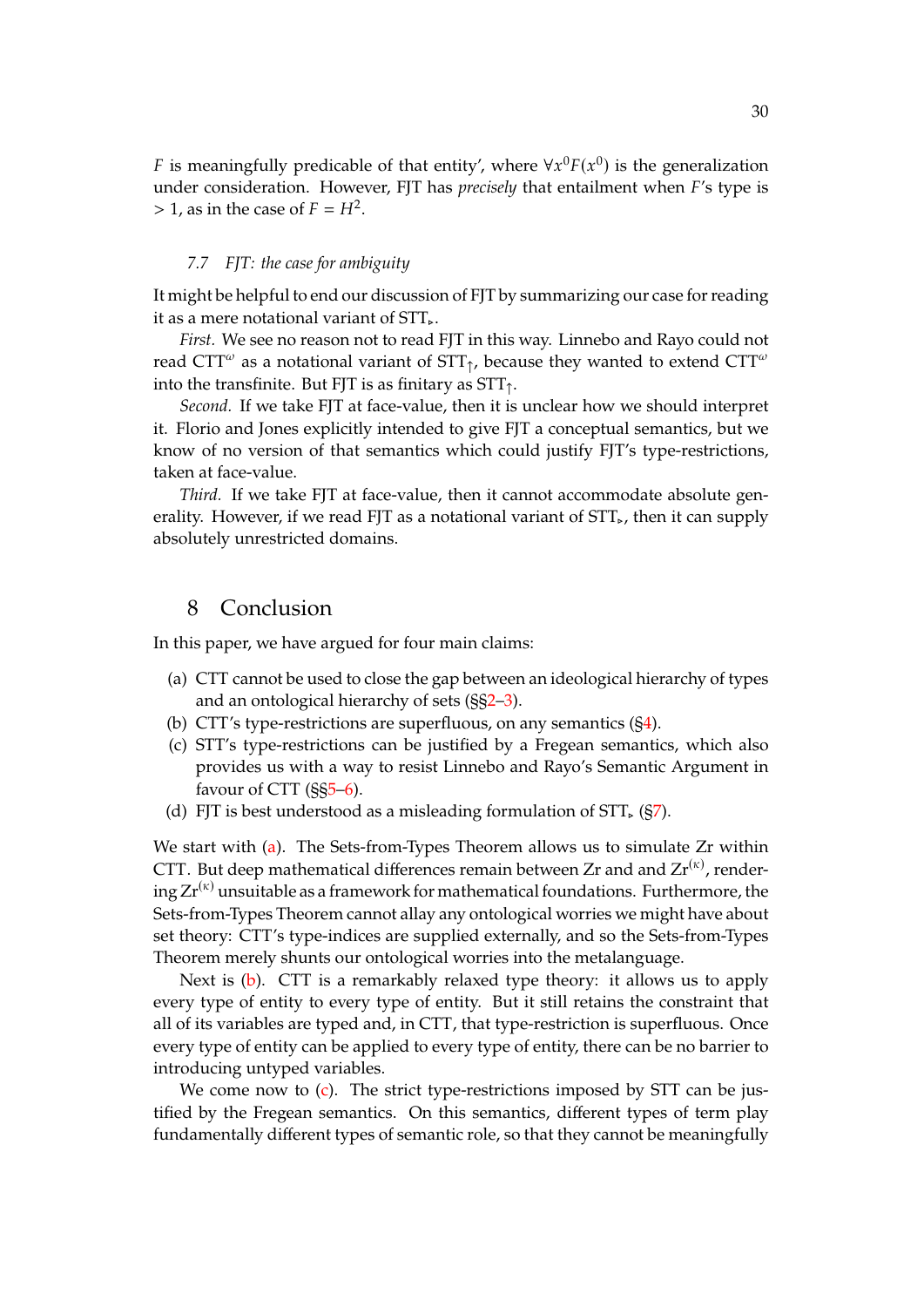intersubstituted. Moreover, this semantics yields a principled reason to reject *Naïve Optimism*, a crucial premise in Linnebo and Rayo's Semantic Argument.

We end with [\(d\)](#page-29-4). Florio and Jones' FJT was meant to be a *partially* cumulative type theory, but we argue it is best understood as a notational variant of  $STT_{\epsilon}$ : taking FJT at face-value leaves it unable to accommodate absolute generality; whereas STT<sub></sub>-which is definitionally equivalent to FJT—provides absolutely unrestricted domains of quantification.

## <span id="page-30-1"></span>A Elementary facts about CTT

The remainder of this paper comprises technical appendices, covering the formal results mentioned in the main text. We will start with some elementary observations about CTT. As mentioned in  $\S1.2$ , for each ordinal  $\tau$ , we have a theory CTT<sup> $\tau$ </sup>.<sup>[64](#page-30-3)</sup> Recall that we have explicitly defined  $\equiv$  and  $\varepsilon$ , for any types  $\alpha$  and  $\beta$  and where  $\gamma = \max(\alpha, \beta) + 1$ :

$$
a^{\alpha} \equiv b^{\beta} \text{ iff}_{\text{df}} \forall x^{\gamma}(x^{\gamma}(a^{\alpha}) \leftrightarrow x^{\gamma}(b^{\beta}))
$$
  

$$
a^{\alpha} \varepsilon b^{\beta} \text{ iff}_{\text{df}} (\exists x^{\gamma} \equiv b^{\beta}) x^{\gamma}(a^{\alpha})
$$

In what follows, we will frequently invoke the following simple facts about ≡ and  $\varepsilon$ ; crudely, they allow us to move seamlessly between different type-levels:

<span id="page-30-2"></span>**Lemma 1:** If  $\alpha \leq \beta$  and  $\beta + 1 < \tau$ , then CTT<sup> $\tau$ </sup> proves:  $\forall a^{\alpha} \exists b^{\beta}$  $a^{\alpha} \equiv b^{\beta}$ 

*Proof.* By  $\forall I_{\beta+1}^{\beta+1}$  ${}_{\beta+1}^{\beta+1}$ , we have  $\forall x^{\beta+1}(x^{\beta+1}(a^{\alpha}) \leftrightarrow x^{\beta+1}(a^{\alpha}))$ , i.e.  $a^{\alpha} \equiv a^{\alpha}$ ; so  $\forall a^{\alpha} \exists b^{\beta}$  $a^{\alpha} \equiv b^{\beta}$ by  $\exists I_{\alpha}^{\beta}$  followed by  $\forall I_{\alpha}^{\alpha}$  $\alpha$  and  $\alpha$ 

<span id="page-30-4"></span><span id="page-30-0"></span>**Lemma 2:** For any  $\phi$ , and any  $\alpha$ ,  $\beta$ ,  $\gamma$  with max( $\alpha$ ,  $\beta$ ,  $\gamma$ ) + 2 <  $\tau$ , CTT<sup> $\tau$ </sup> proves:

- (1) if  $a^{\alpha} \equiv b^{\beta}$  and  $\phi(a^{\alpha})$ , then  $\phi(b^{\beta})$ , when this is well-formed<br>(2) if  $a^{\alpha} = b^{\beta} = c^{\gamma}$  then  $a^{\alpha} = c^{\gamma}$
- <span id="page-30-5"></span>(2) if  $a^{\alpha} \equiv b^{\beta} \equiv c^{\gamma}$ , then  $a^{\alpha} \equiv c^{\gamma}$ <br>(3) if  $a^{\alpha} = b^{\beta}$  and  $a^{\alpha} \in c^{\gamma}$  then
- (3) if  $a^{\alpha} \equiv b^{\beta}$  and  $a^{\alpha} \in c^{\gamma}$ , then  $b^{\beta} \in c^{\gamma}$ <br>(4) if  $a^{\alpha} = b^{\beta}$  and  $c^{\gamma} \in a^{\alpha}$ , then  $c^{\gamma} \in b^{\beta}$
- <span id="page-30-6"></span>(4) if  $a^{\alpha} \equiv b^{\beta}$  and  $c^{\gamma} \varepsilon a^{\alpha}$ , then  $c^{\gamma} \varepsilon b^{\beta}$

*Proof.* [\(1\)](#page-30-4) Suppose a<br>thoro is some  $e^{\delta+1}$  su  $\alpha \equiv b^{\beta}$  and  $\phi(a^{\alpha})$ . Let  $\delta = \max(\alpha, \beta)$ ; by CTT-Comprehension<br>ch that  $\forall x \delta(\alpha \delta + 1(\alpha \delta) \leftrightarrow \phi(\alpha \delta))$ . Since  $\phi(a^{\alpha})$  by  $\forall E^{\delta}$  we have there is some  $c^{\delta+1}$  such that  $\forall x^{\delta}(c^{\delta+1}(x^{\delta}) \leftrightarrow \phi(x^{\delta}))$ . Since  $\phi(a^{\alpha})$ , by  $\forall E_{\alpha}^{\delta}$  we have that  $c^{\delta+1}(a^{\alpha})$ . Since  $a^{\alpha} \equiv b^{\beta}$ , i.e.  $\forall z^{\delta+1}(z^{\delta+1}(a^{\alpha}) \leftrightarrow z^{\delta+1}(b^{\beta}))$ , by  $\forall E_{\delta+1}^{\delta+1}$  we have that  $\delta^{+1}(b^{\beta})$ . Now  $\phi(b^{\beta})$  by  $\forall E^{\delta}_{\beta}$ ο<br>β.

*[\(2\)](#page-30-5)–[\(4\)](#page-30-6)* We leave these to the reader. They are not completely immediate consequences of [\(1\)](#page-30-4), since the definitions of  $\equiv$  and  $\varepsilon$  are typically ambiguous.  $\Box$ 

<span id="page-30-7"></span>**Lemma 3:** If  $\max(\alpha, \beta) + 2 < \tau$ , then CTT<sup> $\tau$ </sup> proves:  $a^{\alpha} \in b^{\beta+1} \leftrightarrow (\exists x^{\beta} \equiv a^{\alpha})b^{\beta+1}(x^{\beta})$ 

<span id="page-30-3"></span><sup>&</sup>lt;sup>64</sup> Throughout the appendices, we will assume that all type-indices are ordinals; nothing turns on this, but it makes the technicalities more familiar.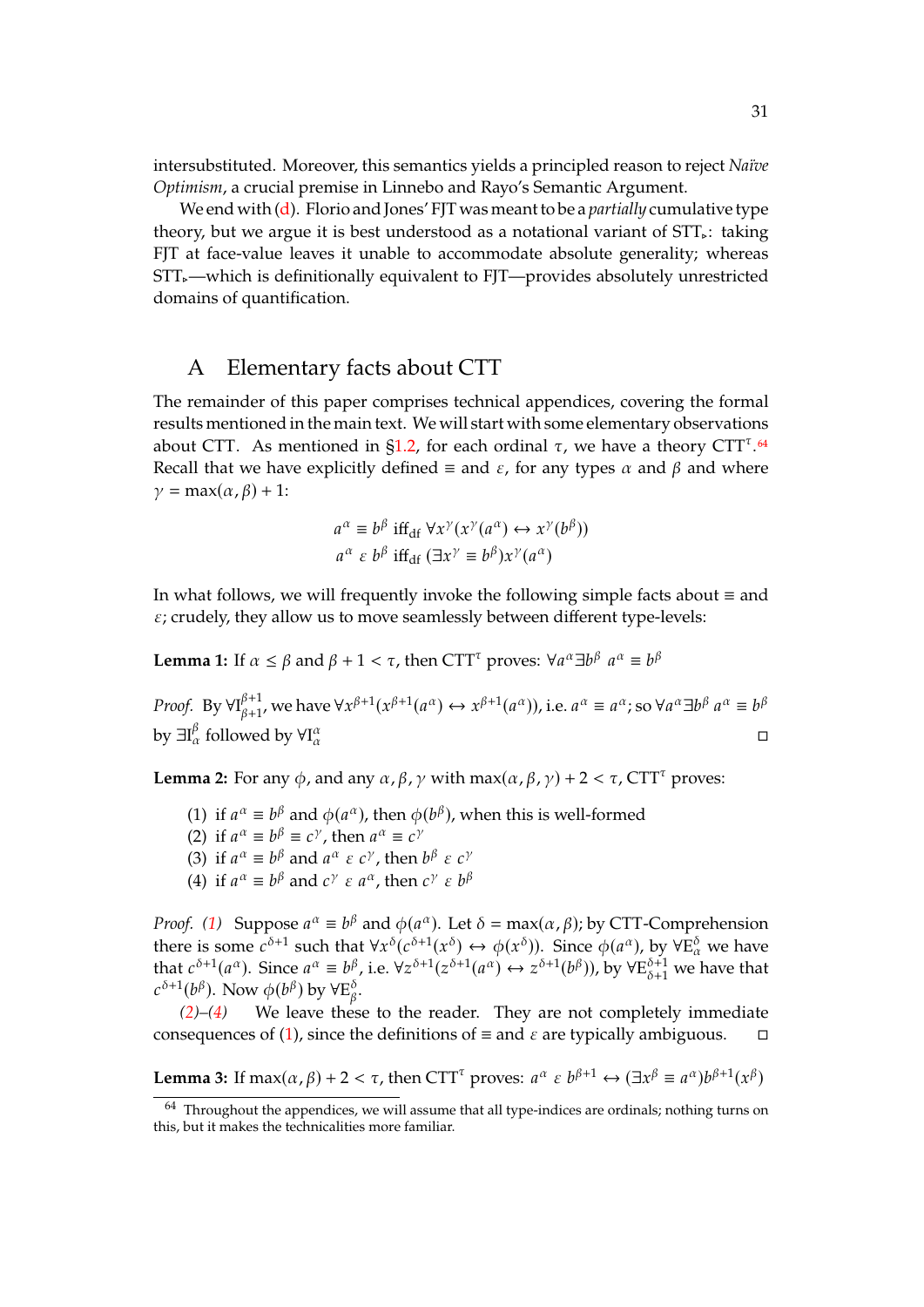*Proof.* By Type-Founded and Lemmas [1](#page-30-2)[–2.](#page-30-0)

It is worth emphasising that Type-Founded and Type-Basis are independent from CTT's other axioms. To show this, we begin by building an ill-founded set-theoretic structure,  $\mathcal{A}$ . Let  $\mathbf{a} = \{\emptyset, \mathbf{a}\}\;$  now define:

$$
A_1 := \mathbf{a} \qquad A_{n+1} := \wp(A_n) \qquad A := \bigcup_{n < \omega} A_n
$$

So  $A_2 = \{\emptyset, \{\emptyset\}, \{\mathbf{a}\}, \mathbf{a}\}.$  Let  $\mathcal{A}$  be the structure whose domain is A and which interprets ∈ verbatim; evidently,  $\mathcal A$  is ill-founded. Using a slight tweak of the class semantics of  $\S4.2$ , we now create a model, M, of CTT<sup>ω</sup> without Type-Founded. We start by defining a ranking function  $\rho : A \longrightarrow \mathbb{N}$  on  $\mathcal{A}$  as follows:

$$
\rho(\emptyset) = 0 \qquad \rho(\mathbf{a}) = 1 \qquad \rho(c) = n \text{ iff } c \in A_n \setminus A_{n-1}
$$

So  $\rho({\{\emptyset\}}) = 2$ . Now we stipulate that *M*'s type *n* entities are all those  $c \in A$  such that  $\rho(c) \leq n$ , and applications are stipulated to hold as follows, for all  $m < n$  and all  $b, c \in A$ :

$$
\mathcal{M} \models c^n(b^m) \text{ iff } b \in c
$$

It is easy to confirm that  $M$  models CTT<sup> $\omega$ </sup> without Type-Founded. But, by construction,  $c^m \equiv c^n$  whenever  $\min(m, n) \ge \rho(c)$ . So  $\mathbf{a}^2(\mathbf{a}^1)$  with  $\mathbf{a}^2 \equiv \mathbf{a}^1$ , and hence  $a^1 \varepsilon a^1$ . So M violates Type-Founded. Admittedly, Type-Basis holds in M, but we can violate it with a similar construction: start with a Quine atom  $\mathbf{b} = {\mathbf{b}}$ ; let  $B_0 = \mathbf{b}$  and  $B_{n+1} = \wp(B_n)$ ; define  $\rho(c) = n$  iff  $c \in B_n \setminus B_{n-1}$ ; and note that  $\mathbf{b}^0 \in \mathbf{b}^0$ .

## <span id="page-31-0"></span>B Obtaining Zr in  $\text{CTT}_p$

In [§2,](#page-3-0) we stated the Sets-from-Types Theorem. In this appendix, we prove that result. We also introduce the interpreting theory, CTT<sub>p</sub>, and the interpreted theory,  $Zr$ , and discuss how  $\text{CTT}_p$  deals with Replacement.

#### *B.1 The theory Zr*

<span id="page-31-1"></span>The set theory which we simulate is Zr. We can think of Zr as arising by adding to Z the principle that the sets are arranged in well-ordered levels; Zr is therefore strictly stronger than  $Z$  and strictly weaker than  $ZF.65$  $ZF.65$  We follow Button's [\(forthcoming\)](#page-44-10)'s formulation of Zr, starting with a core of definitions:

<span id="page-31-4"></span>**Definition 4:** Say that *h* is a *history*, written *Hist*(*h*), iff ( $\forall a \in h$ ) $\forall x (x \in a \leftrightarrow (\exists c \in a)$ *h*) $x \subseteq c \in a$ ). Say that s is a *level*, written *Lev*(s), iff  $\exists h(Hist(h) \land \forall x (x \in s \leftrightarrow \exists c (x \subseteq s))$  $c \in h$ )).<sup>[66](#page-31-3)</sup>

<span id="page-31-2"></span><sup>65</sup> Zr is equivalent to Potter's [\(2004\)](#page-45-5) theory **Z**; this is strictly stronger than Zermelo's Z.

<span id="page-31-3"></span><sup>66</sup> *Notation*: we let ' $x \subseteq c \in h'$  abbreviate ' $(x \subseteq c \land c \in h)$ '; similarly for other infix predicates.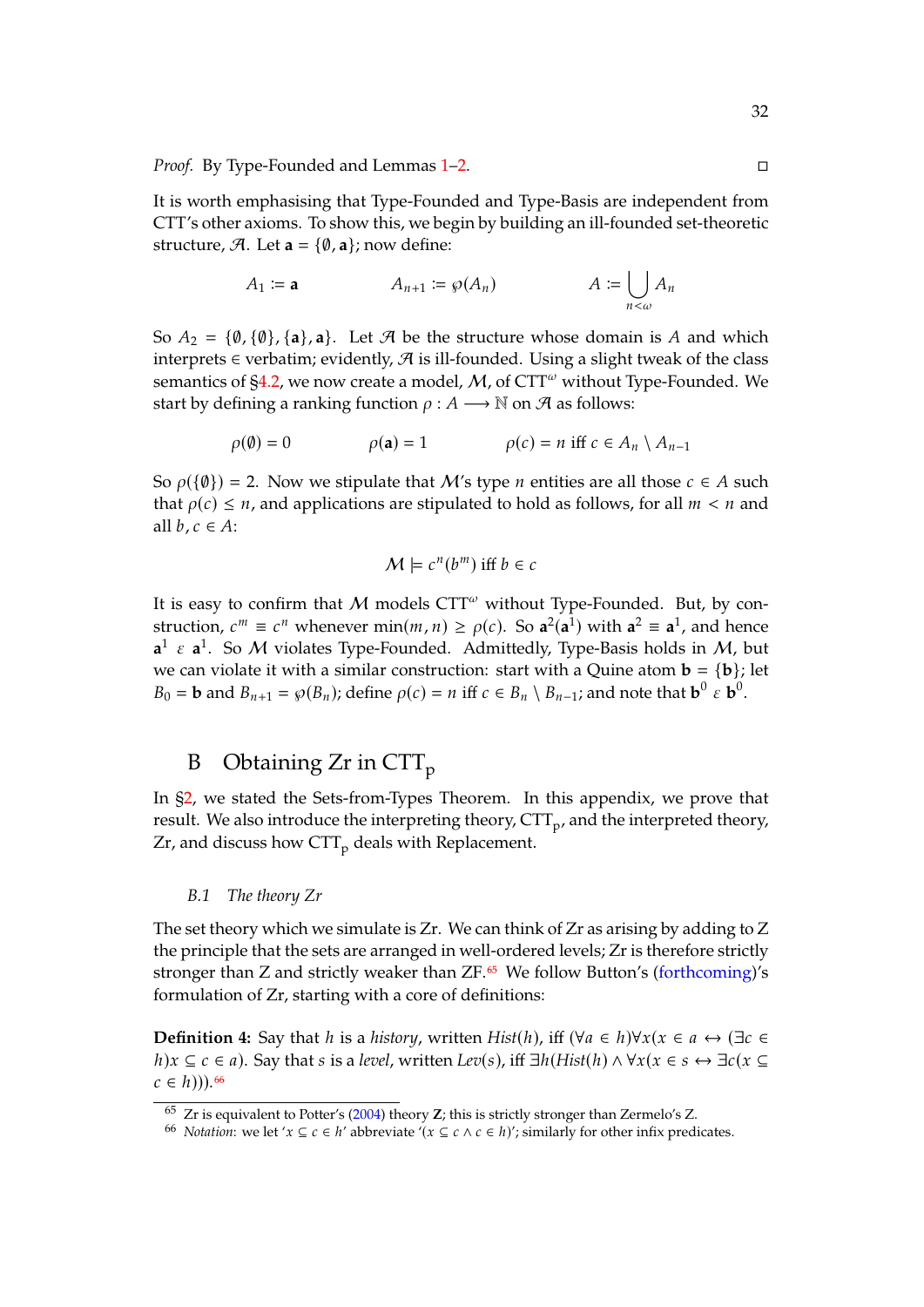Using these definitions, we can consider some axioms:

*Extensionality*  $\forall a \forall b (\forall x (x \in a \leftrightarrow x \in b) \rightarrow a = b)$ *Separation*  $\forall a \exists b \forall x (x \in b \leftrightarrow (\phi(x) \land x \in a))$ , for every  $\phi$  not containing b *Stratification*  $\forall a (\exists s \supseteq a)$ *Lev*(s) *Endless* ∀a∃b a ∈ b *Infinity*  $\exists a(\exists x \ x \in a \land (\forall x \in a) \exists y(x \in y \in a))$ 

The theory LT has, as axioms, [Extensionality,](#page-31-4) all instances of [Separation,](#page-31-4) and [Strati](#page-31-4)[fication,](#page-31-4) which serves as a principle of foundation. The theory Zr adds [Endless](#page-31-4) and [Infinity](#page-31-4) to LT. In what follows, these next two results will be extremely useful: $67$ 

<span id="page-32-3"></span>**Lemma 5:** [Extensionality](#page-31-4) + [Separation](#page-31-4) proves: if  $Lev(s)$ , then  $s = \{x : \exists r(Lev(r) \land x \subseteq s \land w(r))\}$  $r \in s$ ).

<span id="page-32-4"></span>**Theorem 6:** [Extensionality](#page-31-4) + [Separation](#page-31-4) proves: the levels are well-ordered by  $\in$ , i.e.:

(1)  $\exists s(Lev(s) \land \phi(s)) \rightarrow \exists s(Lev(s) \land \phi(s) \land \neg(\exists r \in s)(Lev(r) \land \phi(r)))$ (2)  $\forall s \forall t ((Lev(s) \land Lev(t)) \rightarrow (s \in t \lor s = t \lor t \in s))$ 

This last result allows us to define the rank of  $a$ , written rank $(a)$ , within LT, in terms of the  $\in$ -least level with a as a subset.

<span id="page-32-0"></span>B.2 The theory 
$$
CTT_p
$$

The theory  $\text{CTT}_p$  extends CTT with two new principles.<sup>[68](#page-32-2)</sup> First, we add a version of 'extensionality', for all  $\alpha \leq \beta$ :

$$
\begin{aligned} \textit{Type-Ext.} \ \ \forall a^{\alpha+1} \forall b^{\beta+1}([\forall x^{\alpha}(a^{\alpha+1}(x^{\alpha}) \to b^{\beta+1}(x^{\alpha})) \land \\ \forall x^{\beta}(b^{\beta+1}(x^{\beta}) \to (\exists y^{\alpha} \equiv x^{\beta}) a^{\alpha+1}(y^{\alpha}))] \to a^{\alpha+1} \equiv b^{\beta+1}) \end{aligned}
$$

Second, to achieve 'purity', we add an axiom stating that there is exactly one object:

*Type-Purity*.  $\forall x^0 \forall y^0 x^0 = y^0$ 

Note that, modulo CTT's other axioms, Type-Founded follows from Type-Ext and Type-Purity.

To begin our simulation of Zr within  $CTT_p$ , we will show that  $CTT_p^{\tau}$  proves [Extensionality](#page-31-4)<sup>( $\kappa$ )</sup> and [Separation](#page-31-4)<sup>( $\kappa$ )</sup>.

<span id="page-32-5"></span>**Lemma 7:**  $\text{CTT}_{p}^{\tau}$   $\vdash$  [Extensionality](#page-31-4)<sup>( $\kappa$ )</sup>, whenever  $\kappa + 2 < \tau$ .

*Proof.* Suppose  $\kappa$  is a limit (the proof is easier when  $\kappa$  is a successor). Without loss of generality, fix  $\alpha \le \beta < \kappa$  and suppose  $\forall x^{\kappa} (x^{\kappa} \varepsilon a^{\alpha} \leftrightarrow x^{\kappa} \varepsilon b^{\beta})$ .

<span id="page-32-1"></span><sup>67</sup> See Button [\(forthcoming:](#page-44-10) §3) for proofs.

<span id="page-32-2"></span><sup>68</sup> Compare these with Degen and Johannsen [\(2000:](#page-44-3) 149 *Ext*, 153 *Nullity*).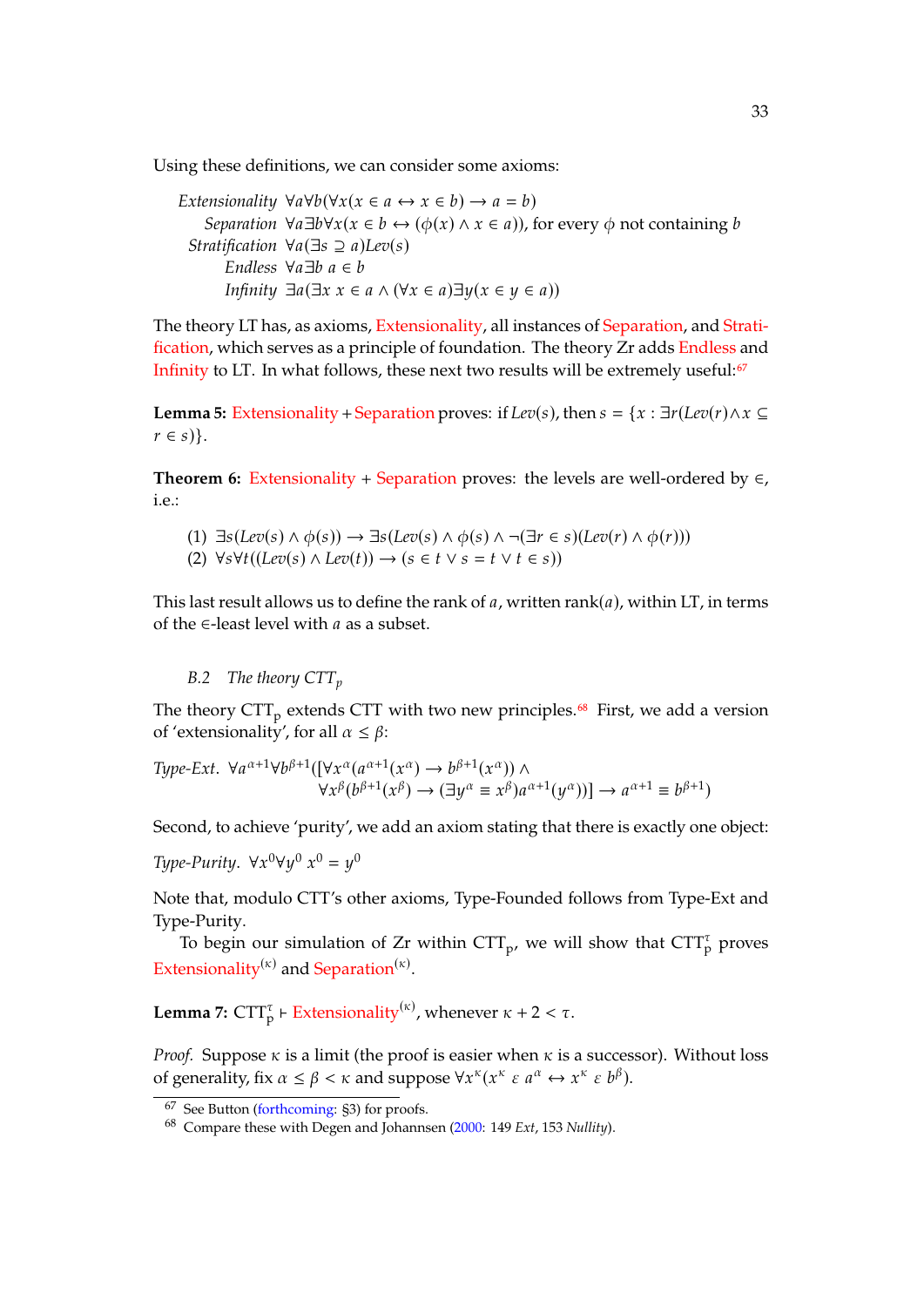Using Lemma [1,](#page-30-2) find  $a^{\alpha+1} \equiv a^{\alpha}$  and  $b^{\beta+1} \equiv b^{\beta}$ . Suppose  $a^{\alpha+1}(x^{\alpha})$ . So  $x^{\alpha} \in a^{\alpha+1}$ <br>Lemma 3: by Lemma 1 there is  $x^{\kappa} = x^{\alpha}$  and  $x^{\kappa} \in a^{\alpha}$  by Lemma 3: so  $x^{\kappa} \in b^{\beta}$ by Lemma [3;](#page-30-7) by Lemma [1](#page-30-2) there is  $x^k \equiv x^{\alpha}$ , and  $x^k \in a^{\alpha}$  by Lemma [2;](#page-30-0) so  $x^k \in b^{\beta}$ ,<br>and now  $b^{\beta+1}(x^{\alpha})$  by Lemmas 2 and Lemma 3. Similar reasoning shows: if  $b^{\beta+1}(x^{\beta})$ and now  $b^{\beta+1}(x^{\alpha})$  by Lemmas [2](#page-30-0) and Lemma [3.](#page-30-7) Similar reasoning shows: if  $b^{\beta+1}(x^{\beta})$ <br>then  $(\exists u^{\alpha} = x^{\beta})e^{\alpha+1}(u^{\alpha})$ . By Type Ext.  $e^{\alpha+1} = b^{\beta+1}$ ; hence  $e^{\alpha} = b^{\beta}$  by Lemma 2. then  $(\exists y^{\alpha} \equiv x^{\beta})a^{\alpha+1}(y^{\alpha})$ . By Type-Ext,  $a^{\alpha+1} \equiv b^{\beta+1}$ ; hence  $a^{\alpha} \equiv b^{\beta}$  by Lemma [2.](#page-30-0) Generalizing, for any  $\alpha$ ,  $\beta < \kappa$ :

$$
\forall x^{\kappa}(x^{\kappa} \varepsilon a^{\alpha} \leftrightarrow x^{\kappa} \varepsilon b^{\beta}) \rightarrow a^{\alpha} \equiv b^{\beta}
$$

Now [Extensionality](#page-31-4)<sup>( $\kappa$ )</sup> holds, using Limit<sup> $\kappa$ </sup> twice.

**Lemma 8:**  $CTT_p^{\tau}$  + [Separation](#page-31-4)<sup> $(\kappa)$ </sup>, whenever  $\kappa + 2 < \tau$ .

*Proof.* Suppose  $\kappa$  is a limit (the proof is easier when  $\kappa$  is a successor). Fix  $\alpha < \kappa$  and  $\phi$  such that  $\phi(x^k)$  is well-formed. Fix  $a^{\alpha}$  and find  $a^{\alpha+1} \equiv a^{\alpha}$  by Lemma [1.](#page-30-2) Using CTT-Comprehension, fix  $b^{\alpha+1}$  such that:

$$
\forall x^{\alpha}(b^{\alpha+1}(x^{\alpha}) \leftrightarrow (\forall x^{\kappa} \equiv x^{\alpha})(\phi(x^{\kappa}) \land x^{\kappa} \varepsilon a^{\alpha+1}))
$$

Suppose  $z^k \varepsilon b^{\alpha+1}$ ; by Lemma [3](#page-30-7) there is  $z^{\alpha} \equiv z^{\kappa}$  such that  $b^{\alpha+1}(z^{\alpha})$ ; so using<br>the bisonditional  $\phi(z^{\kappa}) \wedge z^{\kappa} \varepsilon a^{\alpha+1}$ . Conversely suppose  $\phi(z^{\kappa}) \wedge z^{\kappa} \varepsilon a^{\alpha+1}$ ; by the biconditional,  $\phi(z^k) \wedge z^k \in a^{\alpha+1}$ . Conversely, suppose  $\phi(z^k) \wedge z^k \in a^{\alpha+1}$ ; by Type-Founded there is  $z^{\alpha} \equiv z^{\kappa}$ , and  $(\forall x^{\kappa} \equiv z^{\alpha})(\phi(x^{\kappa}) \wedge x^{\kappa} \varepsilon a^{\alpha+1})$  by Lemma [2;](#page-30-0) so  $a^{\alpha+1}$ ,  $(\forall x^{\alpha})$  and  $\forall x^{\kappa} \in a^{\alpha+1}$ ,  $(\forall x^{\alpha})$  and  $(\forall x^{\kappa})$  and  $(\forall x^{\kappa})$  and  $(\forall x^{\kappa})$  and  $(\forall x^{\kappa})$  a By Lemma [1](#page-30-2) there is  $b^k \equiv b^{\alpha+1}$ . Generalizing and using Lemma [2,](#page-30-0) for any  $\alpha < \kappa$ :  $\alpha+1(z^{\alpha})$ , and  $z^{\kappa} \varepsilon b^{\alpha+1}$  by Lemma [3.](#page-30-7) Summarizing:  $z^{\kappa} \varepsilon b^{\alpha+1} \leftrightarrow (\phi(z^{\kappa}) \wedge z^{\kappa} \varepsilon a^{\alpha+1})$ .

$$
\forall a^{\alpha} \exists b^{\kappa} \forall z^{\kappa} (z^{\kappa} \varepsilon b^{\kappa} \leftrightarrow (\phi(z^{\kappa}) \wedge z^{\kappa} \varepsilon a^{\alpha}))
$$

Now [Separation](#page-31-4)<sup> $(\kappa)$ </sup> follows by the Limit<sup> $\kappa$ </sup>-rule.

Consequently,  $CTT_p^{\tau}$  proves Lemma  $5^{(\kappa)}$  $5^{(\kappa)}$  and Theorem  $6^{(\kappa)}$  $6^{(\kappa)}$ . The latter result states that the  $Lev^{(\kappa)}$ s are well-ordered by  $\varepsilon$ . Here, ' $Lev^{(\kappa)}$ ' is the obvious translation of the definition of '*Lev*'; we also call these levels<sup> $(x)$ </sup>. In what follows, we also write things like  $x^k \subseteq^{(k)} y^k$  for  $(\forall v^k \in x^k) v^k \in y^k$ .<br>Our port coal is to show that  $\ell$ 

Our next goal is to show that  $CTT_p^{\tau}$  simulates our set-theoretic principle of foundation, i.e. [Stratification.](#page-31-4) We first need a small subsidiary lemma, which says (roughly) that any subset of a low-typed entities is itself low-typed:

<span id="page-33-0"></span>**Lemma 9:**  $CTT_p^{\tau} \vdash \forall a^{\alpha} (\forall b^{\kappa} \subseteq^{(\kappa)}$  $\alpha$ ) $\exists x^{\alpha}$  $b^{\kappa} \equiv x^{\alpha}$ , whenever  $\kappa + 2 < \tau$ .

*Proof.* Suppose  $\alpha$  and  $\kappa$  are limits (the proof is easier otherwise). Let  $\beta < \kappa$ , and fix  $b^{\beta} \subseteq^{(\kappa)} a^{\alpha}$ ; it suffices to show that  $\exists x^{\alpha}$  $\frac{1}{2}$  and  $\frac{1}{2}$  establish the result.  $b^{\beta} \equiv x^{\alpha}$ , since we can then use Limit<sup> $\kappa$ </sup> to

If  $\beta \le \alpha$ , Lemma [1](#page-30-2) immediately tells us that  $\exists x^{\alpha} b^{\beta} \equiv x^{\alpha}$ . Suppose instead that  $\beta > \alpha$ . Fix  $\gamma < \alpha$ , and suppose there is some  $a^{\gamma+1} \equiv a^{\alpha}$ . Using Lemma [1,](#page-30-2) let  $b^{\beta+1} \equiv b^{\beta}$ . By CTT-Comprehension, there is  $c^{\gamma+1}$  such that:

$$
\forall v^{\gamma}(c^{\gamma+1}(v^{\gamma}) \leftrightarrow b^{\beta+1}(v^{\gamma}))
$$

Using Lemmas [1–](#page-30-2)[3:](#page-30-7) if  $b^{\beta+1}(v^{\beta})$ , then  $v^{\beta} \in a^{\gamma+1}$  since  $b^{\beta} \subseteq^{(\kappa)} a^{\gamma+1}$ , so that there is  $y^{\gamma} \equiv v^{\beta}$ ; now  $b^{\beta+1}(y^{\gamma})$ , so that  $c^{\gamma+1}(y^{\gamma})$ . Generalizing,  $\forall v^{\beta}(b^{\beta+1}(v^{\beta}) \rightarrow (\exists y^{\gamma})^{\beta}$ 

$$
\Box
$$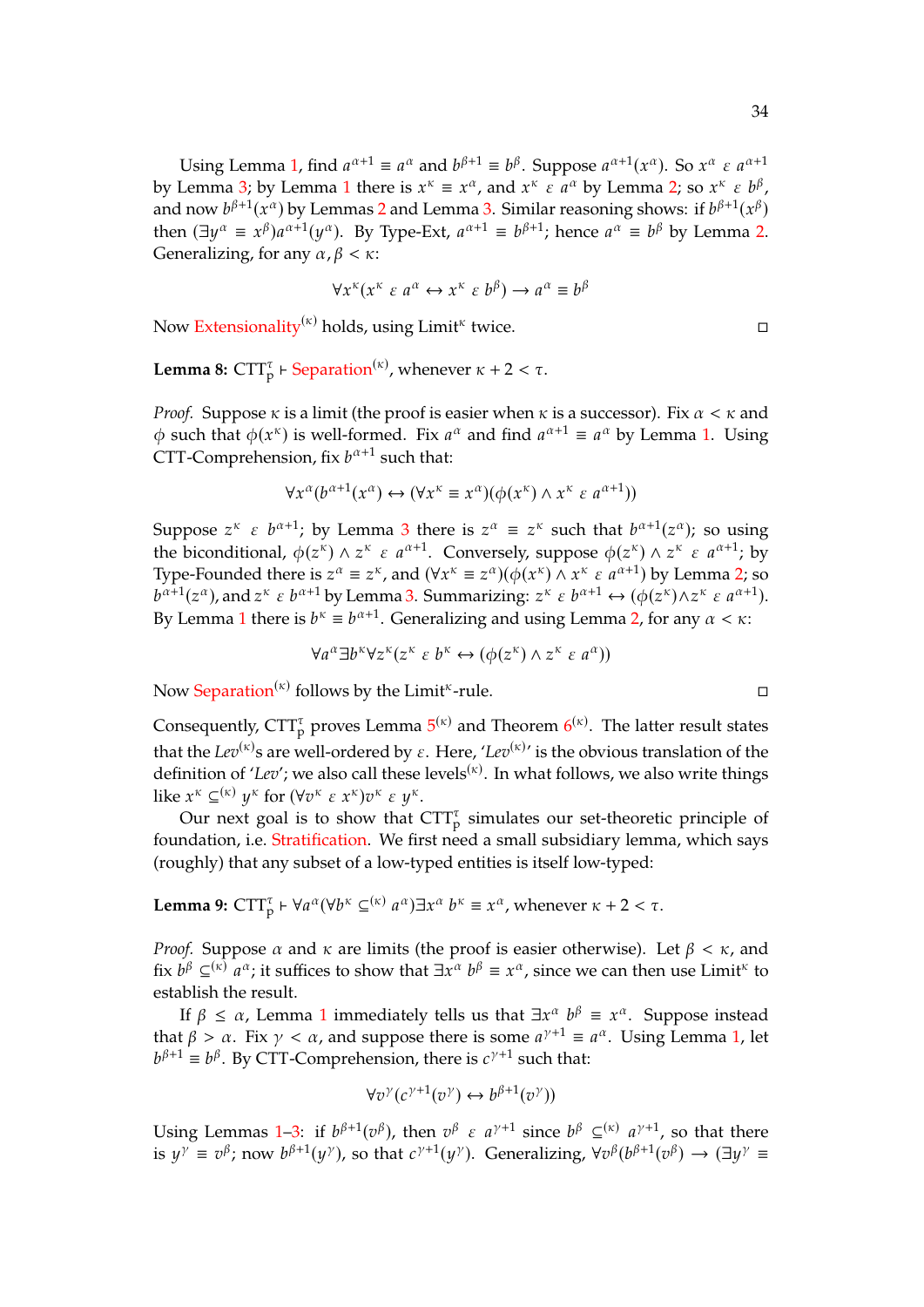established the following conditional, for each  $\gamma < \alpha$ :  $\beta$ ) $c^{\gamma+1}(y^{\gamma})$ ). By Type-Ext,  $c^{\gamma+1} \equiv b^{\beta+1} \equiv b^{\beta}$ . Summarizing all this, we have

$$
\exists x^{\gamma+1} \ a^{\alpha} \equiv x^{\gamma+1} \rightarrow \exists x^{\gamma+1} \ b^{\beta} \equiv x^{\gamma+1}
$$

Now, for reductio, suppose that  $\forall x^{\alpha} b^{\beta} \not\equiv x^{\alpha}$ . Then  $\forall x^{\gamma+1} b^{\beta} \not\equiv x^{\gamma+1}$  for all  $\gamma < \alpha$ .<br>So by the relevant conditional  $\forall x^{\gamma+1} a^{\alpha} \neq x^{\gamma+1}$ . By the Limit<sup>a</sup> rule  $\forall x^{\alpha} a^{\alpha} \neq x^{\alpha}$ . So, by the relevant conditional,  $\forall x^{\gamma+1} \ a^{\alpha} \not\equiv x^{\gamma+1}$ . By the Limit<sup> $\alpha$ </sup>-rule,  $\forall x^{\alpha}$ a contradiction. Discharging the reductio,  $\exists x^{\alpha}$  $a^{\alpha} \neq x^{\alpha}$  $b^{\beta} \equiv x^{\alpha}$ , as required.

<span id="page-34-3"></span>**Lemma 10:**  $\text{CTT}_{p}^{\tau}$   $\vdash$  [Stratification](#page-31-4)<sup>( $\kappa$ )</sup>, whenever  $\kappa + 2 < \tau$ .

*Proof.* We will show that, for each  $\beta \leq \kappa$ ,  $CTT_p^{\tau}$  proves  $\forall a^{\beta}(\exists s^{\beta} \supseteq^{(\kappa)} a^{\beta})Lev^{(\kappa)}(s^{\beta})$ .<br>This is an induction on  $\beta$  in the motatheory where our induction hypothesis is that This is an induction on  $\beta$  in the metatheory, where our induction hypothesis is that for each  $\alpha < \beta$  we have established  $\forall a^{\alpha} (\exists s^{\alpha} \supseteq^{(\kappa)} a^{\alpha}) Lev^{(\kappa)}(s^{\alpha})$ <br>*Induction case when*  $\beta = 0$ , By Type Founded  $\forall x^{\kappa} \notin \mathcal{F}$ 

*Induction case when*  $\beta = 0$ . By Type-Founded,  $\forall x^k$ <br>  $\binom{k}{k}(a^0)$ , vacuously So  $\forall a^0(\exists a^0 \neg (k), a^0)$   $\binom{n}{k}(a^0)$  $\kappa \notin a^0$ . So  $Hist^{\kappa}(a^0)$  and Lev<sup>( $\kappa$ )</sup>( $a^0$ ), vacuously. So  $\forall a^0 (\exists s^0 \geq^{(\kappa)} a^0)$ Lev<sup>( $\kappa$ )</sup>( $s^0$ ).

*Induction case when*  $\beta$  *is a limit.* Applying Lemmas [1–](#page-30-2)[2](#page-30-0) to our induction hypothesis, we have  $\forall a^{\alpha} (\exists s^{\beta} \supseteq^{(\kappa)}))$  $\alpha$ )*Lev*<sup>( $\kappa$ )( $S^{\beta}$ ). Now  $\forall a^{\beta}(\exists s^{\beta} \supseteq^{(\kappa)})$ </sup>  $^{\beta}$ )*Lev*<sup>( $\kappa$ )( $s^{\beta}$ ), by the</sup> Limit $^{\beta}$ -rule.

*Induction case when*  $\beta = \alpha + 1$ . Using CTT-Comprehension twice, find  $h^{\beta}$  and  $s^{\beta}$ such that

<span id="page-34-0"></span>
$$
\forall x^{\alpha}(h^{\beta}(x^{\alpha}) \leftrightarrow Lev^{\kappa}(x^{\alpha})) \tag{1}
$$

<span id="page-34-2"></span><span id="page-34-1"></span>
$$
\forall x^{\alpha} \ s^{\beta}(x^{\alpha}) \tag{2}
$$

Combining these with the induction hypothesis, we obtain:

$$
\forall x^{\alpha}(s^{\beta}(x^{\alpha}) \leftrightarrow (\exists c^{\alpha} \supseteq^{(\kappa)} x^{\alpha})h^{\beta}(c^{\alpha}))
$$

Hence, by Lemmas  $1-3$  $1-3$  and [9:](#page-33-0)

$$
\forall x^{\kappa}(x^{\kappa} \varepsilon s^{\beta} \leftrightarrow \exists c^{\kappa}(x^{\kappa} \subseteq^{(\kappa)} c^{\kappa} \varepsilon h^{\beta}))
$$
 (3)

Next, applying  $\forall \textnormal{E}_\alpha^\kappa$  and  $\forall \textnormal{I}_\alpha^\alpha$  to Lemma  $5^{(\kappa)}$  $5^{(\kappa)}$  gives:

$$
\forall a^{\alpha}(Lev^{(\kappa)}(a^{\alpha}) \to \forall x^{\kappa}(x^{\kappa} \varepsilon a^{\alpha} \leftrightarrow \exists c^{\kappa}(Lev^{(\kappa)}(c^{\kappa}) \wedge x^{\kappa} \subseteq^{(\kappa)} c^{\kappa} \varepsilon a^{\alpha})))
$$

So, by  $(1)$  and Lemmas  $1-3$ :

$$
(\forall a^{\kappa} \varepsilon \; h^{\beta}) \forall x^{\kappa} (x^{\kappa} \varepsilon \; a^{\kappa} \leftrightarrow (\exists c^{\kappa} \varepsilon \; h^{\beta}) x^{\kappa} \subseteq^{(\kappa)} c^{\kappa} \varepsilon \; a^{\kappa})
$$

i.e.  $h^{\beta}$  is a history<sup>( $\kappa$ )</sup>. So  $s^{\beta}$  is a level<sup>( $\kappa$ )</sup>, by [\(3\)](#page-34-1). Moreover, for any  $a^{\beta}$ , we have  $\beta$   $\subset$ ( $\kappa$ )  $s^{\beta}$  by [\(2\)](#page-34-2) and Lemmas [1](#page-30-2)[–3.](#page-30-7) So  $\forall a^{\beta}(\exists s^{\beta} \supseteq^{(\kappa)})$  $\alpha$ )Lev<sup>( $\kappa$ )</sup>( $s^{\beta}$  $\Box$ 

We have now established  $LT^{(\kappa)}$ . To obtain  $Zr^{(\kappa)}$ , we need just two straightforward results, which we leave to the reader (they hold using CTT-Comprehension, Lemmas [1](#page-30-2)[–3,](#page-30-7) and the Limit-rule).

**Lemma 11:**  $\text{CTT}_{\text{p}}^{\tau}$  +  $\text{Endless}^{(\kappa)}$  $\text{Endless}^{(\kappa)}$  $\text{Endless}^{(\kappa)}$ , whenever  $\kappa + 2 < \tau$  and  $\kappa$  is a limit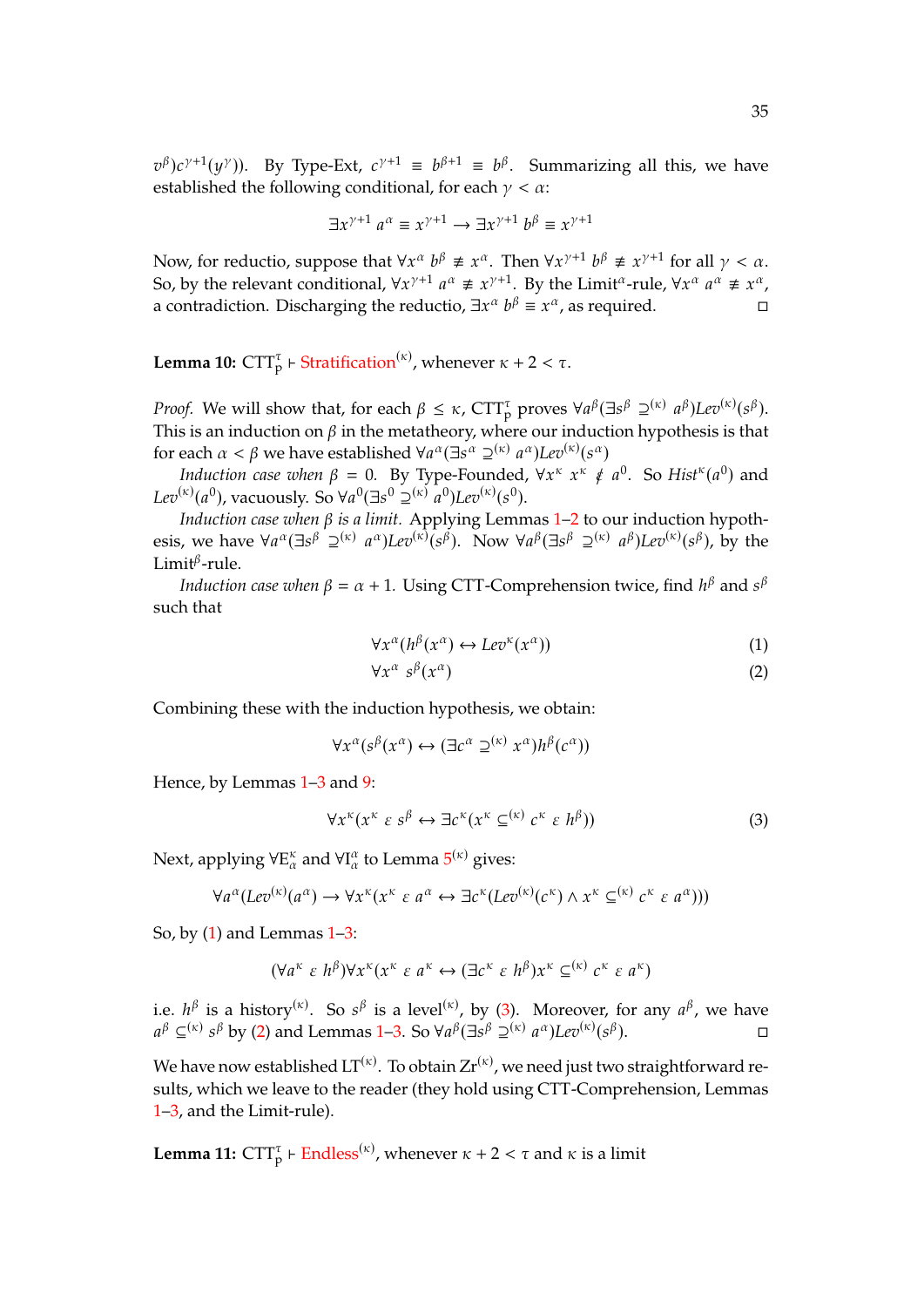<span id="page-35-1"></span>**Lemma 12:**  $CTT_p^{\tau}$   $\vdash$  [Infinity](#page-31-4)<sup>( $\kappa$ ), whenever  $\kappa > \omega$  and  $\kappa + 2 < \tau$ </sup>

Assembling Lemmas [7](#page-32-5)[–12,](#page-35-1) we have the Sets-from-Types Theorem:

<span id="page-35-0"></span>**Theorem 13:**  $CTT_p^{\tau}$  +  $Zr^{(\kappa)}$  for any limit  $\kappa > \omega$  with  $\kappa + 2 < \tau$ .

#### *B.3 Replacement, and semantic considerations*

We mentioned that Zr sits strictly between Z and ZF. Specifically, Zr does not include Replacement. To settle the status of Replacement with regard to  $CTT_{p'}$ <sup>[69](#page-35-2)</sup> we will move from proof theory to semantics, linking models of  $CTT<sub>p</sub>$  with models of LT. (Recall that LT is the subtheory of Zr whose axioms are [Extensionality,](#page-31-4) [Separation](#page-31-4) and [Stratification.](#page-31-4))

In considering models of LT, we restrict our attention to transitive models.<sup>[70](#page-35-3)</sup> Recall that a structure  $\mathcal A$  in the signature of set theory is *transitive* iff both ( $\forall x \in$ *A*) $x \subseteq A$ , and  $(\forall a \in A)(\forall b \in A)(a \in b \leftrightarrow a \in A)$ . So membership and subsethood are absolute for transitive models. Also recall that being a (von Neumann) ordinal is absolute for transitive models, $71$  and so is the notion of a set's (ordinal) rank. (Recall from  $\S 1$  that we can define a set's rank within LT, and hence within Zr.) Where  $\mathcal{A}$  is a transitive model of LT, let  $Ord(\mathcal{A})$  be the least ordinal not in A itself.

Whilst we consider only transitive models of LT, we will entertain non-standard models. A transitive model  $\mathcal{A} \models \text{LT}$  is *standard* iff for any  $\alpha < \text{Ord}(\mathcal{A})$ , every subset of  $\{x \in A : \text{rank}(x) \le \alpha\}$  is itself in  $\mathcal{A}$ .

Given any model  $M \models \text{CTT}_p^{\tau}$  with  $\kappa + 2 < \tau$ , we can easily turn it into a transitive set-theoretic model,  $L^{\kappa}M$ , as follows: let  $L^{\kappa}M'$ s domain comprise all the type  $\kappa$ entities from *M*; and let  $\mathbf{L}^k \mathcal{M} \models a \in b$  iff  $\mathcal{M} \models a \in b$ .

<span id="page-35-6"></span>**Lemma 14:** When  $\kappa + 2 < \tau$ : if  $M \models \text{CTT}_{p'}^{\tau}$ , then  $\text{L}^{\kappa}M$  is isomorphic to a unique transitive model of LT.

*Proof.* By Lemmas [7–](#page-32-5)[10,](#page-34-3)  $L^K M \models LT$ . The type indices are well-ordered. By the Limit-rule, Type-Founded, Type-Purity and Lemma [7,](#page-32-5) L<sup>k</sup> M's membership relation is extensional and well-founded. Now use Mostowski's Collapsing Lemma.

We can also move in the opposite direction, from transitive models of LT to models of  $\text{CTT}_\text{p}.$  In effect, we follow the class-semantics of [§4.2,](#page-13-3) but tweaked to ban urelements and to allow for non-standard models of CTT<sub>p</sub>, where a model of CTT<sub>p</sub> is *standard* iff for any entities of any type  $\alpha$  (other than the greatest) in the model, some type  $\alpha$ +1 property in the model applies exactly to those entities.<sup>[72](#page-35-5)</sup> Still, the basic plan is

<span id="page-35-3"></span><span id="page-35-2"></span><sup>69</sup> This addresses Linnebo and Rayo [\(2012:](#page-44-0) 289 n.28).

 $70$  All the set-theoretic facts needed in this ensuing discussion of transitive models can be found in Button and Walsh [\(2018:](#page-44-12) ch.8). *Notation*: We use calligraphic fonts for structures, and italics for their underlying domains; so  $A$  is the domain of  $A$ . The definition of a transitive model is given in the model theory; so we use '∈', here, in the model theory, and use '∈<sup> $\mathcal{A}'$ </sup> for  $\mathcal{A}'$ 's interpretation of ∈'

<span id="page-35-4"></span> $71$  Whenever we speak of ordinals in this subsection, we mean von Neumann ordinals.

<span id="page-35-5"></span><sup>72</sup> See Linnebo and Rayo [\(2012:](#page-44-0) 279n.13).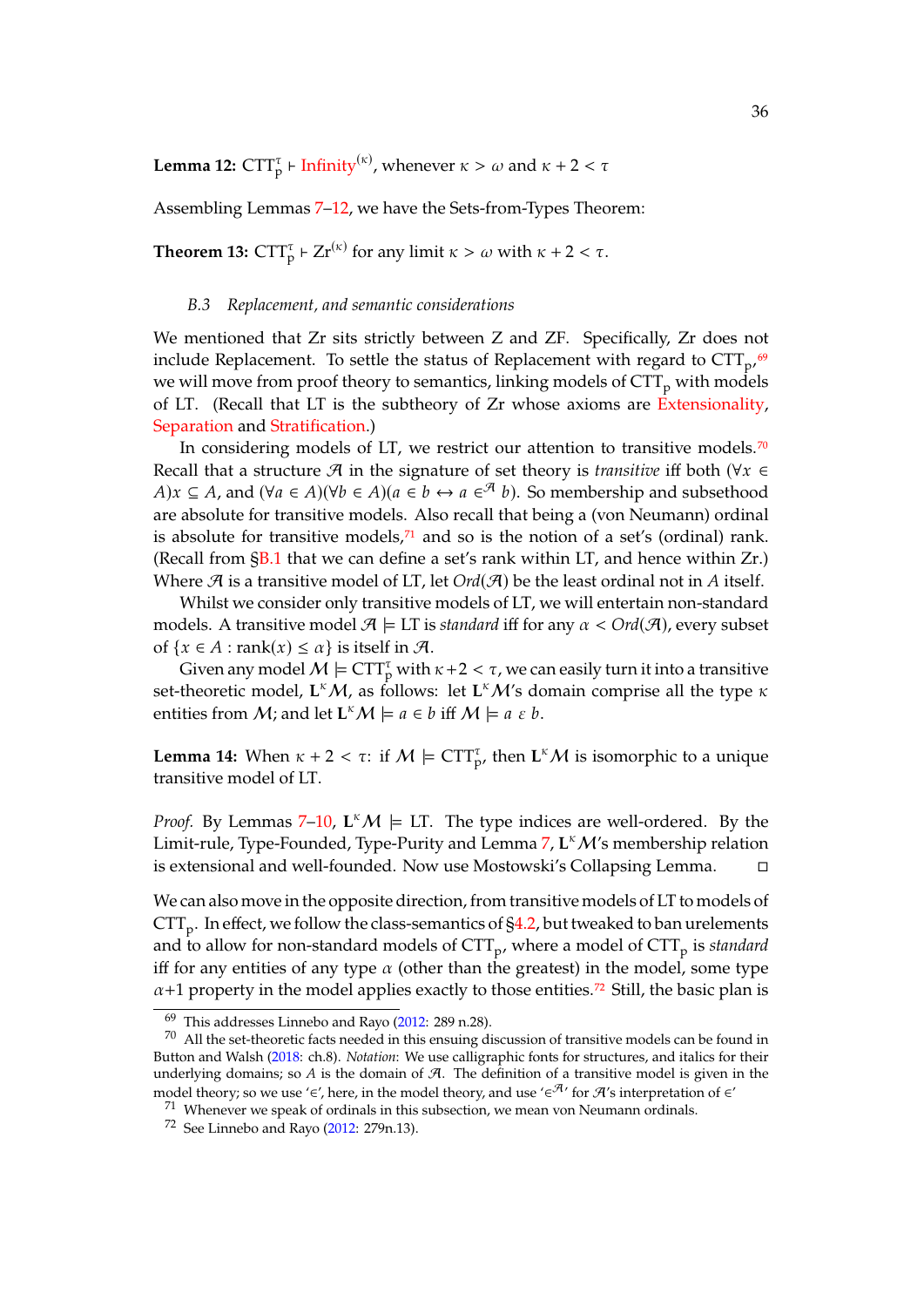simple: start with a transitive model of LT; treat entities of different rank as being of different types; and read membership as 'application'.

Unfortunately, there is a small wrinkle in implementing this plan, thanks to an irritating mismatch between the types of  $\mathrm{CTT}_\mathrm{p}$  and a set's rank. To illustrate:  $\mathrm{CTT}_\mathrm{p}{}'\mathrm{s}$ Limit-rule means that every type  $\omega$  entity is of some finite type, but the ordinal  $\omega$ has rank  $\omega$ . To deal with this wrinkle, we define a function which (in effect) tells us how to map from ranks to types:

$$
\alpha^* = \begin{cases} \alpha & \text{if } \alpha < \omega \\ \alpha + 1 & \text{if } \alpha \ge \omega \end{cases}
$$

We can now implement our plan. Where  $\mathcal A$  is a transitive model of LT, define  $C\mathcal A$  as follows. Its denizens are just the members of A, and if rank( $x$ ) =  $\alpha$  then x is treated as a type  $\beta$  entity for all  $\alpha^* \leq \beta < \text{Ord}(\mathcal{A})^*$ . Then, we stipulate that  $C\mathcal{A} \models y^{\alpha}(x^{\alpha})$  iff  $\mathcal{A} \models x \in \mathcal{Y}$ .

<span id="page-36-3"></span>**Lemma 15:** Let  $\mathcal{A} \models \text{LT}$  be transitive. Then  $\textbf{C}\mathcal{A} \models \text{CTT}_{p}^{\text{Ord}(\mathcal{A})^*}$ . Moreover,  $\mathcal{A}$  is standard iff  $C\mathcal{A}$  is standard.

*Proof sketch.* The quantifier-rules and Limit-rules are obviously sound. When ≡ and  $\epsilon$  are well-defined CTT<sup>Ord( $\mathcal{A}$ )<sup>\*</sup>-expressions,<sup>[73](#page-36-0)</sup> distinct entities  $a^{\alpha}$  and  $b^{\beta}$  are distincturished by  $[a^{\alpha}]^{\alpha+1}$ , so  $-C\mathcal{A}$  is identity and  $c^{CA}$  is membership. Type Base</sup> distinguished by  $\{a^{\alpha}\}^{\alpha+1}$ , so  $\equiv^{C\mathcal{A}}$  is identity and  $\varepsilon^{C\mathcal{A}}$  is membership. Type-Base and Type-Purity now hold, as  $\mathcal A$  has exactly one rank-0 object, and it is empty. Type-Ext follows from [Extensionality](#page-31-4) and simple reasoning about ranks. For CTT-Comprehension, fix  $\phi$  and  $\alpha$  with  $\alpha + 1 < \text{Ord}(\mathcal{A})^*$ ; we will show that:

$$
\mathbf{C}\mathcal{A} \models \exists z^{\alpha+1} \forall x^{\alpha} (z^{\alpha+1}(x^{\alpha}) \leftrightarrow \phi(x^{\alpha}))
$$

Let  $\beta^* = \alpha + 1$ ; note that  $\beta \in A$ , as  $\mathcal A$  is transitive. Fix  $s \in A$  such that  $\mathcal A$  thinks<br>that  $s$  is the  $\beta$  least level with  $\beta$  as a subset. By Separation on  $s$  in  $\mathcal A$  there is some that *s* is the ∈-least level with  $\beta$  as a subset. By [Separation](#page-31-4) on *s* in  $\mathcal{A}$ , there is some  $c \in A$  of rank  $\leq \beta$  which serves as a witnessing value for  $z^{\alpha+1}$  when regarded as an entity of type  $\alpha + 1$ . Finally, the remark about standardness is immediate from the entity of type  $\alpha$  + 1. Finally, the remark about standardness is immediate from the construction.

We now have the means to move between transitive models of LT and models of  $\text{CTT}_\text{p}.$  Recalling that LT is strictly weaker than ZF, we can now settle the status of Replacement, in CTT<sub>p</sub>, by using some well-known facts concerning models of ZF:

<span id="page-36-1"></span>**Theorem 16:** Fix  $\kappa > \omega$  such that  $\kappa + 2 < \tau$ :

- (1) If  $\kappa$  is strongly inaccessible, every model of  $CTT_p^{\tau}$  satisfies  $ZF^{(\kappa)}$ .
- <span id="page-36-2"></span>(2) If  $\kappa$  is not strongly inaccessible, there are models of  $CTT_p^{\tau}$  which violate  $ZF^{(\kappa)}$ , and any model of  $CTT_p^{\tau}$  which satisfies  $ZF^{(\kappa)}$  is non-standard.

*Proof.* [\(1\)](#page-36-1) Let  $\kappa$  be strongly inaccessible with  $M \models \text{CTT}_{p}^{\tau}$ . Using Theorem [13](#page-35-0) and Lemma [14,](#page-35-6) obtain a transitive model  $\mathcal{A} \cong L^k \mathcal{M} \models Zr$ . To show that

<span id="page-36-0"></span><sup>&</sup>lt;sup>73</sup> Recall from footnote [10](#page-4-0) that  $x^{\alpha} \in y^{\beta}$  is a CTT<sup> $\tau$ </sup>-formula iff max $(\alpha, \beta)$  + 2 <  $\tau$ .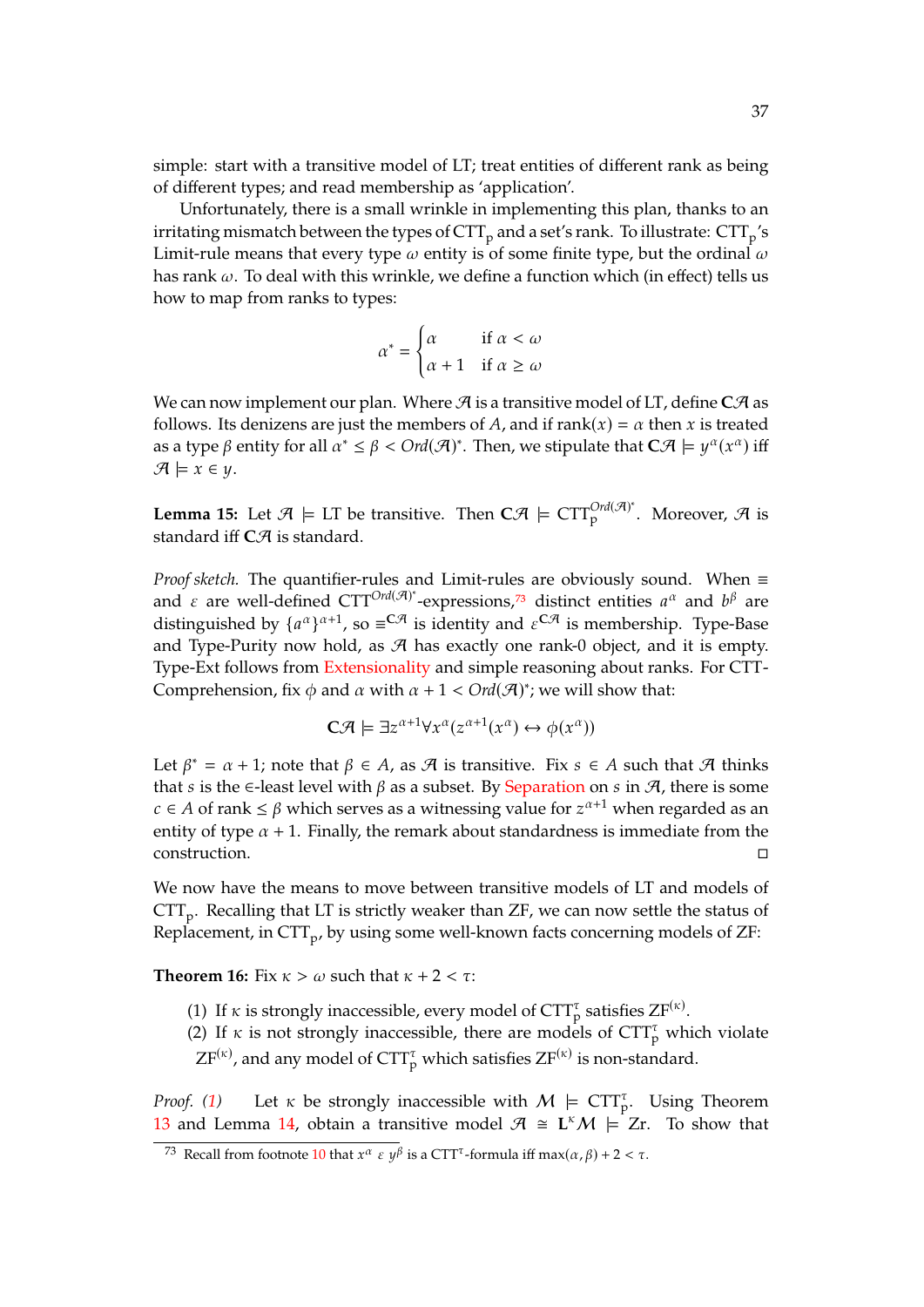$M \models ZF^{(\kappa)}$ , it suffices to show that  $\mathcal{A} \models$  Replacement. So: fix  $a \in A$  and suppose  $\mathcal{A} \models (X \in \mathcal{A}) \exists! u \phi(x, u)$ . Working outside  $\mathcal{A}$  let  $\mathcal{A}$   $\models$  (∀x ∈ a) $\exists !y \phi(x, y)$ . Working outside  $\mathcal{A}$ , let

$$
\beta = \sup\{\text{rank}(c) : \mathcal{A} \models (\exists x \in a)\phi(x, c)\}\
$$

Since  $\mathcal A$  is transitive and  $\kappa$  is strongly inaccessible,  $\beta \in A$ . So also  $\{c : \mathcal A \models (\exists x \in A)$  $a\{\phi(x,c)\}\in A$ , by Separation in  $\mathcal A$  on what  $\mathcal A$  thinks is a level with  $\beta$  as a subset.

*[\(2\)](#page-36-2)* Here are two general facts about the  $V_\alpha$  hierarchy:

 $V_{\kappa}$  = ZF iff  $\kappa$  is strongly inaccessible  $V_{\kappa} \models$  LT iff  $\kappa > 0$ 

So suppose  $\kappa > \omega$  is not strongly inaccessible. Fix  $\sigma$  such that  $\sigma^* \geq \tau$ . Now,  $V_{\sigma}$  is a transitive model of LT and  $Ovd(V) = \sigma$ . Heing Lemma 15, obtain  $CV \models CTT^{T}$ . By transitive model of LT and  $Ord(V_{\sigma}) = \sigma$ . Using Lemma [15,](#page-36-3) obtain  $CV_{\sigma} \models CTT_{p}^{\tau}$ . By construction,  $\mathbf{L}^{\kappa} \mathbf{C} V_{\sigma} = V_{\kappa}$ . Since  $V_{\kappa} \nvDash \text{Replacement}, \text{ also } \mathbf{C} V_{\sigma} \nvDash \text{Replacement}^{(\kappa)}$ .<br>For the second clause: suppose  $M \models \mathbf{C} \mathbf{T}^{\tau}$  and  $M \models \mathbf{Z} \mathbf{E}^{(\kappa)}$ , with  $\nu$  not strong

For the second clause: suppose  $M \models \text{CTT}_{p}^{\tau}$  and  $M \models \text{ZF}^{(\kappa)}$ , with  $\kappa$  not strongly inaccessible. Use Lemma [14](#page-35-6) to obtain a unique transitive model  $\mathcal{A} \cong L^{\kappa} \mathcal{M}$ . Since  $\mathcal{A} \models$  ZF but *Ord*( $\mathcal{A}$ ) is not strongly inaccessible,  $\mathcal{A}$  is non-standard.

## <span id="page-37-0"></span>C Definitional equivalence for  $CTT^{\omega}$

In [§5.4,](#page-18-2) we stated that  $CTT^{\omega}$  is definitionally equivalent to  $STT_{\uparrow}$ . In this appendix, we define  $STT<sub>1</sub>$ , and prove the equivalence.

 $STT<sub>†</sub>$  augments STT with a new function symbol,  $\uparrow$ , for each  $n$ , which takes a type *n* entity as input and outputs a type  $n+1$  entity.<sup>[74](#page-37-1)</sup> So, for example,  $b^2(\uparrow a^0)$ <br>and  $c^5(\uparrow \uparrow b^2)$  are yiell formed. STT, retains STT Comprehension; this holds for and  $c^5(\uparrow\uparrow b^2)$  are well-formed. STT<sub> $\uparrow$ </sub> retains STT-Comprehension; this holds for formulae containing  $\uparrow$  STT, then has axioms encuring that  $\uparrow$  is injective presented formulas containing  $\uparrow$ . STT<sub> $\uparrow$ </sub> then has axioms ensuring that  $\uparrow$  is injective, preserves property-possession, and delivers well-foundedness:

 $U_p$ -Inject.  $\forall x^n \forall y^n (\uparrow x^n = \uparrow y^n \rightarrow x^n = y^n)$ <br> *Un Possess*  $\forall x^n \forall y^n (\uparrow x^n = \uparrow y^n \rightarrow x^n = y^n)$ *Up-Possess.* <sup>∀</sup>𝑥 𝑛∀𝑦 𝑛+1 (↑𝑦 𝑛+1 (↑𝑥 𝑛 ) ↔ 𝑦 𝑛+1 (𝑥 𝑛 ))  $U_p$ -Founded.  $\forall x^{n+1}\forall y^{n+1}(\uparrow y^{n+1}(x^{n+1}) \rightarrow \exists z^n \ x^{n+1} = \uparrow z^n)$ <br>Un Base,  $\forall x^0 \forall y^0 \in \uparrow y^0$ *Up-Base.*  $\forall x^0 \forall y^0 \neg \uparrow y^0(x^0)$ 

For readability, where  $m > n$ , we write  $\int_{m} a^n$  for the result of applying  $m - n$ <br>instances of  $\int_{0}^{n} b a^n$ , vialding a type m ontity; so  $\int_{0}^{n} a^n$  abbreviates  $\int_{0}^{n} \int_{0}^{n} b a^n$ instances of  $\uparrow$  to  $a^n$ , yielding a type *m* entity; so  $\uparrow_4 a^0$  abbreviates  $\uparrow \uparrow \uparrow a^0$ , and  $c^5(\uparrow_4 b^2)$ <br>abbreviates  $c^5(\uparrow \uparrow b^2)$ . Simple induction, which we leave to the reader, shows that abbreviates  $c^5(\uparrow \uparrow b^2)$ . Simple induction, which we leave to the reader, shows that  $STT<sub>↑</sub>$  proves generalizations of our new axioms; specifically, for each  $m > n$ :

• 
$$
\forall x^n \forall y^n (\uparrow_m x^n = \uparrow_m y^n \rightarrow x^n = y^n)
$$
  
\n•  $\forall x^n \forall x \dots^{n+1} (\uparrow_{m \in \mathcal{M}} x^n) \iff x^n \in \mathcal{M}^{n+1} (x^n)$ 

- $\forall x^n \forall y^{n+1} (\uparrow_{m+1} y^{n+1})$  $\begin{pmatrix} m \\ m \end{pmatrix} \leftrightarrow y^{n+1}(x^n)$ <br> $\Rightarrow \exists z^n \cdot x^m = \uparrow$
- $\forall x^m \forall y^{n+1} (\uparrow_{m+1}^n y^{n+1}(x^m) \rightarrow \exists z^n \ x^m = \uparrow_m z^n)$
- <span id="page-37-1"></span>•  $\forall x^n \forall y^0 \neg \uparrow_{n+1} y^0(x^n)$ .

<sup>&</sup>lt;sup>74</sup> As with the signs =,  $\equiv$  or  $\varepsilon$ , we are using the same symbol (in a typically ambiguous way) for each type level.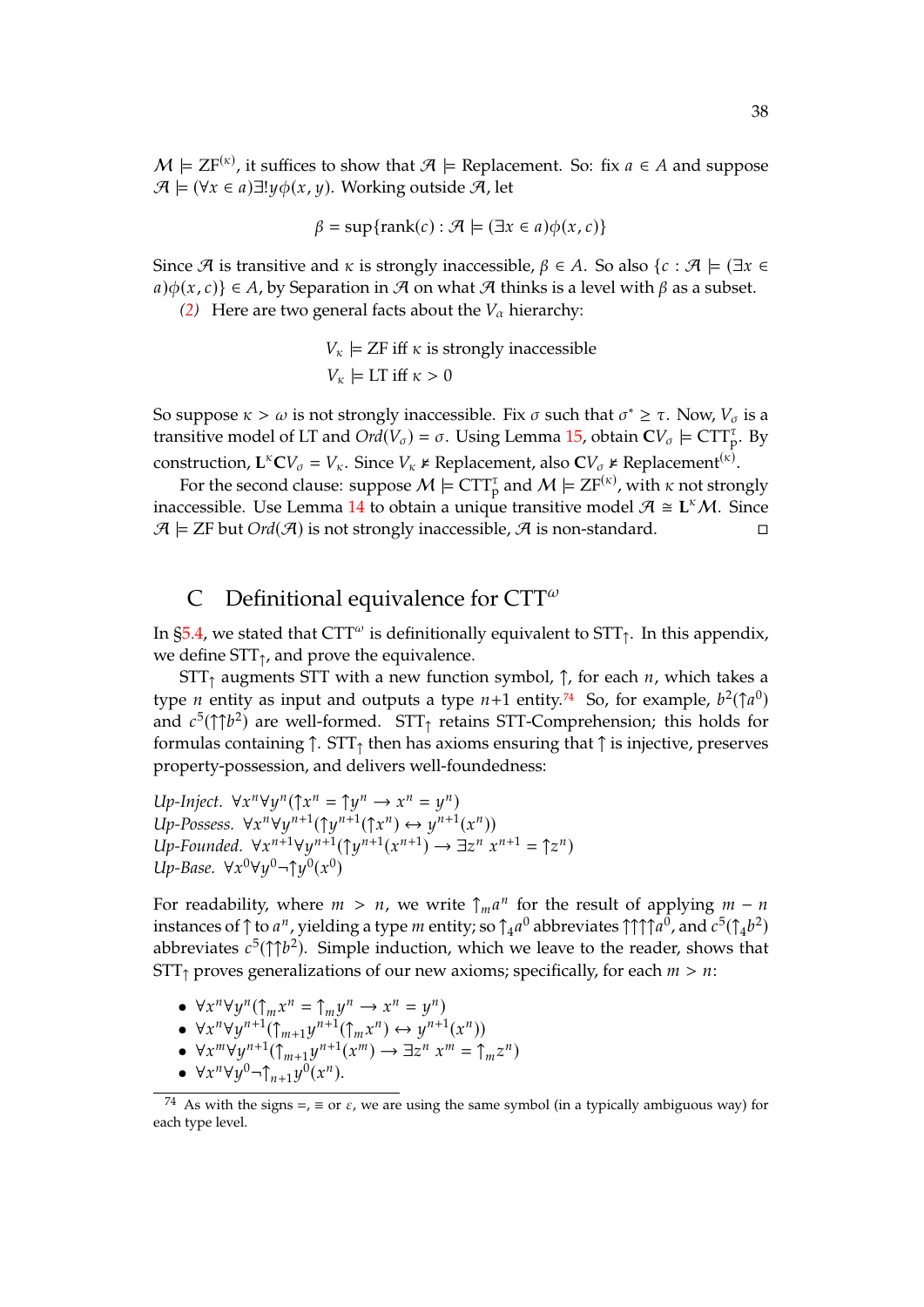To prove that  $STT<sub>↑</sub>$  and  $CTT<sup>ω</sup>$  are definitionally equivalent (Theorem [23\)](#page-40-1), we first define an interpretation, *I*, from CTT<sup> $\omega$ </sup> to STT<sub> $\uparrow$ </sub>. This preserves the interpretation of<br>all logical symbols, including  $\pm$ ; its only non-trivial action is as follows:<sup>75</sup> all logical symbols, including  $=$ ; its only non-trivial action is as follows:<sup>[75](#page-38-0)</sup>

$$
[y^n(x^m)]^l \coloneqq y^n(\uparrow_{n-1} x^m)
$$

Observe that if  $n = m + 1$ , then  $[y^n(x^m)]^T$  is just  $y^n(x^m)$ . Here is a very simple fact about the relationship between  $\uparrow$  and the interpretations of  $\varepsilon$  and  $\equiv$ , which holds just by unpacking some definitions (the proof is left to the reader):

<span id="page-38-4"></span><span id="page-38-2"></span>**Lemma 17:** Where  $i = max(m, n)$ , STT<sub>↑</sub> proves:

- (1)  $[x^m \equiv y^n]^I \leftrightarrow \hat{\mathcal{L}}_i x^m = \hat{\mathcal{L}}_i y^n$ <br>(2)  $[x^m \in y^n]^I \leftrightarrow \hat{\mathcal{L}}_{i+1} y^n (\hat{\mathcal{L}}_i x^m)$
- <span id="page-38-3"></span> $(x^m)$

We now have one substantial result:

<span id="page-38-1"></span>**Lemma 18:** The *I*-interpretations of  $\forall E_m^n$  and  $\forall I_m^n$  are admissible in  $STT_\uparrow$ 

*Proof.* We start with  $\forall E_m^n$ . Suppose that both  $\phi(x^n)$  and  $\phi(a^m)$  are well-formed in  $\text{CTT}^\omega$ . Working in  $\text{STT}$ , suppose  $\forall x^n \phi^I(x^n)$ , If  $m = n$ , then  $\phi^I(a^m)$  follows by CTT<sup>ω</sup>. Working in STT<sub>1</sub>, suppose  $\forall x^n \phi^I(x^n)$ . If  $m = n$ , then  $\phi^I(a^m)$  follows by ending  $\forall F$  in STT<sub>1</sub>. So consider the case when  $m \le n$ . The variable  $x^n$  cannot ordinary  $\forall E$  in  $STT_{\uparrow}$ . So consider the case when  $m < n$ . The variable  $x^n$  cannot occur in any identity-claim, e.g.  $x^n = c^n$ , since  $a^m = c^n$  is ill-formed in CTT<sup> $\omega$ </sup>; so  $\phi$  must have this kind of shape (illustratively). must have this kind of shape (illustratively):

$$
\psi(x^n(v^i),\ldots,y^k(x^n),\ldots)
$$

with  $i < m < n < k$ ; note that  $i < m$ , since  $\phi(a^m)$  is well-formed in CTT<sup> $\omega$ </sup>. Now  $\phi^l$ is:

 $\psi(x^n(\uparrow_{n-1}v^i),\ldots,y^k(\uparrow_{k-1}x^n),\ldots)$ 

Using STT<sub>↑</sub>'s rule  $\forall E^n$ , we can infer  $\phi^I(\uparrow)$  $_{n}a^{m}$ ), i.e.:

 $\psi(\uparrow_n a^m(\uparrow_{n-1} v^i), \ldots y^k(\uparrow_{k-1} \uparrow_n a^m), \ldots)$ 

Simplifying, and using generalized Up-Possess, we obtain:

$$
\psi(a^m(\uparrow_{m-1}v^i),\ldots,y^k(\uparrow_{k-1}a^m),\ldots)
$$

which is precisely  $\phi^I(a^m)$ , as required.<br>The admissibility of  $\mathcal{H}^n$  under inti

The admissibility of  $\forall I_m^n$  under interpretation follows straightforwardly. Given  $h^n$ . with  $h^n$  suitably arbitrary, infor  $\forall x^n \phi(x^n)$  using  $STL(s, \text{rule } \forall I^n$ , with  $\phi^I(b^n)$ , with  $b^n$  suitably arbitrary: infer  $\forall x^n \phi^I(x^n)$  using  $STT_{\uparrow}$ 's rule  $\forall I^n$ ; with  $\phi^m$  and  $\phi^I(a^m)$  using  $\forall I^n$  under interpretation; finally infer  $\forall x^m \phi^I(x^m)$  using  $STT$ <sup>1</sup>'s rule  $\forall I$ <sup>*m*</sup> suitably arbitrary, infer  $\phi^I(a^m)$  using  $\forall I_m^n$  under interpretation; finally, infer  $\phi^I(a^m)$  using  $\forall I_m^n$  $\blacksquare$ .

It is now easy to prove that  $I$  is an interpretation:

<span id="page-38-5"></span>**Lemma 19:**  $I : \text{CTT}^{\omega} \longrightarrow \text{STT}_{\uparrow}$  is an interpretation.

<span id="page-38-0"></span>75 So:  $[x^n = y^n] = x^n = y^n$ ;  $[\phi \wedge \psi] = (\phi^I \wedge \psi^I)$ ;  $[\neg \phi]^I := \neg \phi^I$ ; and  $[\forall x^n \phi]^I := \forall x^n \phi^I$ .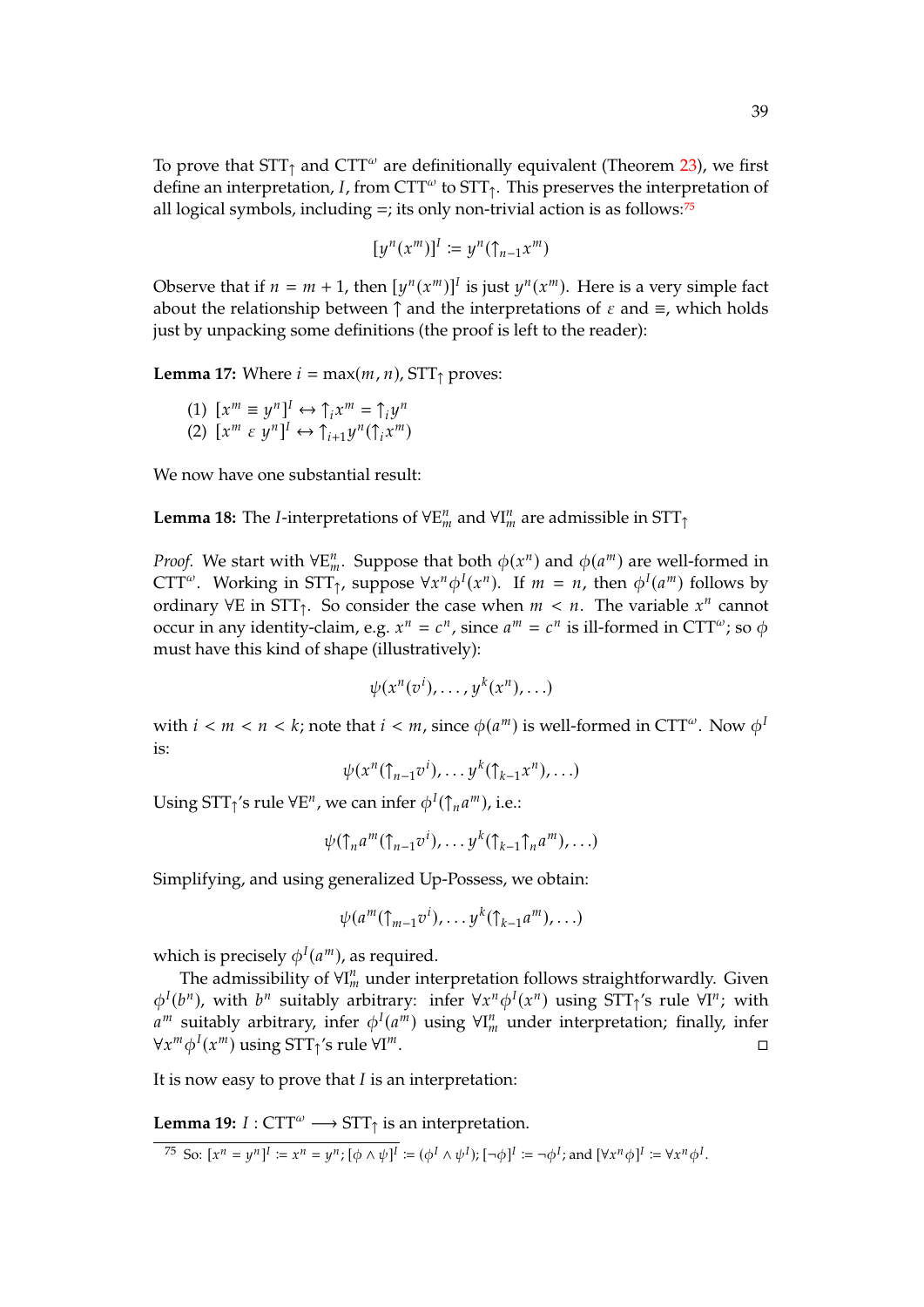*Proof.* We simply check all inference rules and axioms. Lemma [18](#page-38-1) deals with the quantifier-rules, and no Limit-rules apply since we are considering  $CTT^{\omega}$ .

*CTT<sup>ω</sup>*-*Comprehension*. If  $\phi(x^n)$  is an CTT<sup>ω</sup>-formula, then  $\phi^I(x^n)$  is an STT<sub>1</sub>-<br>mula: now use STT. Comprehension formula; now use STT↑-Comprehension.

*Type-Founded.* Suppose  $[a^m \in b^{n+1}]^l$  i.e.  $\int_{i+1}^{l} b^{n+1} (\hat{\theta}_i a^m)$  with  $i = \max(m, n + 1)$ by Lemma [17.](#page-38-2)[2.](#page-38-3) By generalized Up-Founded, there is  $z^n$  such that  $\int_i a^m = \int_i z^n$ , i.e.  $[a<sup>m</sup> \equiv z<sup>n</sup>]$ <sup>*I*</sup> by Lemma [17](#page-38-2)[.1.](#page-38-4)

*Type-Base.* By generalized Up-Base,  $\neg \uparrow_{n+1} y^0(x^n)$ ; so  $[x^n \notin y^0]^I$  by Lemma [17](#page-38-2)[.2.](#page-38-3)  $\Box$ 

We now switch to working in  $CTT^{\omega}$ . It will help if we allow ourselves the use of a definite description operator,  $\iota$ , within CTT<sup> $\omega$ </sup>. (This is harmless since, by standard Russellian techniques, this can always be eliminated from any formula.)<sup>[76](#page-39-0)</sup> Now, by Type-Raising in CTT<sup>ω</sup>, for any type *n* and each  $x^n$  there is a unique  $x^{n+1}$  such that  $x^n = x^{n+1} \cdot y^n$  and that  $x^n = x^{n+1} \cdot y^n = x^{n+1} \cdot \Lambda$ before, we write  $\int_{\mathbb{R}} a^m$  for the result of applying  $n - m$  instances of  $\int_{\mathbb{R}} a^m$ , yielding  $\hat{u}^n \equiv x^{n+1}$ ; we will denote this in CTT<sup>ω</sup> using  $\hat{v}^n$ , i.e.  $\hat{v}^n := (x^{n+1} \cdot x^n \equiv x^{n+1})$ . As a type *n* entity. We now define an interpretation, *J*, from  $STT<sub>†</sub>$  to  $CTT<sup>\omega</sup>$ , with these actions:[77](#page-39-1)

$$
[y^{n+1}(x^n)]^J := y^{n+1}(x^n)
$$

$$
[\uparrow x^n]^J := \uparrow x^n
$$

**Lemma 20:**  $J : \text{STT}_{\uparrow} \longrightarrow \text{CTT}^{\omega}$  is an interpretation.

Proof. CTT<sup>ω</sup>-Comprehension immediately licenses STT<sub>1</sub>-Comprehension. For Up-Inject, suppose  $\|\hat{x}^n = \|y^n\}$ , i.e.  $(\hat{x}^{n+1} \cdot \hat{x}^n \equiv \hat{x}^{n+1}) = (\hat{x}^{n+1} \cdot \hat{y}^n \equiv y^{n+1})$ ; so  $\hat{x}^n \equiv \hat{y}^n$ by Lemma [2,](#page-30-0) and hence  $x^n = y^n$ . Similarly, Up-Possess holds by Lemma [2.](#page-30-0) And<br>Up Founded and Up Base hold via Type Founded and Type Base Up-Founded and Up-Base hold via Type-Founded and Type-Base.

It only remains to show that  $I$  and  $J$  together yield a definitional equivalence.

**Lemma 21:**  $CTT^{\omega}$  proves this scheme:  $[[y^n(x^m)]^I]^J \leftrightarrow y^n(x^m)$ .

*Proof.* Note that  $[[y^n(x^m)]^I]^I$  iff  $[y^n(\uparrow_{n-1} x^m)]^I$  iff  $y^n(\uparrow_{n-1} x^m)$  iff  $y^n(x)$ using Lemma [2](#page-30-0) for the final biconditional.

<span id="page-39-2"></span>**Lemma 22:**  $STT_{\uparrow}$  proves these schemes:  $[[y^{n+1}(x^n)]^J]^I \leftrightarrow y^{n+1}(x^n)$  and  $[[\uparrow x^n]^J]^I = \uparrow x^n$  $\uparrow x^n$ .

<span id="page-39-0"></span> $76$  So we are relying on the fact that CTT<sup> $\omega$ </sup> augmented with this device is definitionally equivalent to  $CTT^{\omega}$ . Clearly, it is. Still, for details of how to handle function symbols more austerely, see e.g. Button and Walsh [\(2018:](#page-44-12) §5.5, esp. fn.23).

<span id="page-39-1"></span><sup>77</sup> And:  $[x^n = y^n] := x^n = y^n$ ;  $[\phi \wedge \psi]^j := (\phi^j \wedge \psi^j)$ ;  $[\neg \phi]^j := \neg \phi^j$ ; and  $[\forall x^n \phi]^j := \forall x^n \phi^j$ .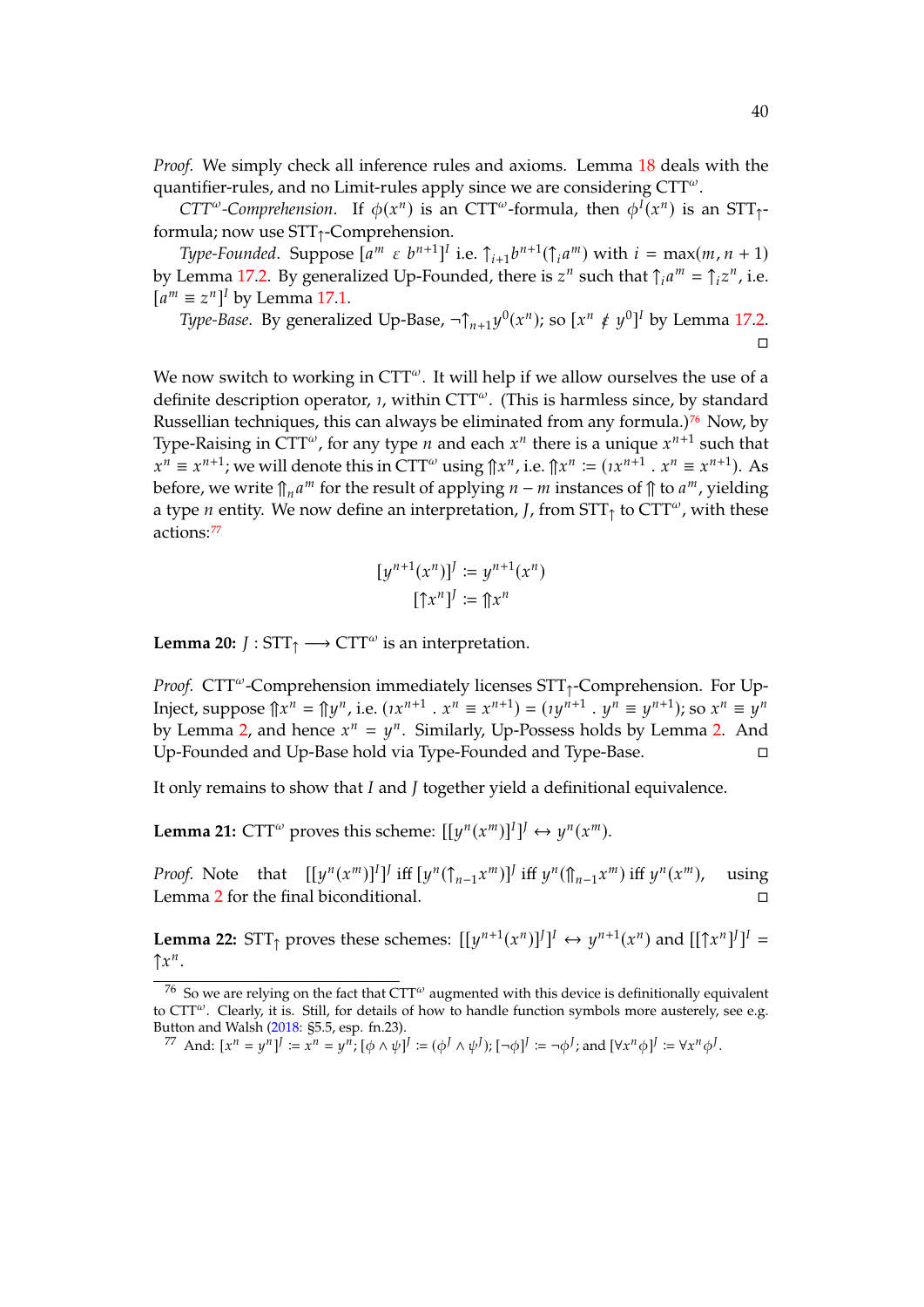*Proof.* The first scheme is trivial. For the second:

$$
[[\uparrow x^n]^J]^I = [\uparrow x^n]^I = (ix^{n+1} \cdot x^n \equiv x^{n+1})^I
$$
  
=  $(ix^{n+1} \cdot \forall z^{n+2}(z^{n+2}(x^n) \leftrightarrow z^{n+2}(x^{n+1})))^I$   
=  $(ix^{n+1} \cdot \forall z^{n+2}(z^{n+2}(\uparrow x^n) \leftrightarrow z^{n+2}(x^{n+1})))$   
=  $(ix^{n+1} \cdot \uparrow x^n = x^{n+1})$   
=  $\uparrow x^n$ 

Assembling Lemmas [19](#page-38-5)[–22,](#page-39-2) we obtain:

<span id="page-40-1"></span>**Theorem 23:**  $STT<sub>↑</sub>$  and  $CTT<sup>ω</sup>$  are definitionally equivalent

## <span id="page-40-0"></span>D Definitional equivalence for FJT

In  $\S7$ , we stated that FJT is definitionally equivalent to  $STT_{\gamma}$ . In this appendix, we define STT<sub>⊳</sub> and prove the equivalence.

The guiding idea is to simulate FJT by using a version of STT with this sort of behaviour: for all types  $1 < m < n$ , each type *n* entity  $a^n$ , projects downwards to some type *m* ontity  $|a^n|$ , we can then simulate an application  $a^n(x^{m-1})$  by instead some type *m* entity  $\int_{m}^{n} a^{n}$ ; we can then simulate an application  $a^{n}(x^{m-1})$  by instead considering  $\downarrow_m a^n(x^{m-1})$ . However, there is a small snag: we are treating  $\downarrow_m$  as *functional*; but, if we assume no version of extensionality, then we will have no way to decide whether  $a^2$  should project downwards to  $b^1$  or  $c^1$ , if  $b^1$  and  $c^1$  are<br>conveniented. The space can be avoided by using a relational (rather than function) coextensional. The snag can be avoided by using a relational (rather than function) version of downward-projection. What follows spells this out rigorously.

We define STT, by augmenting STT as follows. For each  $n > 0$ , we have a relational constant, ⊲, expressing the downward-projecting relation from a type  $n+1$  entity to a type *n* entity. So we write e.g.  $e^4 \triangleright d^3$  or  $b^1 \triangleright d^3$ ,<sup>[78](#page-40-2)</sup> when convenient, we may write  $d^3 \triangleleft e^4$  or  $a^0 \triangleleft b^1$  instead. We introduce some useful abbreviations:

$$
a^n \approx b^n \text{ iff}_{\text{df}} \forall x^{n-1}(a^n(x^{n-1}) \leftrightarrow b^n(x^{n-1})) \text{, when } n > 0
$$
\n
$$
a^n \blacktriangleright b^n \text{ iff}_{\text{df}} \forall x^{n-1}(a^n \triangleright x^{n-1} \leftrightarrow b^n \triangleright x^{n-1}) \text{, when } n > 1
$$
\n
$$
a^1 \blacktriangleright b^1 \text{ iff}_{\text{df}} a^1 = a^1
$$

So  $a^n \approx b^n$  tells us that  $a^n$  and  $b^n$  are coextensive, and  $a^n \blacktriangledown b^n$  tells us that  $a^n$  and  $b^n$ <br>project downwards to exactly the same entities. The special stipulation for  $a^1 \blacktriangledown b^1$  is project downwards to exactly the same entities. The special stipulation for  $a^1 \blacktriangledown b^1$  is<br>needed as STT, has no relational constants expressing a relation from a type 1 entity. needed as STT<sup>⊲</sup> has *no* relational constant ⊲ expressing a relation from a type 1 entity to a type 0 entity, and so will hold vacuously. We concatenate chains of conjunctions; so we may write e.g.  $a^2 \triangleleft d^3 \triangleright b^2 \approx c^2$  in place of  $(d^3 \triangleright a^2 \wedge d^3 \triangleright b^2 \wedge b^2 \approx c^2)$ . STT, retains

 $\Box$ 

<span id="page-40-2"></span><sup>&</sup>lt;sup>78</sup> As with the signs =,  $\equiv$  or  $\varepsilon$ , we are using the same symbol (in a typically ambiguous way) for each type level.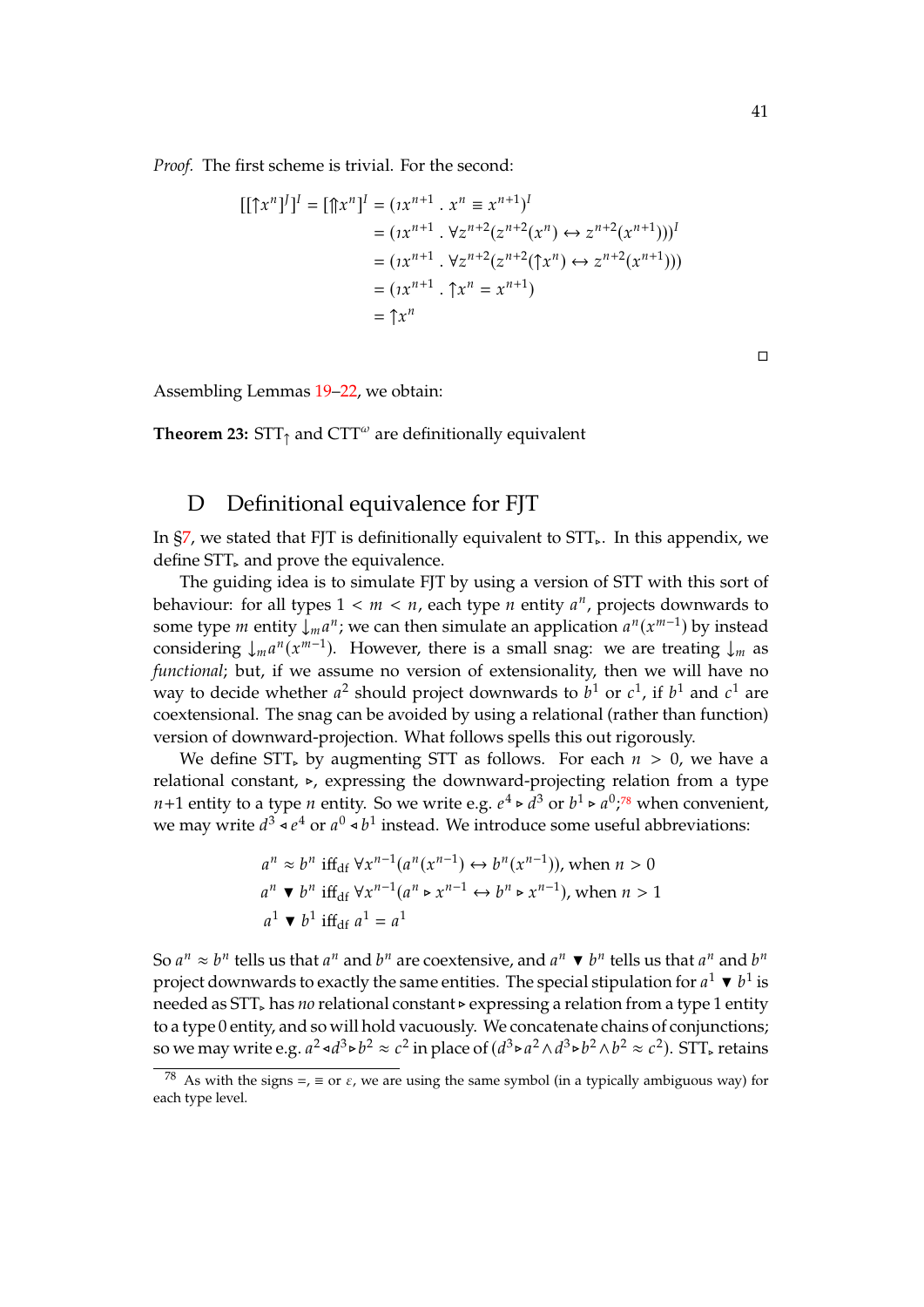the STT-Comprehension scheme for type 1 entities, i.e.  $\exists z^1 \forall x^0 (z^1(x^0) \leftrightarrow \phi(x^0))$ ; but<br>for each  $n > 1$ , it has an augmented scheme;  $\mathbb{Z}^9$ for each  $n > 1$ , it has an augmented scheme:<sup>[79](#page-41-0)</sup>

*STT*<sup>*s*</sup>-Comprehension.  $\forall y^n (\exists z^{n+1} \triangleright y^n) \forall x^n (z^{n+1}(x^n) \leftrightarrow \phi(x^n))$ , for any formula  $\phi(x^n)$ not containing  $z^{n+1}$ .

For each  $n > 0$ , STT, also has these axioms:

*Down*<sub>3</sub>.  $\forall z^{n+1} \exists x^n z^{n+1} \triangleright x^n$ <br> *Down<sub>Sim</sub>*.  $\forall z^{n+1} \forall x^n \forall y^n (x^n \triangleleft z^{n+1} \triangleright y^n \rightarrow x^n \approx y^n \blacktriangleright x^n)$ <br> *Down*<sub>sim</sub>  $\forall z^{n+1} \forall x^n \forall y^n (x^n \triangleleft z^{n+1} \triangleright y^n \rightarrow x^n \approx y^n \blacktriangleright x^n)$ Down-,  $\forall z^{n+1} \exists x^n z^{n+1} \triangleright x^n$  $Down_{Max}$ .  $\forall z^{n+1} \forall x^{n} \forall y^{n} (z^{n+1} \triangleright x^{n} \approx y^{n} \blacktriangleright x^{n} \rightarrow z^{n+1} \triangleright y^{n})$ 

So Down<sub>∃</sub> says that all entities of types ≥ 2 project downwards; Down<sub>Sim</sub> says that if  $z^{n+1}$  projects to two entities  $x^n$  and  $y^n$ , then  $x^n$  and  $y^n$  apply and project to exactly<br>the same entities and Down see sove that if  $z^{n+1}$  projects to some entity  $z^n$ , then the same entities; and Down<sub>Max</sub> says that if  $z^{n+1}$  projects to some entity  $x^n$ , then  $z^{n+1}$  also projects to any  $u^n$  which applies and projects to exactly the same entities as  $x^n$ . These axioms ensure that  $\triangleright$ -chains are always equivalent, in a strong sense  $n+1$  also projects to any  $y^n$  which applies and projects to exactly the same entities which is brought out by these next two lemmas:

<span id="page-41-3"></span>**Lemma 24:** STT<sub>►</sub> proves this scheme (with  $n > 0$ ). If  $a^{n+1} \triangleright x^n$  and  $b^{n+1} \triangleright x^n$  for some  $x^n$  then  $a^{n+1} \triangleright b^{n+1}$  $n$ , then  $a^{n+1} \blacktriangledown b^{n+1}$ .

*Proof.* Suppose  $a^{n+1} \triangleright x^n$  and  $b^{n+1} \triangleright x^n$ . If  $a^{n+1} \triangleright y^n$ , then  $x^n \approx y^n \blacktriangleright x^n$  by Downsim, so  $b^{n+1} \triangleright y^n$  by Down<sub>Max</sub>; similarly if  $b^{n+1} \triangleright y^n$  then  $a^{n+1} \triangleright y^n$ . на процеси в поставители и производители и производители и производители и производители и производители и п<br>В поставители и производители и производители и производители и производители и производители и производители

<span id="page-41-5"></span>**Lemma 25:** STT, proves this scheme (with  $n > 0$ ). Given any ⊳-chains:

$$
a^{n+1} \triangleright a^n \triangleright a^{n-1} \triangleright \dots \triangleright a^1
$$

$$
b^n \triangleright b^{n-1} \triangleright \dots \triangleright b^1
$$

<span id="page-41-1"></span>(1) If  $a^{n+1} \triangleright b^n$ , then  $\bigwedge_{1 \le i \le n} a^i \approx b^i \blacktriangleright a^i$ .<br>(2) If there is m such that  $1 \le m \le n$ .

<span id="page-41-2"></span>(2) If there is *m* such that  $1 \le m \le n$  and  $b^m \blacktriangledown a^m$  and  $\bigwedge_{m \le i \le n} a^i \approx b^i$ , then  $\bigwedge_{m\leq i\leq n} b^i \blacktriangledown a^i$  and  $a^{n+1} \triangleright b^n$ .

*Proof.* [\(1\)](#page-41-1) From Down<sub>Sim</sub>, by induction.

[\(2\)](#page-41-2) By assumption, a<br> $^{1}$   $\bullet$   $^{a}$ <sup>m+1</sup> by Lemma 24. T  $\bar{u}^{m+1} \triangleright a^m \approx b^m \blacktriangleright a^m$ , so  $a^{m+1} \triangleright b^m$  by Down<sub>Max</sub>; so<br>his octoblishes a base case; the rest follows by induction Now  $a^{n+1} \triangleright b^n$  by Down<sub>Max</sub>.  $^{m+1}$   $\blacktriangleright a^{m+1}$  by Lemma [24.](#page-41-3) This establishes a base case; the rest follows by induction.

We will use these results to prove that STT, and FJT are definitionally equivalent (Theorem [31\)](#page-43-0). We first define an interpretation,  $I<sub>t</sub>$ , to take us from FJT to STT<sub> $>$ </sub>:<sup>[80](#page-41-4)</sup></sub>

$$
[y^n(x^m)]^I := \forall y^{n-1} \forall y^{n-2} \dots \forall y^{m+1} (y^n \triangleright y^{n-1} \triangleright y^{n-2} \triangleright \dots \triangleright y^{m+1} \rightarrow y^{m+1} (x^m))
$$

Note that if  $m + 1 = n$ , then  $[y^n(x^m)]^I$  is just  $y^n(x^m)$ .

<span id="page-41-0"></span><sup>&</sup>lt;sup>79</sup> It follows that some models of (plain vanilla) STT cannot be turned into models of STT<sub></sub> just by assigning some meaning to "⊲". *Example*: it is consistent with STT that there are exactly four type 2 entities; whereas STT, (and FJT) prove that there are at least eight type 2 entities.

<span id="page-41-4"></span> $80$  We choose variables to avoid clashes; I's other actions are trivial.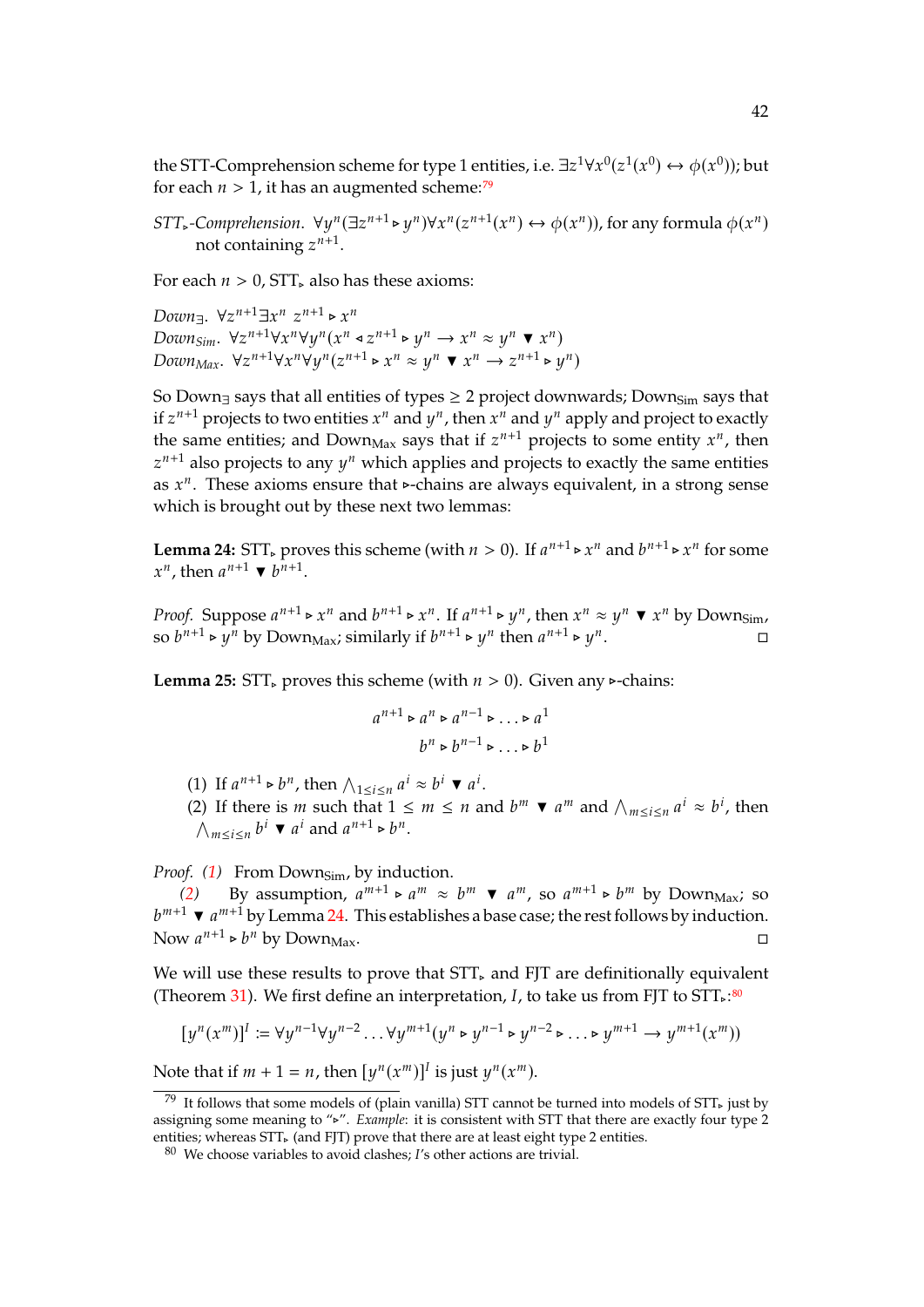<span id="page-42-5"></span>**Lemma 26:**  $I : F|T \longrightarrow STT_{\triangleright}$  is an interpretation

*Proof.* For all  $0 \le i \le n$ , let  $\phi_i$  be FJT-formulas not containing  $z^n$  or  $z^j$  or  $y^j$  for any  $0 \le i \le n$ . (No conceality is lost here as we can relabel variables as necessary). By  $0 \le j < n$ . (No generality is lost here, as we can relabel variables as necessary.) By multiple successive applications of STT, -Comprehension, there are  $z^1 \triangleleft z^2 \triangleleft ... \triangleleft z^n$ <br>such that  $\forall x^i (z^{i+1}(x^i) \leftrightarrow \phi^I(x^i))$  for each  $0 \leq i \leq n$ . By Lamma 25.1, for each such that  $\forall x^i(z^{i+1}(x^i)) \leftrightarrow \phi_i^I(x^i)$ , for each  $0 \le i < n$ . By Lemma [25](#page-41-5)[.1,](#page-41-1) for each  $0 \le i \le n$ , we have:  $0 \leq i < n$ , we have:

$$
\forall x^{i}(\forall y^{n-1} \dots \forall y^{i+1}(z^{n} \triangleright y^{n-1} \triangleright \dots \triangleright y^{i+1} \rightarrow y^{i+1}(x^{i})) \leftrightarrow \phi_{i}^{I}(x^{i}))
$$
  
i.e. 
$$
\forall x^{i}([z^{n}(x^{i})]^{I} \leftrightarrow \phi_{i}^{I}(x^{i}))
$$

Conjoining these biconditionals and applying  $\exists I$ , we obtain  $[\exists z^n \wedge_{i \leq n} \forall x^i (z^n(x^i) \leftrightarrow \wedge_i (x^i))]$  $\phi_i(x^i))]^I$ , i.e. an arbitrary instance of [FJT-Comprehension]<sup>1</sup> . В последните постание и последните се при постание и постание и постание и постание и постание и постание и<br>В постание и постание и постание и постание и постание и постание и постание и постание и постание и постание

We now switch to working in FJT. We introduce another abbreviation, for a bounded version of coextensiveness, whenever  $k \leq \min(m, n)$ :

$$
a^m \approx_k b^n \text{ iff}_{\text{df}} \bigwedge_{i < k} \forall x^i (a^m(x^i) \leftrightarrow b^n(x^i))
$$

Note the bound is  $i < k$ . We now define an interpretation, *I*, from STT<sub></sub>, to FJT:<sup>[81](#page-42-0)</sup>

$$
[y^{n+1}(x^n)]^J := y^{n+1}(x^n)
$$
  

$$
[y^{n+1} \triangleright x^n]^J := y^{n+1} \approx_n x^n
$$

<span id="page-42-4"></span><span id="page-42-1"></span>**Lemma 27:** FJT proves the following schemes, where well-formed:

- (1) If  $a^m \approx_k c^l$  and  $b^n \approx_k c^l$ , then  $a^m \approx_k b^n$ <br>(2)  $a^m \approx_k b^n$  iff  $\forall x^k (a^m \approx_k x^k)$ ,  $b^n \approx_k x^k$
- <span id="page-42-2"></span>(2)  $a^m \approx_k b^n$  iff  $\forall x^k (a^m \approx_k x^k \leftrightarrow b^n \approx_k x^k)$ <br>(3)  $a^n \approx_k b^n$  iff  $[a^n - b^n]$  poting here then
- <span id="page-42-3"></span>(3)  $a^n \approx_{n-1} b^n$  iff  $[a^n \blacktriangledown b^n]^J$ , noting here that we must have  $n > 1$ .

*Proof. [\(1\)](#page-42-1)* Trivial.

[\(2\)](#page-42-2) Left-to-right. Suppose  $a^m \approx_k b^n$ ; if  $a^m \approx_k c^k$ , then  $b^n \approx_k c^k$  by [\(1\)](#page-42-1), and con-<br>colv. Right to left. Suppose  $\forall x^k (a^m \approx_k x^k \leftrightarrow b^n \approx_k x^k)$ ; by EIT Comprehension versely. *Right-to-left*. Suppose  $\forall x^k (a^m \cong_k x^k \leftrightarrow b^n \cong_k v^k)$ ; by FJT-Comprehension,<br>there is some  $a^k \cong_k a^m$ ; so  $b^n \cong_k a^k$  and now  $a^n \cong_k b^n$  by (1) there is some  $c^k \approx_k a^m$ ; so  $b^n \approx_k c^k$ , and now  $a^n \approx_k b^n$  by [\(1\)](#page-42-1).<br>(3) Using (2) since  $[a^n - b^{n}]$  is  $\forall x^{n-1}(a^n \approx_k a^{n-1}$ 

[\(3\)](#page-42-3) Using [\(2\)](#page-42-2), since  $[a^n \blacktriangledown b^n]^j$  is  $\forall x^{n-1}(a^n \cong_{n-1} x^{n-1} \leftrightarrow b^n \cong_n x^{n-1})$ .

**Lemma 28:**  $J : STT_{\succ} \longrightarrow FTT$  is an interpretation.

*Proof.* For Down<sub>∃</sub>. Fix  $z^{n+1}$ ; by FJT-Comprehension there is some  $x^n \approx_n z^{n+1}$ , i.e.  $[z^{n+1} \triangleright x^n]'$ .<br>  $\frac{z^{n+1}}{z^n}$ 

For Down<sub>Sim</sub>. Suppose  $[x^n \triangleleft z^{n+1} \triangleright y^n]^j$ , i.e.  $x^n \cong_n z^{n+1} \cong_n x^n$ ; so  $x^n \cong_n y^n$ <br>Lomma 27.1. In particular,  $x^n \sim u^n$ , so  $[x^n \sim u^n]$ . Moreovor if  $u > 1$  then by Lemma [27.](#page-42-4)[1.](#page-42-1) In particular,  $x^n \approx y^n$ , so  $[x^n \approx y^n]^J$ . Moreover, if  $n > 1$  then  $x^n \approx y^n$  is a sum to contact the  $x^n \equiv y^n J$  we have the sum to contact the sum of  $x^n \equiv y^n J$  we consider  $x^n \approx_{n-1} y^n$ , so that  $[x^n \blacktriangledown y^n]^J$  by Lemma [27](#page-42-4)[.3;](#page-42-3) if  $n = 1$  then  $[x^n \blacktriangledown y^n]^J$  vacuously.<br>  $\lim_{n \to \infty} \text{Suppose } [x^{n+1} \land x^n \bowtie y^n]^J$  i.e.  $x^{n+1} \approx_{x^n} x^n \approx_{x^n} x^n$ 

For Down<sub>Max</sub>. Suppose  $[z^{n+1} \triangleright x^n \approx y^n \blacktriangleright x^n]$ , i.e.  $z^{n+1} \approx_n x^n \approx y^n \approx_{n-1} x^n$ , using Lemma [27](#page-42-4)[.3.](#page-42-3) So  $y^n \approx_n x^n$ , and hence  $z^{n+1} \approx_n y^n$  by Lemma 27[.1,](#page-42-1) i.e.  $[z^{n+1} \triangleright y^n]$ <sup>T</sup>.

<span id="page-42-0"></span><sup>&</sup>lt;sup>81</sup> We choose variables to avoid clashes in  $[y^{n+1} \triangleright x^n]'$ ; *J*'s other actions are trivial.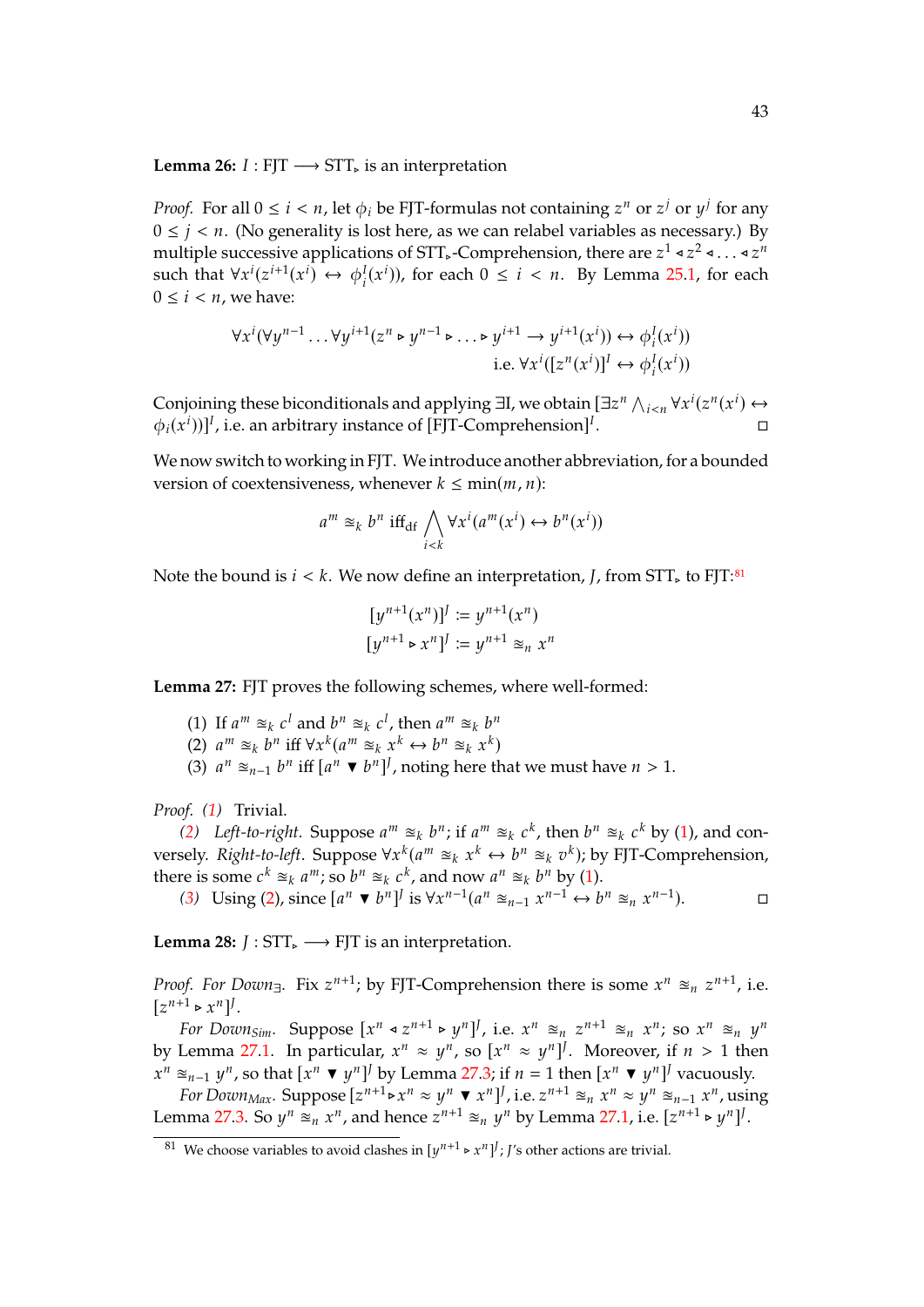*For STT*<sub>∗</sub>-Comprehension. Let  $\phi$  be any STT<sub>∗</sub>-formula not containing  $z^{n+1}$  (but  $\phi$ ) which  $\phi$  is  $z^{n+1}$  and the summation that  $\phi$ which may contain  $y^n$ ). Fix  $y^n$ ; by FJT-Comprehension, there is  $z^{n+1}$  such that:

$$
\forall x^{n}(z^{n+1}(x^{n}) \leftrightarrow \phi^{J}(x^{n})) \land \bigwedge_{i  
i.e. 
$$
\forall x^{n}(z^{n+1}(x^{n}) \leftrightarrow \phi^{J}(x^{n})) \land z^{n+1} \cong_{n} y^{n}
$$
  
i.e. 
$$
[\forall x^{n}(z^{n+1}(x^{n}) \leftrightarrow \phi(x^{n}))^{J} \land z^{n+1} \triangleright y^{n}]^{J}
$$
$$

So we have arbitrary instances of [STT<sub>►</sub>-Comprehension]<sup>}</sup>

. — Первый проста проста проста проста проста проста проста проста проста проста проста проста проста проста п<br>В 1990 году стала проста проста проста проста проста проста проста проста проста проста проста проста проста п

It only remains to show that  $I$  and  $J$  characterise a definitional equivalence.

**Lemma 29:** FJT proves this scheme:  $[[y^n(x^m)]^I]^J \leftrightarrow y^n(x^m)$ .

*Proof.* Note that the following are equivalent:

(1)  $[[y^n(x^m)]^l]$ <br>(2)  $[y_1, y_2, y_3]$ (2)  $[\forall y^{n-1} \dots \forall y^{m+1} (y^n \triangleright y^{n-1} \triangleright \dots \triangleright y^{m+1} \rightarrow y^{m+1} (x^m))]^{j}$ <br>(3)  $\forall y^{n-1} \longmapsto \forall y^{m+1} (y^n \triangleright y^{n-1} \triangleright \dots \triangleright y^{m+1} \rightarrow y^{m+1} (x^m))]^{j}$ (3)  $\forall y^{n-1} \dots \forall y^{m+1} (y^n \geq_{n-1} y^{n-1} \geq_{n-2} \dots \geq_{m+1} y^{m+1} \rightarrow y^{m+1} (x^m))$ (4)  $y^{n}(x^{m})$ 

The last equivalence uses Lemma [27.](#page-42-4)[1,](#page-42-1) and repeated instances of FJT-Comprehension to provide a chain  $y^n \approx_{n-1} a^{n-1} \approx_{n-2} \ldots \approx_{m+1} a^{m+1}$ .

<span id="page-43-3"></span>**Lemma 30:**  $STT_{\infty}$  proves these schemes:  $[[y^{n+1}(x^n)]^J]^I \leftrightarrow y^{n+1}(x^n)$  and  $[[y^{n+1} \triangleright y^n]$  $[x^n]^J]^I \leftrightarrow y^{n+1} \triangleright x^n$ .

*Proof.* The first scheme is trivial. For the second, note that the following are equivalent:

<span id="page-43-1"></span>(1) 
$$
[[y^{n+1} \triangleright x^n]^j]^I
$$
  
\n(2) 
$$
[\bigwedge_{i < n} \forall v^i (y^{n+1}(v^i) \leftrightarrow x^n(v^i))]^I
$$
  
\n(3) 
$$
\bigwedge_{i < n} \forall v^i (\forall y^n \forall y^{n-1} \dots \forall y^{i+1} (y^{n+1} \triangleright y^n \triangleright y^{n-1} \triangleright \dots \triangleright y^{i+1} \rightarrow y^{i+1}(v^i)) \leftrightarrow \forall x^{n-1} \dots \forall x^{i+1} (x^n \triangleright x^{n-1} \triangleright \dots \triangleright x^{i+1} \rightarrow x^{i+1}(v^i)))
$$
  
\n(4) 
$$
y^{n+1} \triangleright x^n
$$

<span id="page-43-2"></span>For the last equivalence, first note that repeated use of Down∃ gives us chains:

$$
y^{n+1} \triangleright a^n \triangleright a^{n-1} \triangleright \dots \triangleright a^1
$$

$$
x^n \triangleright b^{n-1} \triangleright \dots \triangleright b^1
$$

Using Lemma [25.](#page-41-5)[1](#page-41-1) twice, [\(3\)](#page-43-1) is equivalent to:

[\(3](#page-43-1)')  $a^n \approx x^n \wedge a^{n-1} \approx b^{n-1} \wedge \ldots \wedge a^1 \approx b^1$ 

Now Lemma [25](#page-41-5)[.1](#page-41-1) yields  $(4) \Rightarrow (3')$  $(4) \Rightarrow (3')$  $(4) \Rightarrow (3')$  $(4) \Rightarrow (3')$ , and Lemma [25.](#page-41-5)[2](#page-41-2) gives  $(3') \Rightarrow (4)$ .

Assembling Lemmas [26](#page-42-5)[–30,](#page-43-3) we obtain:

<span id="page-43-0"></span>Theorem 31: STT, and FJT are definitionally equivalent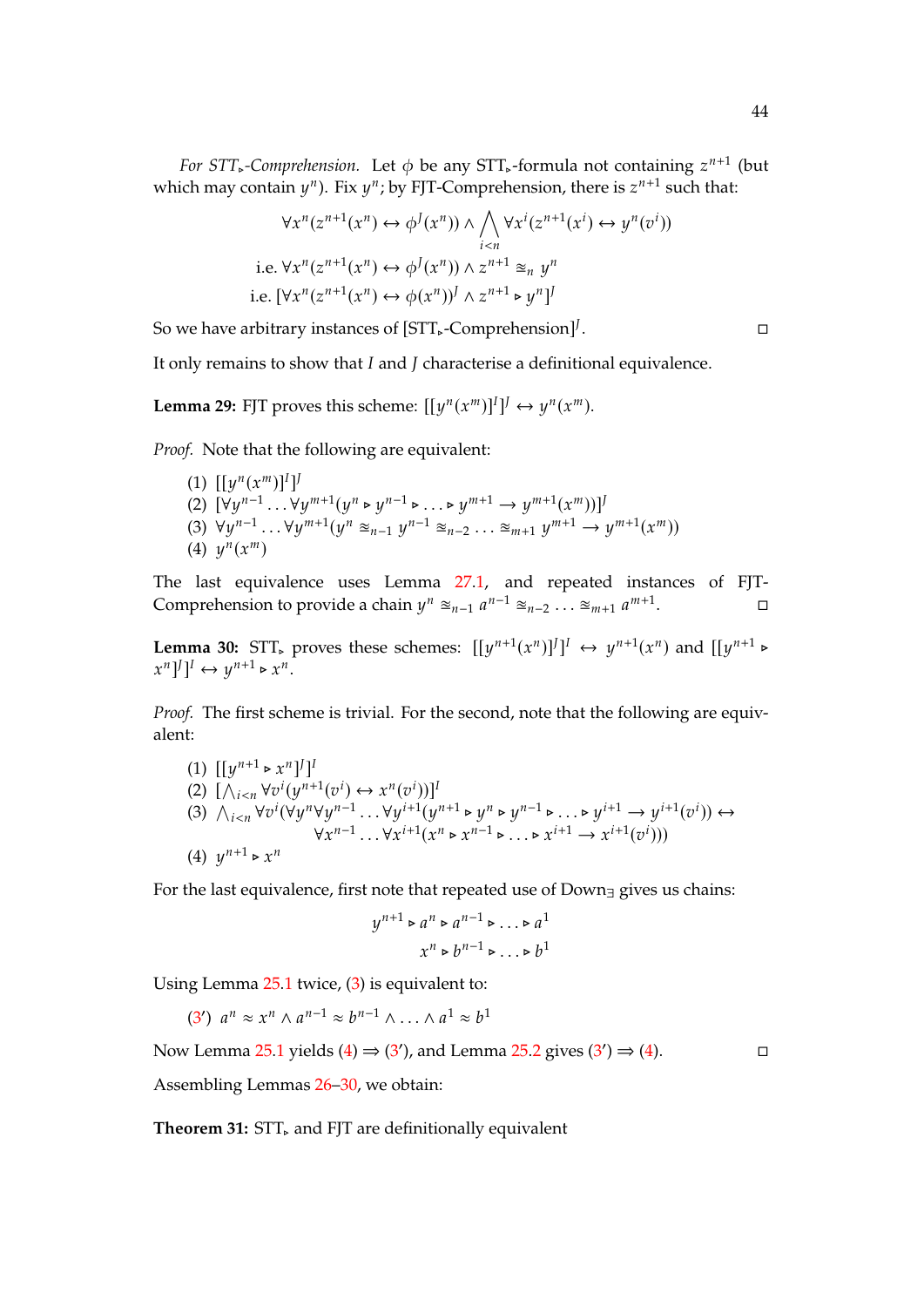## Acknowledgements

Thanks to Neil Barton, Salvatore Florio, Peter Fritz, Luca Incurvati, Stephan Krämer, Øystein Linnebo, Nicholas Jones, Agustín Rayo, Thomas Schindler, Lukas Skiba, and an anonymous referee for *Review of Symbolic Logic*.

## **References**

<span id="page-44-14"></span>Bealer, George (1982). *Quality and Concept*. Oxford: Oxford University Press.

<span id="page-44-26"></span>Beaney, Michael, ed. (1997). *The Frege Reader*. Oxford: Blackwell.

<span id="page-44-13"></span>Boolos, George (1985). 'Nominalist platonism'. *The Philosophical Review* 94, pp.327–44.

- <span id="page-44-9"></span>— (2000). 'Must we believe in set theory?' In: *Between Logic and Intuition: Essays in Honor of Charles Parsons*. Cambridge: Cambridge University Press, pp.257–68.
- <span id="page-44-10"></span>Button, Tim (forthcoming). 'Level theory, part 1: Axiomatizing the bare idea of a cumulative hierarchy of sets'. *Bulletin of Symbolic Logic*.
- <span id="page-44-12"></span>Button, Tim and Sean Walsh (2018). *Philosophy and Model Theory*. Oxford: Oxford University Press.

<span id="page-44-3"></span>Degen, Wolfgang and Jan Johannsen (2000). 'Cumulative higher-order logic as a foundation for set theory'. *Mathematical Logic Quarterly* 46.2, pp.147–70.

- <span id="page-44-25"></span>Feferman, Solomon, ed. (1995a).*Kurt Gödel: CollectedWorks*. Vol. 3. Oxford: Oxford University Press.
- <span id="page-44-6"></span>— (1995b). 'Note to Gödel [\(1933\)](#page-44-5)'. In: Feferman [1995a,](#page-44-25) pp.36–44.
- <span id="page-44-1"></span>Florio, Salvatore and Nicholas K Jones (2021). 'Unrestricted quantification and the structure of type theory'. *Philosophy and Phenomenological Research* 102, pp.44–64.
- <span id="page-44-11"></span>Florio, Salvatore and Øystein Linnebo (2021). *The Many and the One: A Philosophical Study of Plural Logic*. Oxford: Oxford University Press.
- <span id="page-44-23"></span>Florio, Salvatore and Stewart Shapiro (2014). 'Set theory, type theory, and absolute generality'. *Mind* 123.489, pp.157–74.
- <span id="page-44-18"></span>Frege, Gottlob (1891). 'Function and concept'. In: Beaney [1997,](#page-44-26) pp.130–48.
- <span id="page-44-19"></span>— (1892). 'On concept and object'. In: Beaney [1997,](#page-44-26) pp.181–93.
- <span id="page-44-20"></span>— (1893). *Die Grundgesetze der Arithmetik*. Vol. I. Jena: Pohle.
- <span id="page-44-15"></span>Gaskin, Richard (1995). 'Bradley's Regress, the copula and the unity of the proposition'. *The Philosophical Quarterly* 45, pp.161–80.

<span id="page-44-16"></span>— (2008). *The Unity of the Proposition*. Oxford: Oxford University Press.

- <span id="page-44-5"></span>Gödel, Kurt (1933). 'The present situation in the foundations of mathematics'. In: Feferman [1995a,](#page-44-25) pp.45–53.
- <span id="page-44-8"></span>Incurvati, Luca (2020). *Conceptions of Set and the Foundations of Mathematics*. Cambridge: Cambridge University Press.
- <span id="page-44-7"></span>Koellner, Peter (2003). 'The Search for New Axioms'. PhD thesis. Cambridge, MA: MIT.
- <span id="page-44-2"></span>Krämer, Stefan (2017). 'Everything, and then some'. *Mind* 126.502, pp.499–528.
- <span id="page-44-22"></span>Liebesman, David (2015). 'Predication as ascription'. *Mind* 124, pp.517–69.
- <span id="page-44-0"></span>Linnebo, Øystein and Agustín Rayo (2012). 'Hierarchies ontological and ideological'. *Mind* 121.482, pp.269–308.
- <span id="page-44-4"></span>— (2014). 'Reply to Florio and Shapiro'. *Mind* 123.489, pp.175–81.
- <span id="page-44-21"></span>MacBride, Fraser (2011). 'Impure reference: A way around the concept *horse* paradox'. *Philosophical Perpectives* 25, pp.297–312.
- <span id="page-44-24"></span>Maddy, Penelope (1988). 'Believing the axioms. I'. *The Journal of Symbolic Logic* 53.2, pp.481– 511.
- <span id="page-44-17"></span>Magidor, Ofra (2009). 'The last dogma of type confusions'. *Proceedings of the Aristotelian Society* 109, pp.1–29.